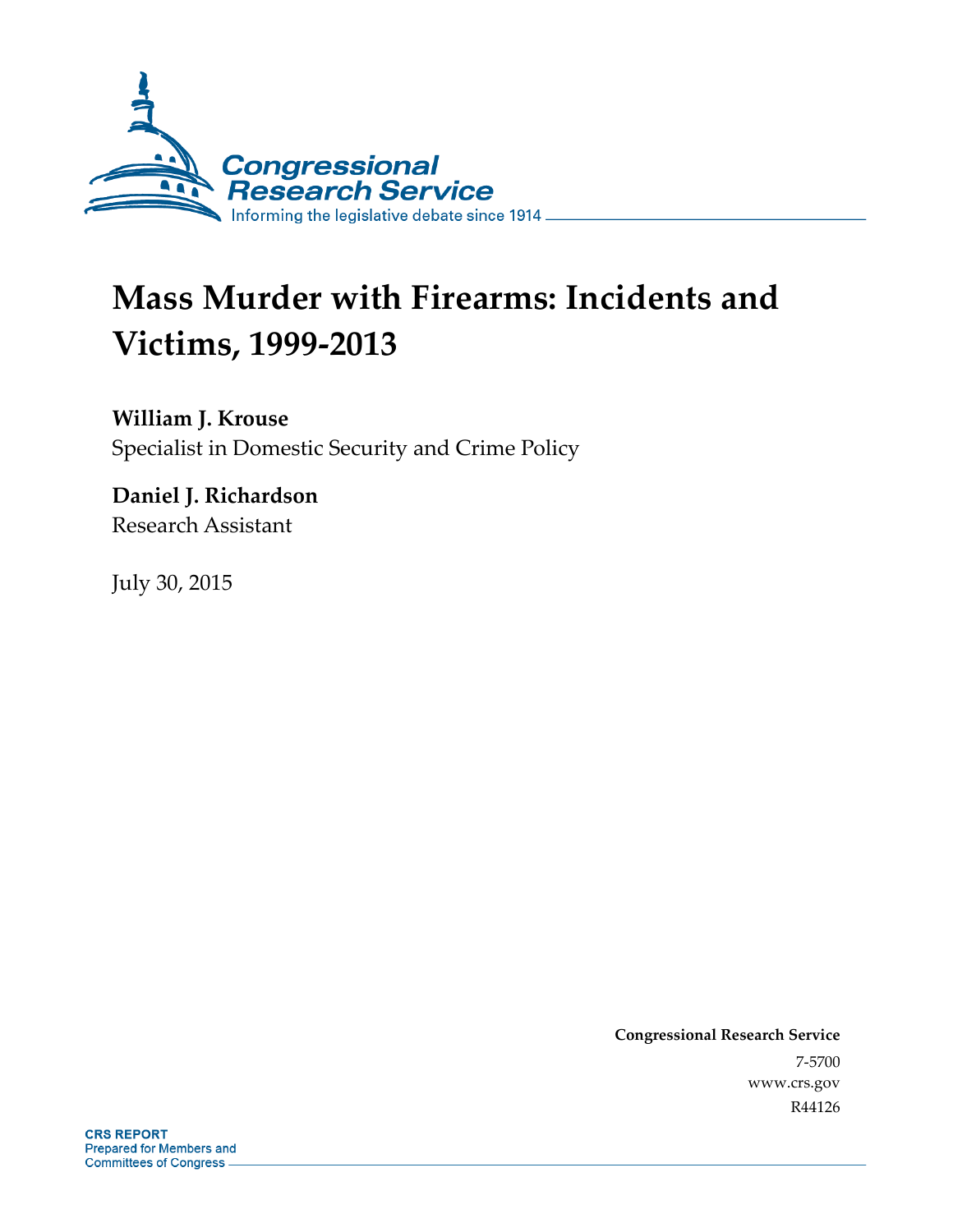## **Summary**

In the wake of tragedy in Newtown CT, Congress defined "mass killings" as "3 or more killings in a single incident" (P.L. 112-265). Any consideration of new or existing gun laws that follows mass shootings is likely to generate requests for comprehensive data on the prevalence and deadliness of these incidents. Despite the pathos of mass shootings, only a handful of researchers and journalists have analyzed the principal source of homicide data in the United States—the Supplementary Homicide Reports (SHR) compiled by the Federal Bureau of Investigation (FBI)—to determine whether those incidents have become more prevalent and deadly.

According to the FBI, the term "mass murder" has been defined generally as a multiple homicide incident in which four or more victims are murdered, within one event, and in one or more locations in close geographical proximity. Based on this definition, for the purposes of this report, "mass shooting" is defined as a multiple homicide incident in which four or more victims are murdered with firearms, within one event, and in one or more locations in close proximity. Similarly, a "mass public shooting" is defined to mean a multiple homicide incident in which four or more victims are murdered with firearms, within one event, in at least one or more public locations, such as, a workplace, school, restaurant, house of worship, neighborhood, or other public setting.

This report analyzes mass shootings for a 15-year period (1999-2013). CRS analysis of the FBI SHR dataset and other research indicates that offenders committed at least 317 mass shootings, murdered 1,554 victims, and nonfatally wounded another 441 victims entirely with firearms during that 15-year period. The prevalence of mass shooting incidents and victim counts fluctuated sporadically from year to year. For the period 2007-2013, the annual averages for both incidents and victim counts were slightly higher than the years from 1999-2007.

With data provided by criminologist Grant Duwe, CRS also compiled a 44-year (1970-2013) dataset of firearms-related mass murders that could arguably be characterized as "mass public shootings." These data show that there were on average:

- one  $(1.1)$  incident per year during the 1970s  $(5.5 \text{ victims murdered}, 2.0 \text{ wounded})$ per incident),
- nearly three (2.7) incidents per year during the 1980s (6.1 victims murdered, 5.3 wounded per incident),
- four (4.0) incidents per year during the 1990s (5.6 victims murdered, 5.5 wounded per incident),
- four (4.1) incidents per year during the 2000s (6.4 victims murdered, 4.0 wounded per incident), and
- four  $(4.5)$  incidents per year from 2010 through 2013 (7.4 victims murdered, 6.3 wounded per incident).

These decade-long averages suggest that the prevalence, if not the deadliness, of "mass public shootings" increased in the 1970s and 1980s, and continued to increase, but not as steeply, during the 1990s, 2000s, and first four years of the 2010s.

Mass shootings are arguably one of the worst manifestations of gun violence. As discussed in this report, statute, media outlets, gun control and rights advocates, law enforcement agencies, and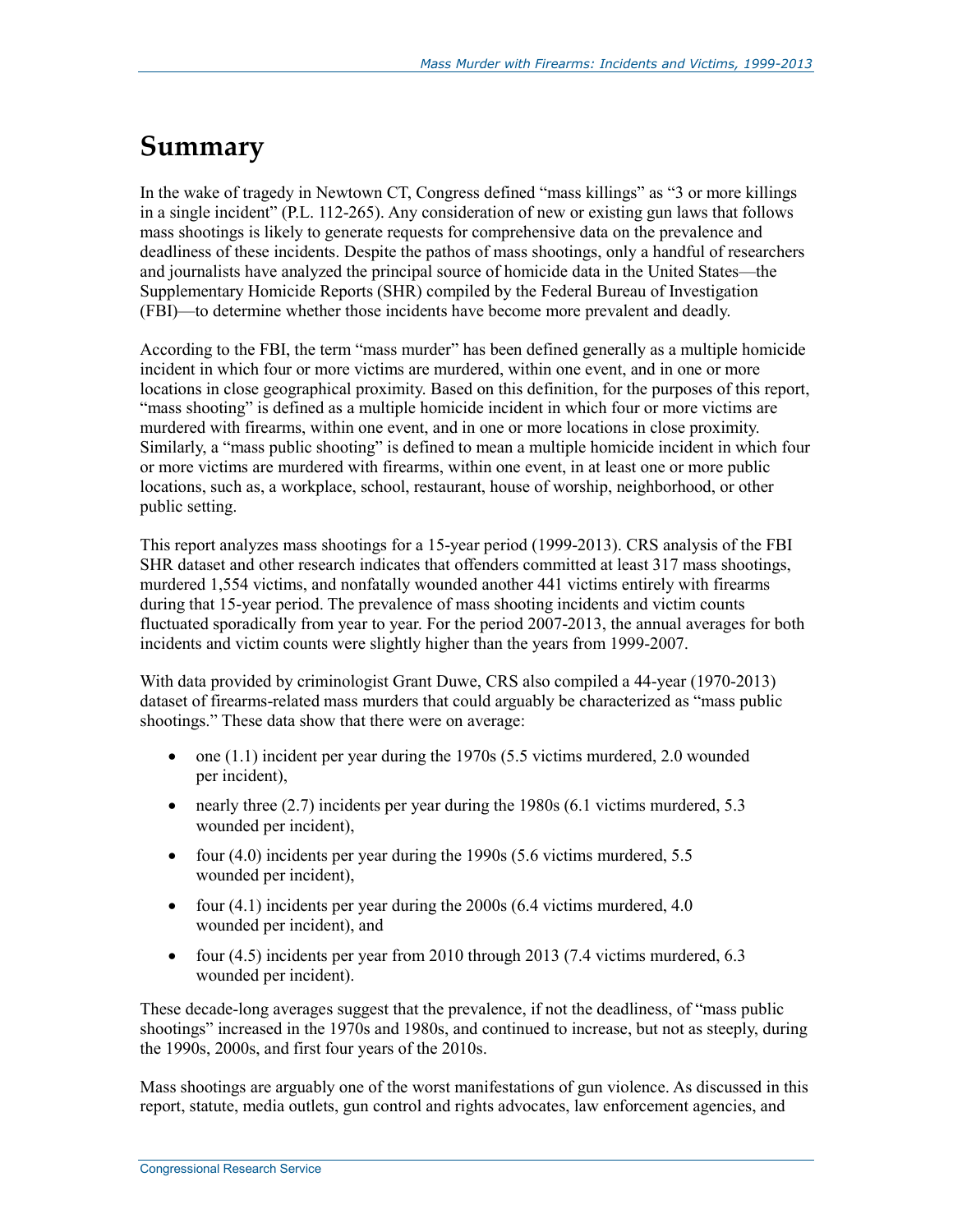researchers often adopt different definitions of "mass killing," "mass murder," and "mass shooting," contributing to a welter of claims and counter-claims about the prevalence and deadliness of mass shootings. With improved data, policymakers would arguably have additional vantage points from which to assess the legislative proposals that are inevitably made in the wake of these tragedies.

Toward these ends, Congress could consider directing one or several federal agencies, including but not limited to the FBI and BJS, to improve collection of data on multiple-victim homicides. Congress could also direct federal agencies, possibly the Bureau of Alcohol, Tobacco, Firearms and Explosives, to report annually on firearms-related mass murders, including data on (1) offender acquisition of firearms, (2) types of firearms used, (3) amounts and types of ammunition carried and shots fired, (4) killed and wounded counts, (5) offender histories of mental illness and domestic violence, and (6) victim-offender relationships.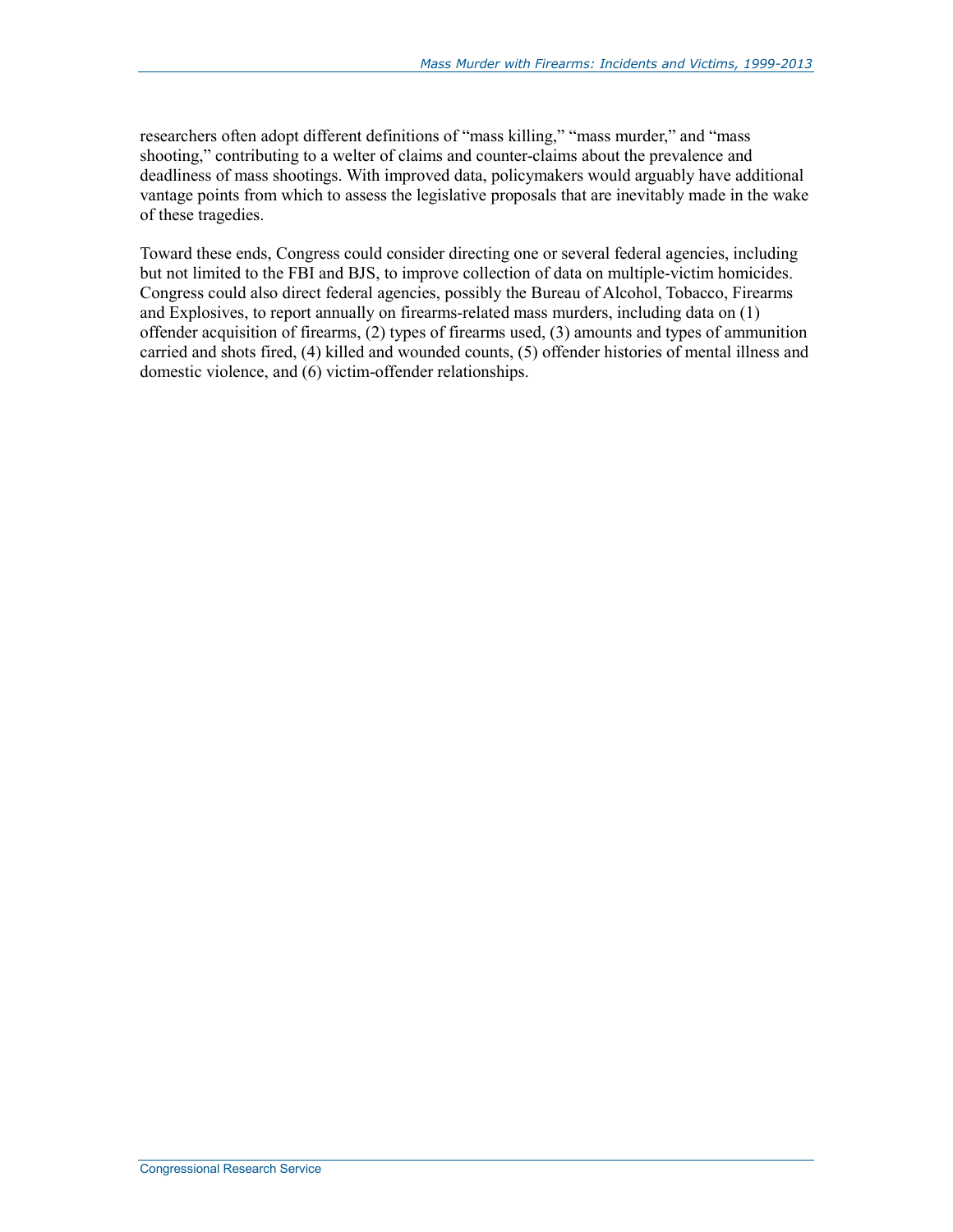## **Contents**

| What Constitutes Mass Killings, Multiple Murder, Mass Murder, and Mass Shootings? 4 |  |
|-------------------------------------------------------------------------------------|--|
|                                                                                     |  |
|                                                                                     |  |
|                                                                                     |  |
|                                                                                     |  |
|                                                                                     |  |
|                                                                                     |  |
|                                                                                     |  |
|                                                                                     |  |
|                                                                                     |  |
|                                                                                     |  |
|                                                                                     |  |
|                                                                                     |  |
|                                                                                     |  |
|                                                                                     |  |
|                                                                                     |  |
|                                                                                     |  |

## **Figures**

| Figure 3. Mass Public Shootings at Workplace, Schools, Restaurants, and Other Public |  |
|--------------------------------------------------------------------------------------|--|
|                                                                                      |  |
|                                                                                      |  |
|                                                                                      |  |
|                                                                                      |  |
|                                                                                      |  |
|                                                                                      |  |
|                                                                                      |  |
| Figure A-1. Homicide Incidents and Victims by Total Victim Count, FY1999-2011 38     |  |

### **Tables**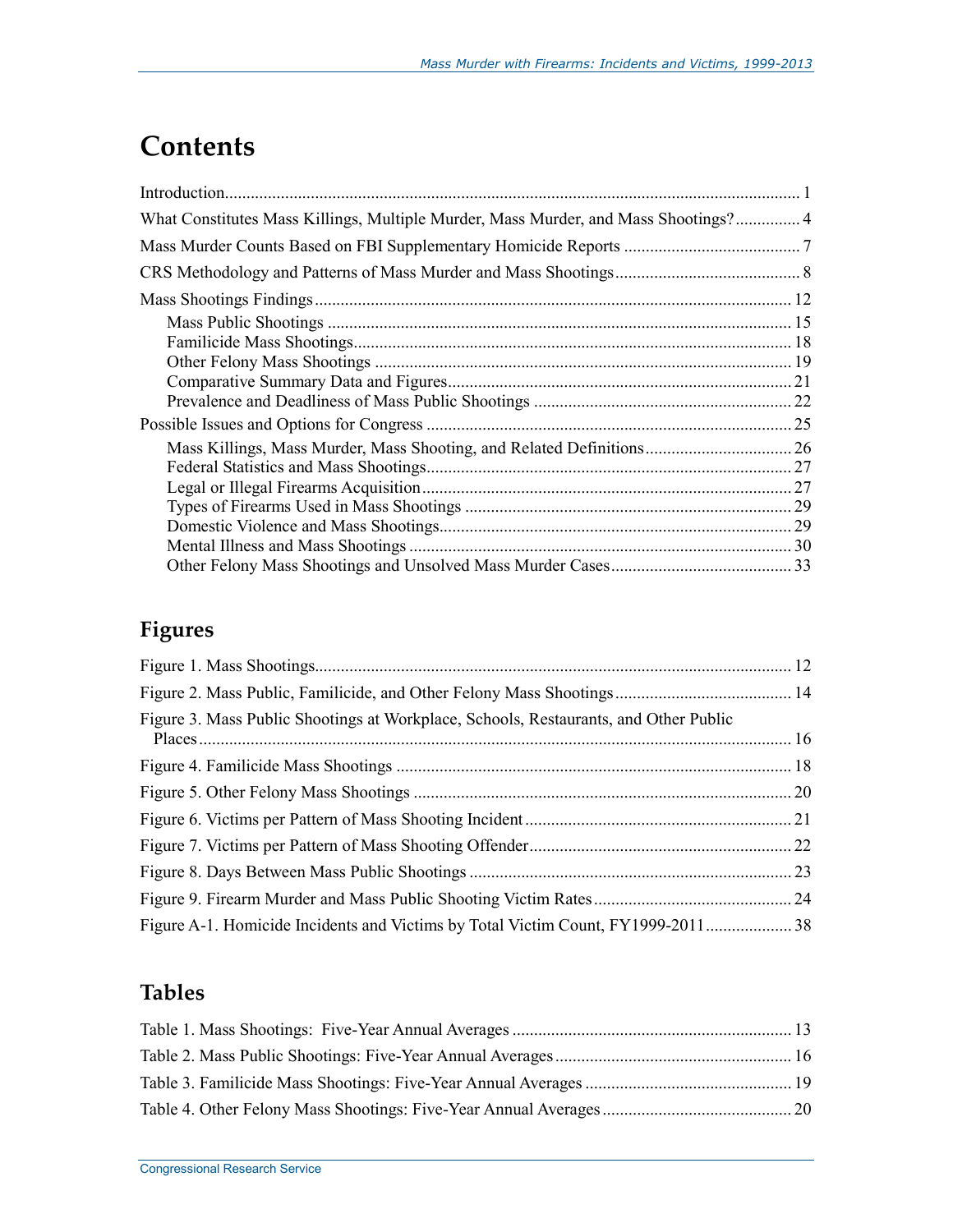| Table A-1. BJS-Estimated Single, Double, Triple, or Four or More Victim Homicide      |  |
|---------------------------------------------------------------------------------------|--|
| Table A-2. BJS-Estimated Single, Double, Triple, Four or More Homicide Victims 35     |  |
|                                                                                       |  |
| Table B-2. Mass Public Shootings at Workplace, Schools, Restaurants, and Other Public |  |
|                                                                                       |  |
|                                                                                       |  |
| Table B-5. Patterns of Mass Shootings and Associated Casualty Rates by Incident and   |  |

## **Appendixes**

| Appendix A. Review of Research on the Prevalence of Multiple Homicides, Mass     |  |
|----------------------------------------------------------------------------------|--|
| Appendix B. CRS-Verified Mass Shootings, Mass Public Shootings, Familicides, and |  |
|                                                                                  |  |

### **Contacts**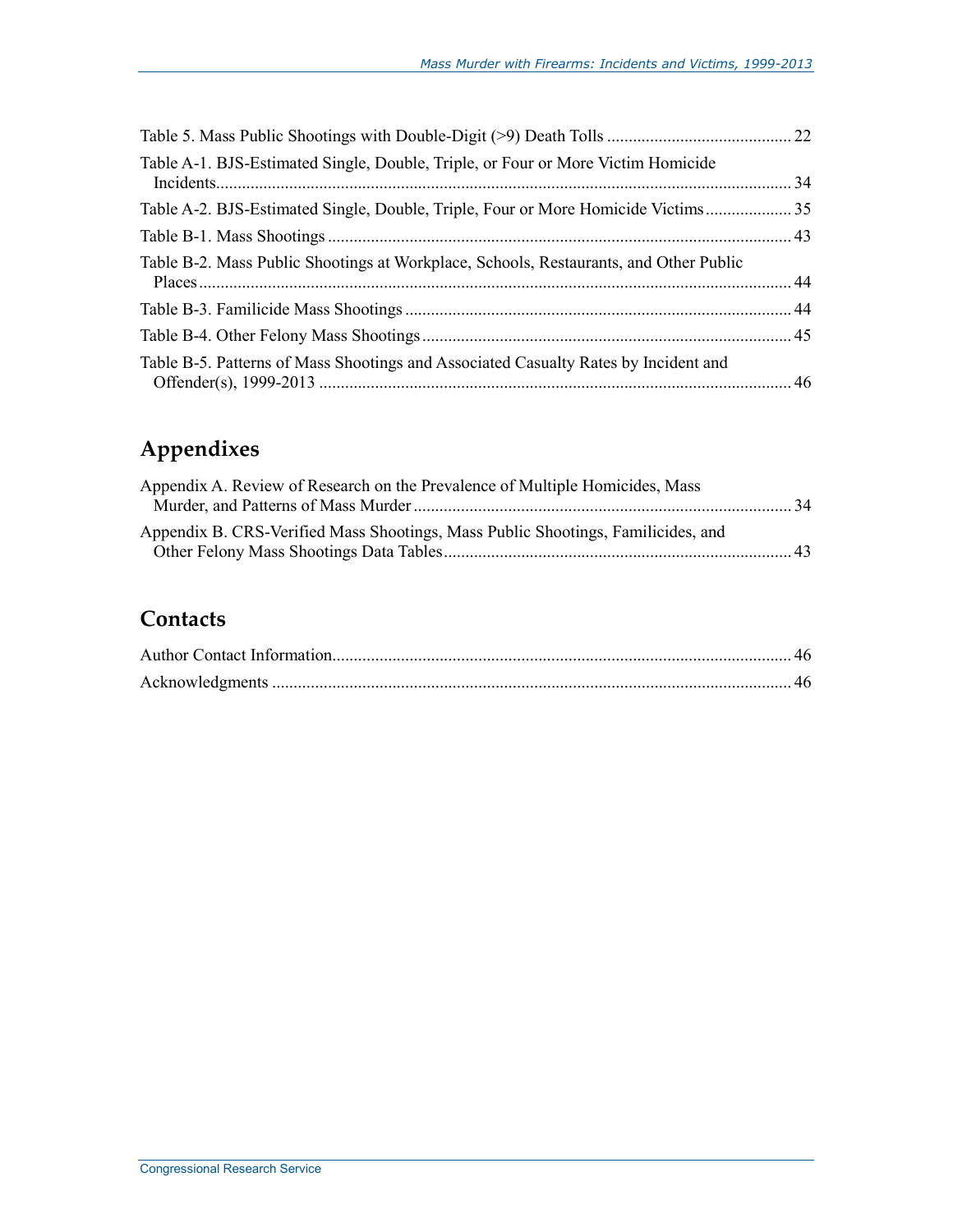## **Introduction**

Mass murders committed with firearms—particularly those incidents that occur in workplaces, schools, restaurants, houses of worship, and other public spaces—cause people to feel anxious and vulnerable,<sup>1</sup> as the recent Charleston,  $SC<sub>z</sub><sup>2</sup>$  and Chattanooga,  $TN<sub>z</sub><sup>3</sup>$  tragedies demonstrate. Several such mass murders in 2012, seven incidents by most counts, compounded a fear among many people that "this could happen to me."<sup>4</sup> This rash of shootings prompted media outlets, gun control advocacy groups, and law enforcement agencies to question whether such incidents were becoming more prevalent and deadly,<sup>5</sup> or had possibly reached "epidemic" proportions.<sup>6</sup> Toward those ends, some of these groups amassed compilations of multiple victim homicides, but their methodologies often differed substantially, and their focus and findings were sometimes quite different.<sup>7</sup> A handful of researchers who have studied mass murder have utilized official crime data to compile comprehensive datasets of multiple victim homicides and mass murders.<sup>8</sup> The

<sup>&</sup>lt;sup>1</sup> According to one nationwide survey of adults, Americans' top fears include (1) walking alone at night, (2) becoming the victim of identity theft, (3) various risks of using the Internet, (4) being the victim of a mass/random shooting, and (5) public speaking. See Jerry Lange, "When Fear Outweighs Reality," *Seattle Times*, October 23, 2014.

<sup>&</sup>lt;sup>2</sup> On June 17, 2015, a lone white offender entered the Emanuel African Methodist Episcopal Church in Charleston, SC, and murdered nine Black parishioners with a handgun, reportedly a .45 caliber semiautomatic pistol. He carried eight detachable magazines, with which he reloaded several times. The alleged offender is 21 years old. He has been indicted federally under hate crime statutes. Mark Berman, "Roof Indicted on Federal Hate-Crime Charges," *Washington Post*, July 23, 2015, p. A3. Jeremy Borden, Sari Horwitz, and Jerry Markon, "Man Arrested in Charleston Killings: The Suspect, A Young Life That Had Quietly Drifted Off Track," *Washington Post*, June 19, 2015, p. A1, A12.

<sup>&</sup>lt;sup>3</sup> On July 16, 2015, a lone offender fired more than 50 shots into a U.S. Armed Forces recruiting center in Chattanooga, TN. He then drove to a U.S. Navy Operational Support Center and shot to death four Marines and fatally wounded a Sailor. He also nonfatally wounded another Marine and a police officer. The offender was 24-years old. He was armed with an AK-74. Police recovered a Saiga 12-gauge pistol grip shotgun from his rental car. He was reportedly shot to death by police, who were attempting stop and arrest him. Police recovered two other pistols that were privately owned and possibly carried by two of the Marines. It is possible that the Marines exchanged fire with the offender, but it is unclear whether they hit the offender and preliminary reports have ruled out any friendly fire casualties among the victims. According to the Federal Bureau of Investigation, the incident is being investigated as a case of "home-grown violent extremism." Adam Goldman, "Gunman Worked Methodically, FBI Says of Attack," *Washington Post*, July 23, 2015, p. A3. Thomas Gibbons Neff and Adam Goldman, "Marine Slain in Tenn. May Have Returned Fire," *Washington Post*, July 21, 2015, p. A02.

<sup>4</sup> Grant Duwe quoted by Charles Lewis, "Mass Public Killing Under 1% of All Murders; More Media Coverage," *National Post* (formerly known as *The Financial Post*) (Canada), July 21, 2012, p. A4.

<sup>5</sup> Mark Follman, Gavin Aronsen, and Deanna Pan, "A Guide to Mass Shootings in America," *Mother Jones*, July 20, 2012, http://www.motherjones.com/politics/2012/07/mass-shootings-map. Hereinafter cited as "A Guide to Mass Shootings in America," *Mother Jones*. It is noteworthy that Mayors Against Illegal Guns (MAIG; today, Everytown for Gun Safety) released a mass shootings dataset of its own, which included family mass murders/shootings that occurred in both public and private locations. Brad Plumer, "Study: The U.S. Has Had One Mass Shooting per Month Since 2009," *Washington Post*, February 2, 2013.

<sup>6</sup> Mark Follman, "America Is Facing a Mass-Shooting Epidemic," *The Chronicle* (Willimantic, CT), Oct. 27, 2014, p. 05. Also, see Megan McArdle, "Department of Awful Statistics: Are Mass Shootings Really on the Rise?," *Daily Beast*, January 28, 2013, http://www.thedailybeast.com/articles/2013/01/28/department-of-awful-statistics-are-massshootings-really-on-the-rise.html.

<sup>7</sup> Lin Huff-Corzine, James C. McCutcheon, Jay Corzine, John P. Jarvis, Melissa J. Tetzlaff-Bemiller, Mindy Weller, and Matt Landon, "Shooting for Accuracy: Comparing Data Sources on Mass Murder," *Homicide Studies*, vol. 18(1), 2014, p. 106.

<sup>8</sup> Ibid.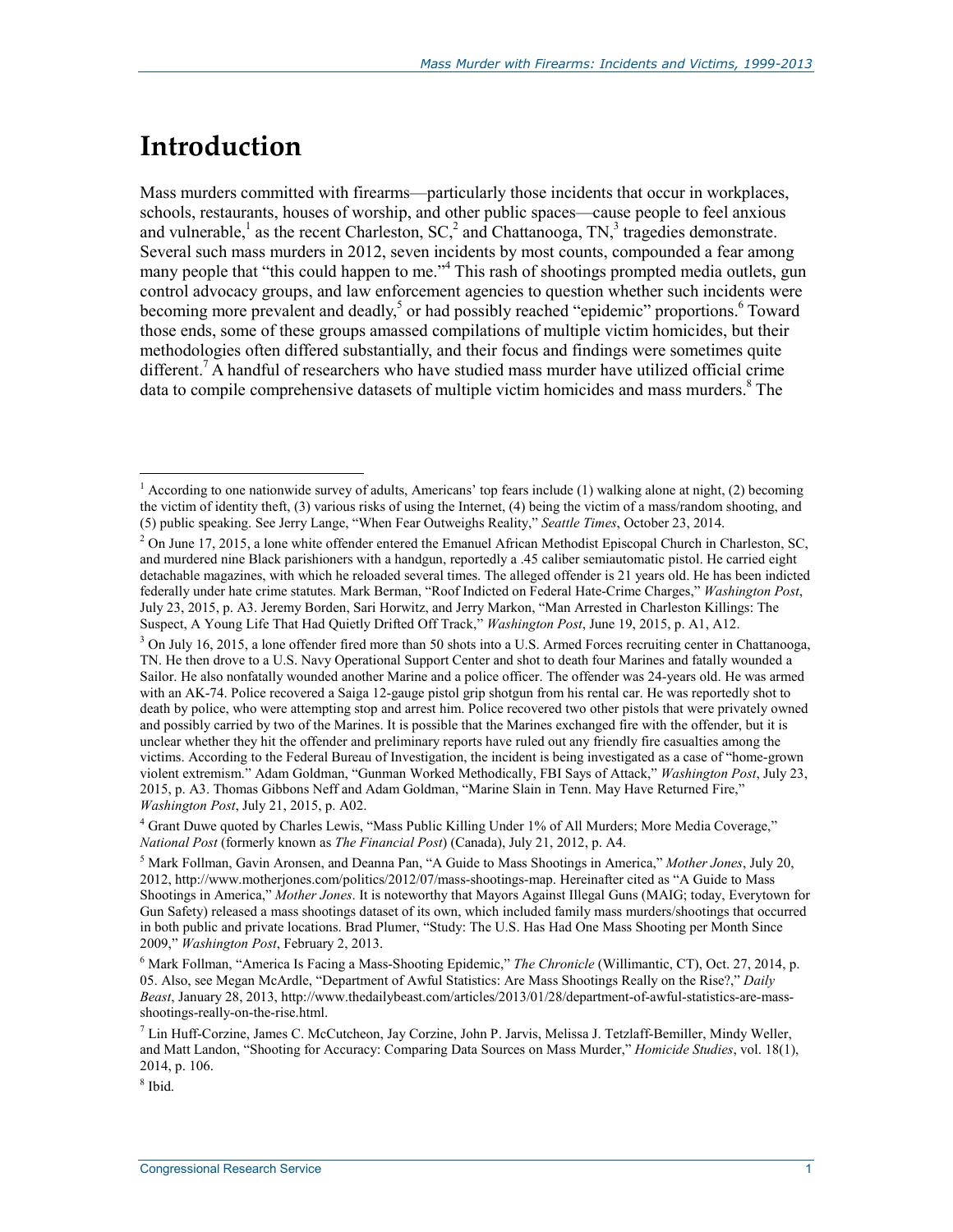analysis in this report builds upon the latter work and scholarship,  $\degree$  as well as the compilations described above.

#### **Key Takeaways of This Report**

- For 15 years (1999-2013), the United States has seen about 31 mass murders per year on average that resulted in four or more persons being murdered in a single incident. Of those incidents, CRS has confirmed that 21 per year on average were committed entirely with firearms.
- Of those mass murders with firearms, 4.4 per year on average were mass public shootings that occurred in one or more public locations, such as a workplace, school, restaurant, house of worship, neighborhood, or other public setting.
- For the same 15 years, the United States has seen about 8.5 familicide mass shootings per year on average, in which offenders typically murdered their domestic partners and children in private residences or secluded, sparsely populated settings, and 8.3 other felony mass shootings per year on average, in which offenders committed murders as part of some other underlying criminal activity (robbery, insurance fraud, or criminal competition) or commonplace circumstance (argument).
- Since the 2012 Newtown, CT, tragedy, the national dialogue on gun violence has been focused on mass public shootings, partly due to several such shootings in recent years (2007, 2009, and 2012) that resulted in doubledigit victim counts.
- Based on five-year annual averages, the United States saw an uptick in the prevalence and deadliness of mass public shootings for the last five years (2009-2013). However, those increases were largely driven by a few incidents in 2012. If 2012 were excluded, the averages would actually have been lower than the preceding fiveyear period (2004-2008).
- For 44 years (1970-2013), the prevalence of mass public shootings has increased: 1.1 incidents per year on average in the 1970s, 2.7 in the 1980s, 4.0 in the 1990s, 4.1 in the 2000s, and 4.5 in the first four years of the 2010s.
- Generalizations about offenders who commit mass *public* shootings are often carried over and applied to other offenders, who commit mass shootings under different circumstances. The three broad patterns of firearmsrelated mass murders identified in this report—public, familicide, and other felony—present different, but sometimes overlapping, sets of issues and challenges.

What is "mass murder" with firearms? According to the Federal Bureau of Investigation (FBI) criminal profilers, the term "mass murder" has been defined generally as a multiple homicide incident in which four or more victims are murdered—not including the offender(s)—within one event, and in one or more geographical locations relatively near one another.<sup>10</sup> It follows then that a "mass shooting" could be defined as a multiple homicide incident in which four or more victims are murdered with firearms—not including the offender(s)—within one event, and in one or more locations relatively near one another. Similarly, a "mass public shooting" could be, and has been,

<sup>&</sup>lt;sup>9</sup> James Alan Fox and Jack Levin, *Extreme Killing: Understanding Serial and Mass Murder*, 3<sup>rd</sup> ed., Sage Publications, Inc. 2014, 344 pp. Hereinafter cited as "Fox and Levin, *Extreme Killing*, 201"; Grant Duwe, *Mass Murder in the United States: A History*, McFarland 2007, p. 27. Hereinafter cited as Grant Duwe, *Mass Murder in the United States: A History*, 2007; and U.S. Department of Justice, Office of Justice Programs, Bureau of Justice Statistics, *Homicide in the U.S. Known to Law Enforcement*, 2011, December 2013, NCJ 243055, by Erica L. Smith and Alexia Cooper, p. 14.

<sup>10</sup> John E. Douglas, Ann W. Burgess, Allen G. Burgess, and Robert K. Ressler, *Crime Classification Manual: A Standard System for Investigating and Classifying Violent Crime*, 2<sup>nd</sup> ed., Jossey-Bass 2006, p. 13. Hereinafter cited as Douglas, Burgess, Burgess, and Ressler, *Crime Classification Manual*, 2006; U.S. Department of Justice, Federal Bureau of Investigation, National Center for the Analysis of Violent Crime, Behavioral Analysis Unit, *Serial Murder: Multi-Disciplinary Perspectives for Investigators* (July 2008), p. 8, http://www.fbi.gov/stats-services/publications/ serial-murder/serial-murder-july-2008-pdf. Hereinafter referred to as Federal Bureau of Investigation, *Serial Murder: Multi-Disciplinary Perspectives for Investigators* (July 2008); and Lin Huff-Corzine, et al., "Shooting for Accuracy: Comparing Data Sources on Mass Murder," *Homicide Studies*, vol. 18(1), 2014, p. 106.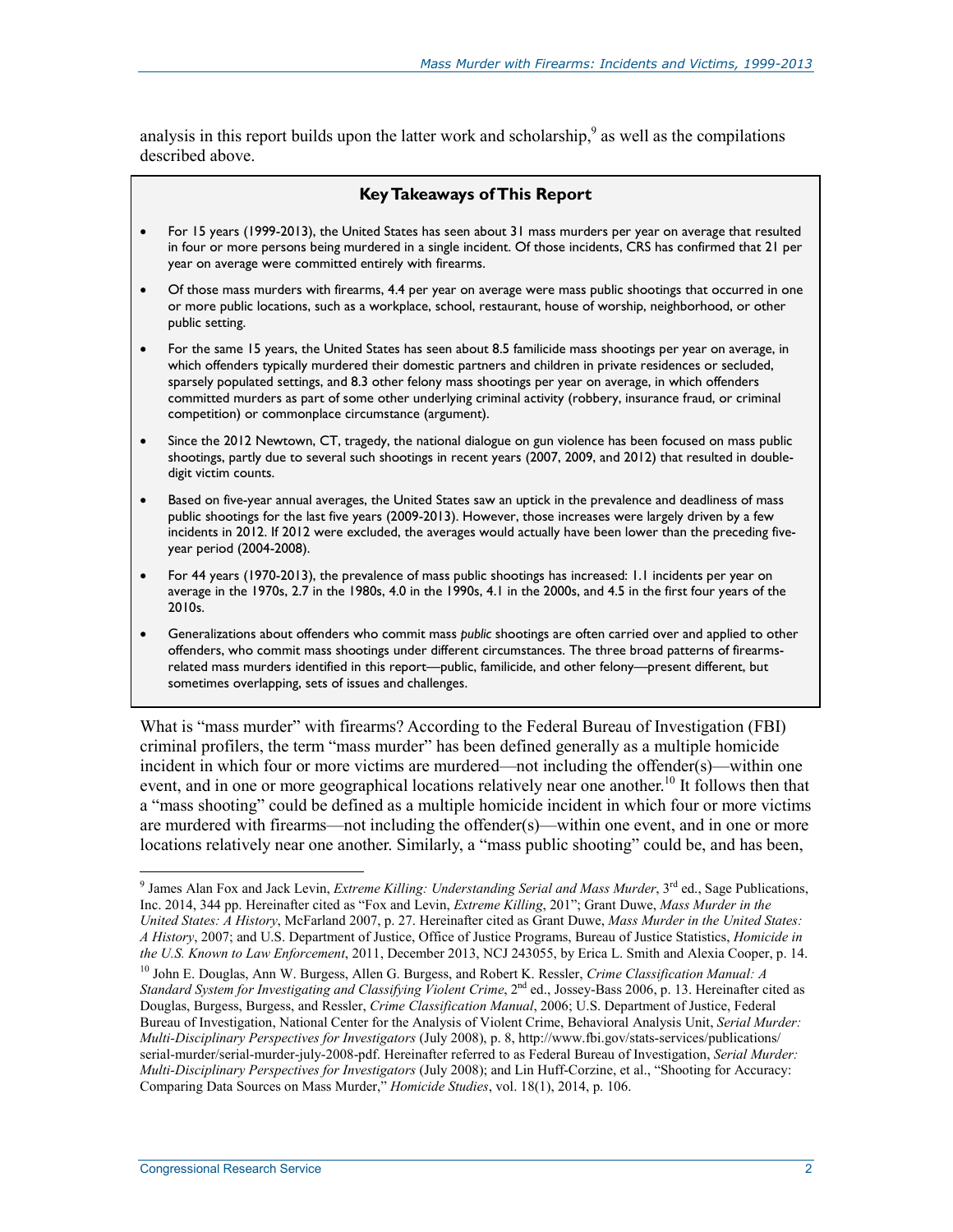defined to mean a multiple homicide incident in which four or more victims are murdered with firearms—not including the offender(s)—within one event, in one or more public locations, such as a workplace, school, restaurant, house of worship, neighborhood, or other public setting.<sup>11</sup>

The FBI profilers, notably, did not specifically address whether mass murder involved a single or multiple offenders, although in a majority of cases, mass murders involve a single offender. According to FBI profilers, a "classic mass murder" involves one person operating in one location at one period of time. They also noted "family mass murder" or "familicide" as a distinct form of mass murder. If a murderer (offender) committed suicide, the incident was labeled a murder-suicide. In this report, the definitions of three, overarching mass shooting patterns—mass public shooting, familicide mass shooting, and other felony mass shooting—mirror guidance provided by FBI profilers and other prominent criminologists. Under these definitions, offenders are not counted as victims. $12$ 

Mass shootings typically renew calls for passage of gun control legislation.<sup>13</sup> In response to the 2007 Virginia Tech massacre, for example, Congress passed the NICS Improvement Amendments Act of 2007 (P.L. 110-180), which addressed improving both federal and state electronic recordkeeping on persons ineligible to possess firearms under federal law due to past histories of mental illness or domestic violence. In response to the Newtown, CT, tragedy, the Senate considered gun control proposals, including amendments to P.L. 110-180, but tabled that legislation when a consensus could not be achieved.<sup>14</sup> In the House, similar proposals were introduced, but they were not considered in committee, nor did they reach the House floor for general debate.

Any mass shootings and subsequent calls to amend gun control laws will likely generate requests for comprehensive data on the prevalence and deadliness of these incidents. To these ends, this report provides data and analysis on mass shootings, that is, mass murders committed entirely with firearms, for a 15-year period (1999-2013) and mass public shootings for the 44-year period  $(1970-2013)$ <sup>15</sup> These datasets could possibly provide policymakers with additional vantage points from which to evaluate legislative gun control proposals that are often offered in the wake of particularly deadly mass public shootings.

<sup>&</sup>lt;sup>11</sup> The term "mass public shooting" has been used by several researchers and commentators, but with different meanings and victim thresholds. Grant Duwe arguably first conclusively demonstrated that "mass public shootings," as a pattern of homicidal behavior, increased in frequency during the 1970s, 1980s, and 1990s, in his book, *Mass Murder in the United States: A History*, 2007, p. 27.

 $12$  Out of 317 incidents of mass shootings from 1999 through 2013, CRS found one incident in which a mass murderer was killed by a civilian in a justifiable homicide with a firearm.

<sup>&</sup>lt;sup>13</sup> For example, within a week of the August 1, 1966, University of Texas, Austin, tower shooting, President Lyndon B. Johnson called on Congress to pass gun control legislation. See Gary M. Lavergne, *A Sniper in the Tower: The Charles Whitman Murders*, University of North Texas Press 1997, p. 268. See also Fox and Levin, *Extreme Killing*, 2014, pp. 287-293.

<sup>14</sup> See CRS Report R42987, *Gun Control Legislation in the 113th Congress*, by William J. Krouse, for discussion and analysis of legislation considered in response to the December 2012 Newtown, CT, mass shooting.

 $<sup>15</sup>$  This report complements an April 2013 CRS report that focused on federal public health and safety implications</sup> associated with "public mass shootings." The current CRS report, however, adopts a slightly different definition of "mass shootings" that occur in public places that does not exclude incidents that can be attributed to terrorism or hate crime. The earlier report's definition of "public mass shooting" excluded such incidents, because the motives of offenders in those cases could be viewed as a "means to an end," the intimidation of some larger group of people, as opposed to "indiscriminate killing." See CRS Report R43004, *Public Mass Shootings in the United States: Selected Implications for Federal Public Health and Safety Policy*, coordinated by Jerome P. Bjelopera.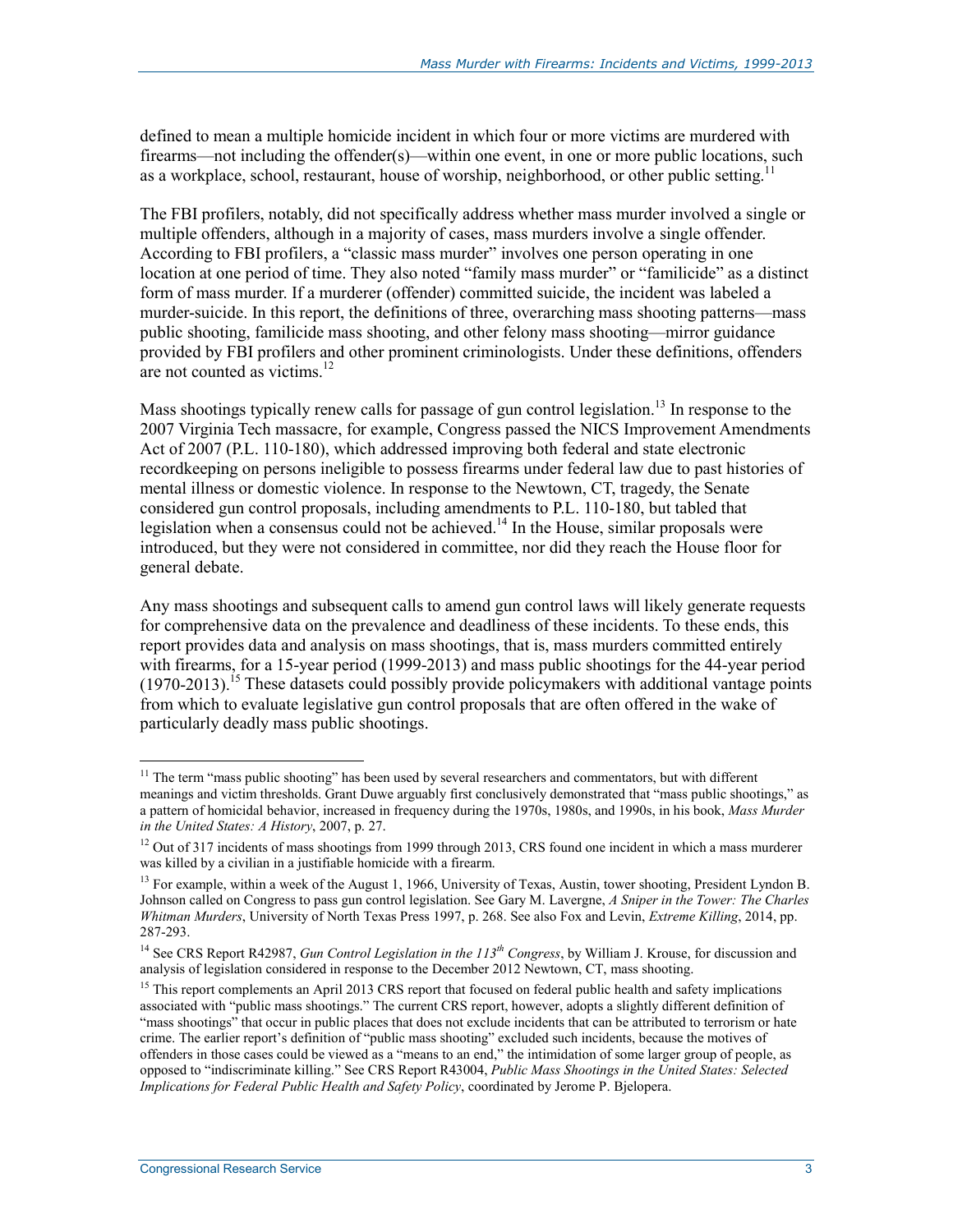# **What Constitutes Mass Killings, Multiple Murder, Mass Murder, and Mass Shootings?**

In the wake of tragedy in 2012 in Newtown, CT, Congress defined "mass killings" to mean "3 or more killings in a single incident" (P.L. 112-265; January 14, 2013). That definition does not make reference to a weapon.<sup>16</sup>

In the 1980s, the FBI established a system to classify multiple murder, mass murder, spree murder, and serial murder.<sup>17</sup> These efforts were led by the FBI Behavioral Science Unit (BSU)<sup>18</sup> and National Center for the Analysis of Violent Crime (NCAVC).<sup>19</sup> Both the BSU and NCAVC began documenting and studying multiple rapists and killers, as part of a wider process to research and analyze violent crime trends.<sup>20</sup> According to several criminologists, some of whom are retired FBI Special Agents previously assigned to the BSU, crimes can be classified by type, style, and victim counts.<sup>21</sup> Homicides, for example, have been traditionally classified by victim counts (or thresholds) as follows:<sup>22</sup>

A *single homicide* is one victim slain in one event.

A *double homicide* is two victims slain, in one event, in one location.

A *triple homicide* is three victims slain, in one event, in one location.

A *mass murder* is four or more victims slain, in one event, in one location. 23

1

(continued...)

<sup>16</sup> Based on data provided to CRS by the Bureau of Justice Statistics, which are presented in **Appendix A**of this report, it can be extrapolated that the United States saw about 116 triple or greater homicide incidents per year on average from 1999 through 2011. Of those incidents, about 84 incidents were triple homicides and 32 were quadruple or greater homicides.

<sup>17</sup> Fox and Levin, *Extreme Killing*, 2014, p. 23.

<sup>&</sup>lt;sup>18</sup> The BSU was established at the FBI in May 1972, as part of the FBI Academy. Through the BSU, the FBI trained and provided assistance to federal, state, and local law enforcement agencies in analyzing crimes, especially unsolved serial rape and murder cases. See Don DeNevi and John H. Campbell, *Into the Minds of Madmen: How the FBI's Behavioral Science Unit Revolutionized Crime Investigation* (2004), p. 79.

<sup>&</sup>lt;sup>19</sup> The BSU-administered NCAVC was established at the FBI in 1984. In January 1986 the BSU was split into the Behavioral Science and Instruction and Research Unit (BSIRU) and the Behavioral Science Investigative Support Unit (BSISU). The former was charged with the traditional training mission of the BSU, as well as the research and development and training programs of the NCAVC. The latter was charged with offender profiling and consultative support and the Violent Criminal Apprehension Program (VICAP). See Robert K. Ressler, Ann W. Burgess, and John E. Douglas, *Sexual Homicide: Patterns and Motives* (1988), p. 102. Hereinafter referred to as Ressler, Burgess, and Douglas, *Sexual Homicide* (1988).

 $20$  Ibid, p. 236.

 $21$  Ibid, p. 138.

<sup>22</sup> Douglas, Burgess, Burgess, and Ressler, *Crime Classification Manual*, 2006, pp. 12-13.

 $^{23}$  In a 2008 report on "serial murder," the FBI National Center for the Analysis of Violent Crime and Behavioral Sciences Unit summarized a common understanding of the nature of "mass murder" that was held by many of the attendees at a 2005 national crime symposium:

Generally, mass murder was described as a number of murders (four or more) occurring during the same incident, with no distinctive time period between the murders. These events typically involved a single location, where the killer murdered a number of victims in an ongoing incident (e.g. the 1984 San Ysidro McDonalds incident in San Diego, California; the 1991 Luby's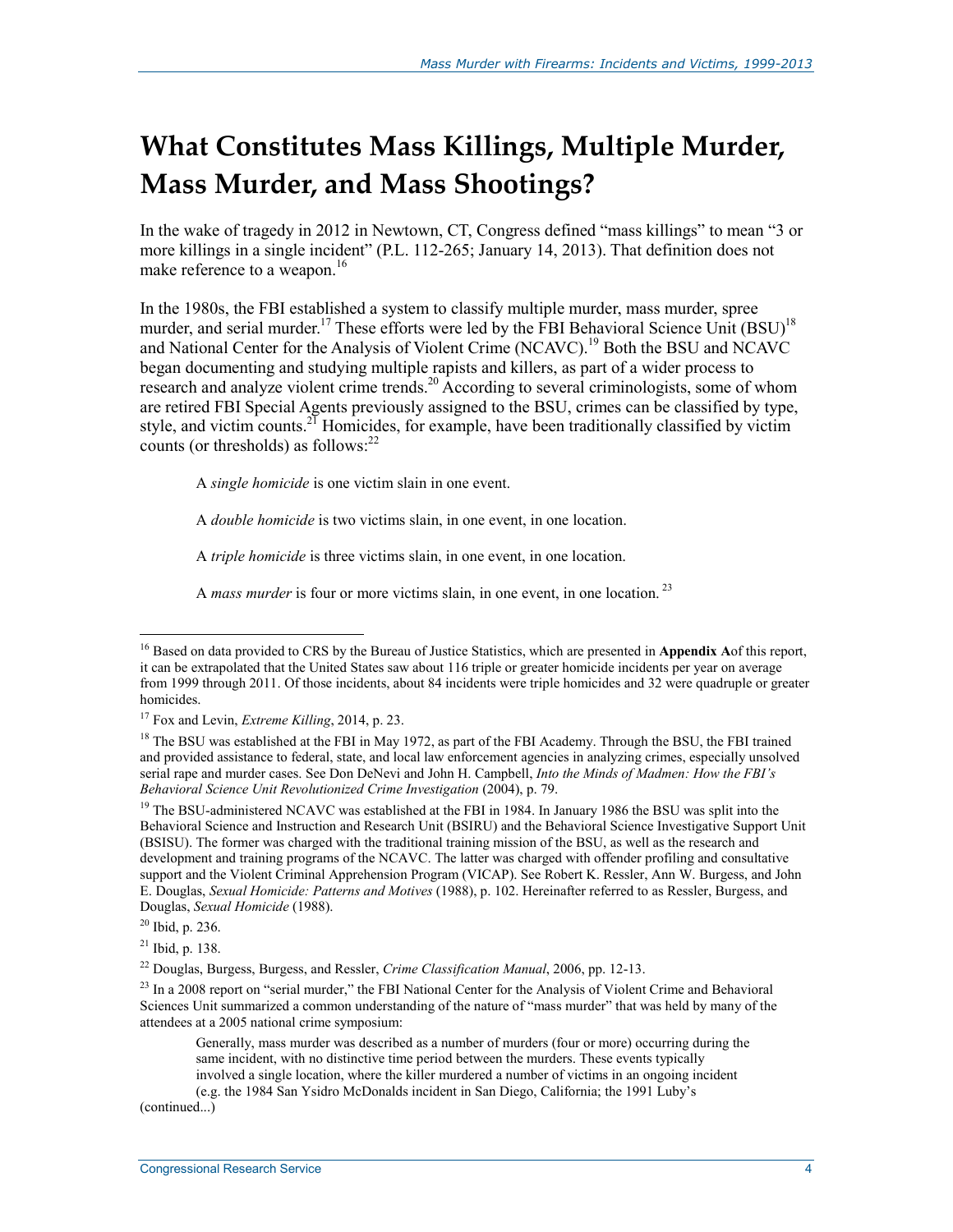A *spree murder* is two or more murder victims slain, in one event, in two or more locations, without the offender "cooling-off" emotionally between murders. The event, however, can be of short or long duration.

A *serial murder* is three or more separate homicidal events, with the offender cooling-off emotionally between homicidal events.<sup>24</sup>

In the view of FBI criminal profilers, a four-murder victim threshold constituted a "massacre."<sup>25</sup> And, in this report, an offender is not included in the mass shooting victim counts, if he committed suicide, or was killed in a justifiable homicide.

In the *Crime Classification Manual*, FBI criminal profilers discuss two basic mass murder prototypes: "classic mass murder" and "family mass murder." A classic mass murder commonly involves "a mentally disordered individual" whose problems have increased to the point that he acts out against groups of people who are unrelated to him or his problems.<sup>26</sup> The FBI criminal profilers pointed to the 1966 University of Texas, Austin, mass shooting as an example of a classic mass murder.<sup>27</sup> Sometimes, but not always, offenders in mass public shootings, which are discussed in this report, possibly fit this prototype. The FBI criminal profilers noted further that a classic mass murder event could last minutes, hours, or days.<sup>28</sup>

In addition, FBI criminal profilers identified family mass murder as a mass murder prototype, in which an offender murders four or more family members in one event and in one location.<sup>2</sup> Similarly, "familicide" is a term used to describe the murder of multiple family members, most commonly the murder of an intimate partner and children.<sup>30</sup>

These definitions with four victim thresholds, however, are not without limitations. For example, they do not capture mass murders in which three victims were shot to death, but additional victims were killed by means other than firearms.<sup>31</sup> Nor do such definitions capture murders in

(...continued)

Restaurant massacre in Killeen, Texas; and the 2007 Virginia Tech murders in Blacksburg, Virginia).

See U.S. Department of Justice, Federal Bureau of Investigation, National Center for the Analysis of Violent Crime, Behavioral Analysis Unit, *Serial Murder: Multi-Disciplinary Perspectives for Investigators* (July 2008), p. 8, http://www.fbi.gov/stats-services/publications/serial-murder/serial-murder-july-2008-pdf. Hereinafter referred to as Federal Bureau of Investigation, *Serial Murder: Multi-Disciplinary Perspectives for Investigators* (July 2008).

<sup>&</sup>lt;sup>24</sup> Ibid, pp. 138-139. In the Protection of Children from Sexual Predator Act of 1998 (P.L. 105-314; October 30, 1998; 112 Stat. 2974, 2987), Congress defined "serial killings" to mean "a series of three or more killings, not less than one of which was committed within the United States, having common characteristics such as to suggest the reasonable possibility that the crimes were committed by the same actor or actors" (28 U.S.C. §540B(b)(2)). This provision authorizes the Attorney General and the FBI Director to investigate serial killings in violation of the laws of a state or political subdivision, if such investigation is requested by the head of a law enforcement agency with investigative or prosecutorial jurisdiction over the offense (see 28 U.S.C. §540B(a)).

<sup>25</sup> Fox and Levin, *Extreme Killing*, 2014, p. 23.

<sup>26</sup> Douglas, Burgess, Burgess, and Ressler, *Crime Classification Manual*, 2006, p. 113.

 $27$  Ibid.

 $28$  Ibid.

 $29$  Ibid.

<sup>&</sup>lt;sup>30</sup> Marieke Liem, Jack Levin, Curtis Holland, and James A. Fox, "The Nature and Prevalence of Familicide in the United States, 2000-2009," *Journal of Family Violence*, vol. 28, 2013, p. 351.

 $31$  On May 23, 2014, an offender murdered six people in Isla Vista, CA. He stabbed three victims, and shot three more (continued...)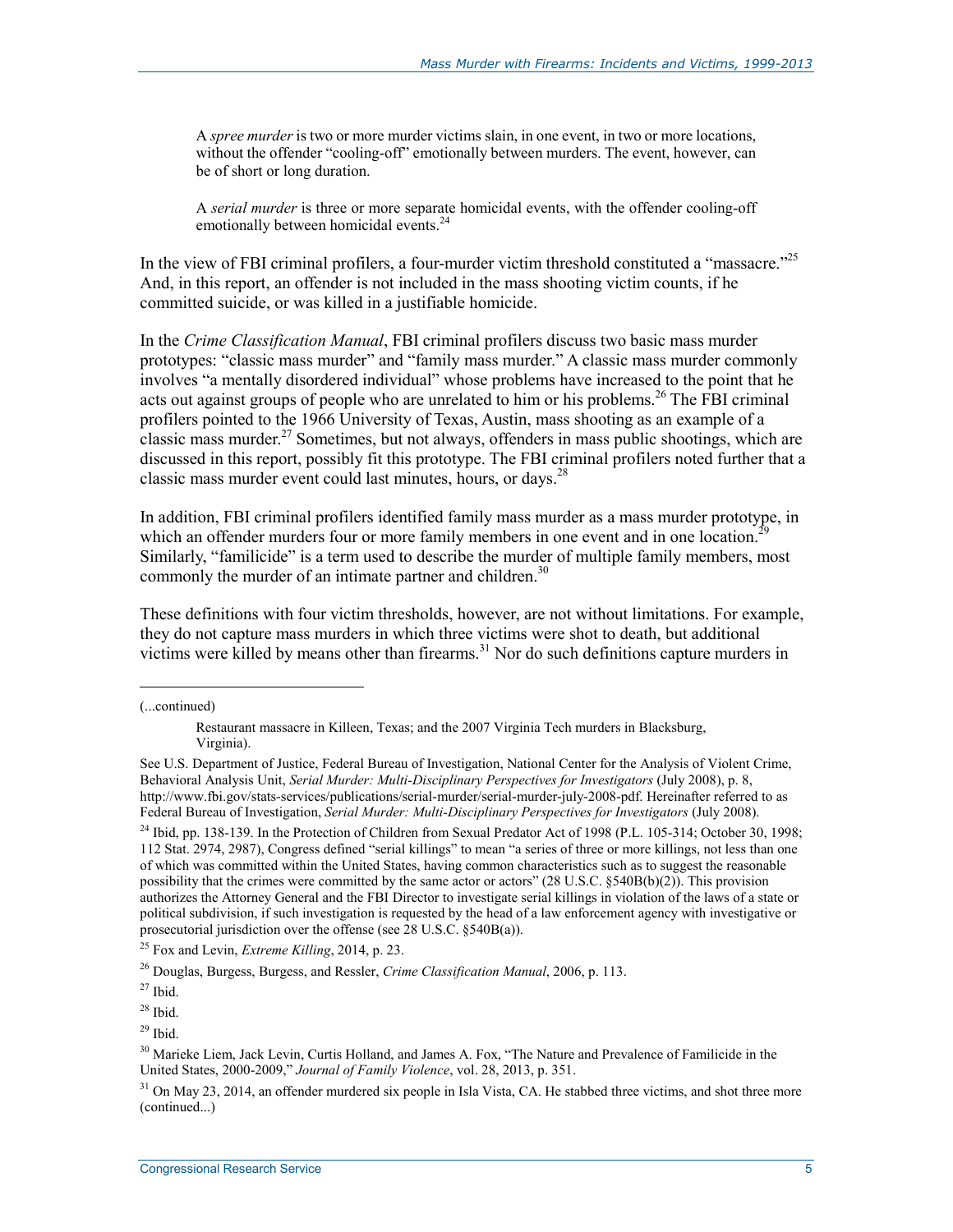which fewer than four victims were shot to death, but several victims were wounded, sometimes seriously.

It is also noteworthy that these FBI classifications of multiple homicides—double, triple, mass, spree, and serial—were largely conceptualized to aid law enforcement in investigations through criminal profiling and not for statistical data collection purposes.<sup>32</sup> When the cases of individual offenders are evaluated, there sometimes exists potential for overlap among these classifications, particularly for mass and spree murders, and less so for mass and serial murders.<sup>33</sup> Consequently, for statistical purposes, these classifications are not always mutually exclusive, which in some cases can present difficulties for researchers and can result in different judgments and varying findings with regard to the frequency and deadliness of these incidents.

According to one journal article, in 2010 the FBI adopted a revised definition of *mass murder*, that is, *murderous events resulting in at least four deaths normally taking place at one or more geographical locations relatively near one another*. 34 This revised definition indicates that the potential overlap between mass and spree murders is an issue that has been addressed. As demonstrated below, the definitions used in this report of three, overarching mass shooting patterns—mass public shooting, familicide mass shooting, and other felony mass shooting mirror in part concepts and definitions developed by FBI profilers.

Notwithstanding FBI guidance, gun control and rights advocates, media outlets, law enforcement agencies, and academic researchers often adopt quite different definitions of "mass murder," "mass shootings," and "mass public shootings."<sup>35</sup> As a result, their findings often vary.

 $\overline{\phantom{a}}$ 

32 Robert K. Ressler, Ann W. Burgess, and John E. Douglas, *Sexual Homicide: Patterns and Motives* (1988), p. 140.

<sup>(...</sup>continued)

victims to death, before committing suicide by shooting himself. He shot and wounded at least two others and injured 11. He reportedly carried three semiautomatic pistols equipped with multiple ten-round magazines, all of which he had legally acquired under both federal and California state law. About a month prior to the shootings, he had exhibited disturbing online behavior that prompted his parents to call the police. However, when the police stopped by his apartment on a "welfare" stop, he was able to convince them reportedly that he was "depressed," but posed no threat to anyone. He reportedly recognized that encounter with the police was a close call, for he had already purchased the three handguns and had already written a misogynistic diatribe outlining his plan to seek retribution against those who had allegedly mistreated and disrespected him. For further information, see Santa Barbara County Sheriff's Office, *Isla Vista Mass Murder, May 23, 2014, Investigative Summary*, February 18, 2015, 68 pp.

<sup>&</sup>lt;sup>33</sup> For example, spree murderers have killed four or more persons at a single location, as well as additional victims at other locations. Thus, those spree murderers could also be classified as mass murderers, but only for that incident. And some spree murderers have killed four or more people at two or more locations within a single municipality or county within a time frame of comparatively short duration, such as less than 24 hours. These spree murderers could also be classified as mass murderers, if the two or more murder locations were comparatively close in proximity and, thus, could possibly be considered one location, and the murders a single incident. In October 2002, two offenders shot to death 10 victims and wounded 3 others in several incidents in the greater Washington, DC, area. On October 3, 2002, during a 14-hour period, however, they shot five of those victims to death from several concealed positions within Montgomery County, MD, and Washington, DC. For the purpose of this report, the murders on October 3, 2002, are considered a single mass public shooting. Out of 66 mass public shootings from 1999 to 2013, in addition to the April 20, 1999, Columbine, CO, mass shooting, the October 3, 2002, Washington, DC, area sniper (mass) shooting was the only other incident that involved more than one offender.

<sup>34</sup> Lin Huff-Corzine, et al., "Shooting for Accuracy: Comparing Data Sources on Mass Murder," *Homicide Studies*, vol. 18(1), 2014, p. 113.

<sup>&</sup>lt;sup>35</sup> For example, one researcher defined a "mass public shooting" to be any incident that "occurred in a public place and involved two or more people either killed or injured by the shooting." See John R. Lott, Jr., *More Guns, Less Crime: Understanding Crime and Gun Control Laws* (University of Chicago Press, 2000), p. 100. Other researchers defined "mass shooting" to include any incident where three or more people are killed or injured. See Brady Campaign to (continued...)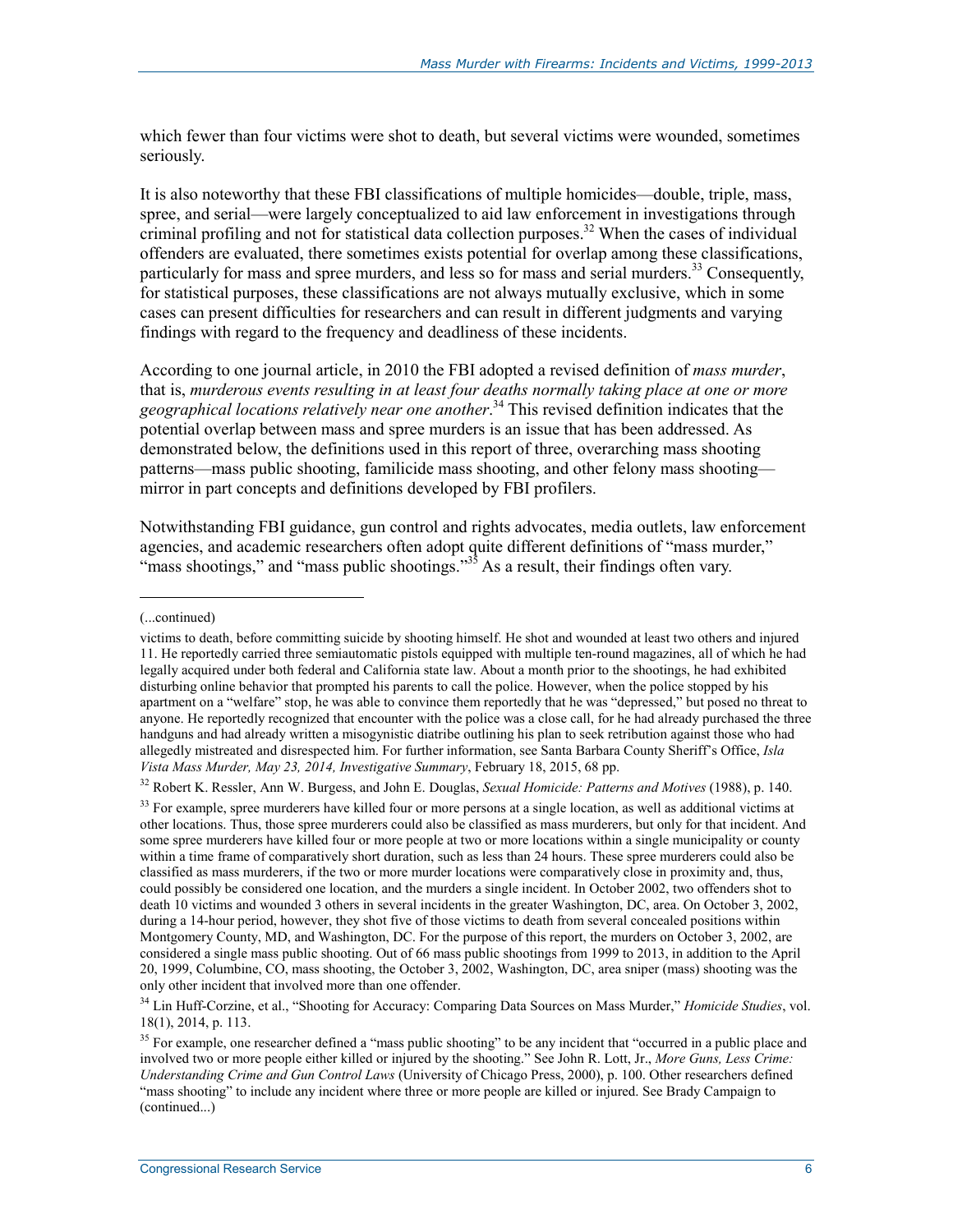Nevertheless, the four-victim threshold and other elements of the above definitions reflect a synthesis arguably of the most conclusive, academically rigorous research available on "mass murder." That research is discussed immediately below.

# **Mass Murder Counts Based on FBI Supplementary Homicide Reports**

Despite the public trauma and outcry generated by mass public shootings, there is a dearth of comprehensive, authoritative data on multiple-victim homicide incidents, either committed wholly or partially with firearms. A handful of criminologists, statisticians, sociologists, and other researchers have analyzed the principal source of national homicide statistics that is compiled by the Department of Justice (DOJ) annually, as part of the FBI's Uniform Crime Reports and Supplementary Homicide Reports (UCR-SHR).<sup>36</sup> From their analyses, the following observations and extrapolations can be made:

- DOJ's Bureau of Justice Statistics (BJS) *estimated* that there were 987 four or more victim homicide incidents from 1980 to 2011, or an average 31 per year.<sup>37</sup> However, while the bulk of those incidents were mass murders, it is probable that some of those incidents were serial murders committed over extended time periods, or spree murders that lasted longer than roughly 24 hours.<sup>38</sup> For that 31year period, four or more victim homicides incidents accounted for 0.19% of all murders and nonnegligent manslaughter incidents and 0.87% of all victims who perished in those incidents.39
- James Alan Fox and Jack Levin *estimated* that there were 927 mass murders, resulting in the deaths of four or more victims, from 1976 to 2011, or an average of 26 incidents per year, involving  $4,330$  victims.<sup>40</sup>
- Grant Duwe *found* that there were at least 649 mass murders, resulting in the deaths of four or more victims, from 1976 to 1999, or an average of 27 per year,

<sup>(...</sup>continued)

Prevent Gun Violence, *Mass Shootings in the United States Since 2005*, last updated December 14, 2012, http://www.bradycampaign.org/sites/default/files/major-shootings.pdf.

<sup>&</sup>lt;sup>36</sup> The FBI began collecting monthly crime reports from city, county, and state law enforcement agencies in 1930. Today, as part of the UCR program, the FBI collects incident, victim, property, offender, and arrestee data for 22 crime categories. In 1976, the FBI began collecting SHRs to capture greater data on homicides, including the method of murder. For a discussion of "Data for Measuring Firearms Violence and Ownership," see National Research Council, *Firearms and Violence: A Critical Review*, National Academies Press, 2005, p. 26. For a more in-depth discussion of the data, see James Alan Fox, *Uniform Crime Reports (United States): Supplementary Homicide Reports, 1976-2002*, Ann Arbor, MI: Inter-University Consortium of Political and Social Research, 2005, http://www.icpsr.umich.edu/ icpsrweb/ICPSR/studies/4179.

<sup>37</sup> U.S. Department of Justice, Office of Justice Programs, Bureau of Justice Statistics, *Homicide in the U.S. Known to Law Enforcement*, 2011, December 2013, NCJ 243055, by Erica L. Smith and Alexia Cooper, p. 14.

<sup>&</sup>lt;sup>38</sup> Some researchers have chosen to categorize spree murders that occur within a 24-hour window as "mass murders," or "mass/spree murders." See Hannah Scott and Katie Fleming, "The Female Family Annihilator: An Exploratory Study," *Homicide Studies*, vol. 18(1), 2013, p. 63.

 $39$  Ibid.

<sup>40</sup> Fox and Levin, *Extreme Killing*, 2014, p. 163.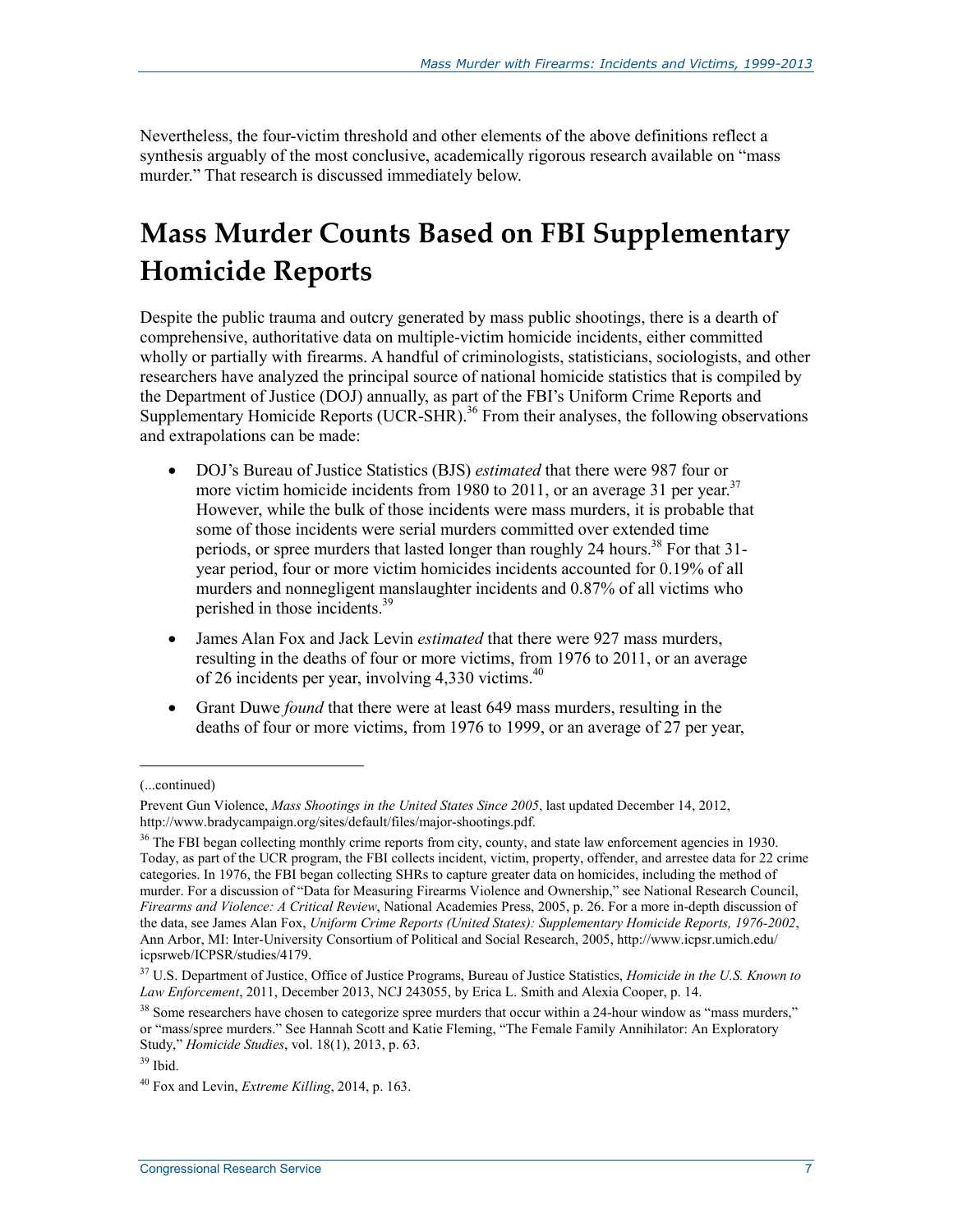and  $5.22$  murder victims per incident.<sup>41</sup> Of those mass murders, firearms were used in 69% of the incidents, from which it could be extrapolated that about 448 of the 649 mass murder incidents were mass public shootings, or an average per year of 18.7 mass shootings. Duwe not only analyzed the FBI SHR data, but he *verified* that all the homicidal incidents reported to the FBI were recorded properly by state and local law enforcement agencies on the SHR form as multiple victim homicides.<sup>42</sup> He also supplemented his dataset with incidents not reported to the FBI, but reported in the press. In January 2013, Duwe provided the *Washington Post* with updated and slightly revised estimates of mass public shootings. On average annually, Duwe's data show that there were:

- 1.3 mass public shootings per year in the 1970s,
- 3.2 per year in the 1980s, and
- $\bullet$  4.2 per year in the 1990s.<sup>43</sup>
- According to *USA Today*, offenders committed roughly 242 mass murders, resulting in the deaths of four or more victims, from 2006 to 2013, or an average of 30.3 incidents per year, and 4.98 victims per incident. Mass shootings accounted for 21.5 incidents per year with 5.1 victims per incident. Another 1.25 mass murder incidents per year involved at least some firearms and resulted in 4.8 victims per incident. The remaining 7.5 mass murder incidents per year resulted in 4.3 victims per incident and did not involve firearms (for a small percentage of incidents  $(2.1\%)$ , the murder weapons were unknown).<sup>44</sup>

In the homicide incidents mentioned above, which resulted in the deaths of four or more victims, BJS, Fox and Levin, Duwe, and *USA Today* found that offenders used firearms to kill victims more often than any other means to murder people. A more detailed summation of their findings can be found in **Appendix A**.

# **CRS Methodology and Patterns of Mass Murder and Mass Shootings**

For this report, CRS has gathered and analyzed data on mass shootings for the 15-year period 1999 to 2013. Drawing on the work of James Alan Fox and Jack Levin, Grant Duwe, and Meghan Hoyer (and colleagues at *USA Today*), CRS took the following steps:

• analyzed the FBI SHR data, the nation's primary data source on murder and nonnegligent manslaughter in the United States;

<sup>1</sup> 41 Grant Duwe, *Mass Murder in the United States: A History*, 2007, p. 23.

<sup>&</sup>lt;sup>42</sup> In some instances, several individual homicides were misreported on the same SHR form as multiple victim homicides. In other instances, wounded victims are reported as murdered, making double and triple homicides appear to be quadruple or greater homicides.

<sup>43</sup> See Glenn Kessler, "Clinton's Gun Remark Is off the Mark," *Washington Post*, January 13, 2013, p. A02.

<sup>44 &</sup>quot;Explore the Data on U.S. Mass Killings Since 2006," *USA Today*, http://www.usatoday.com/story/news/nation/ 2013/09/16/mass-killings-data-map/2820423//.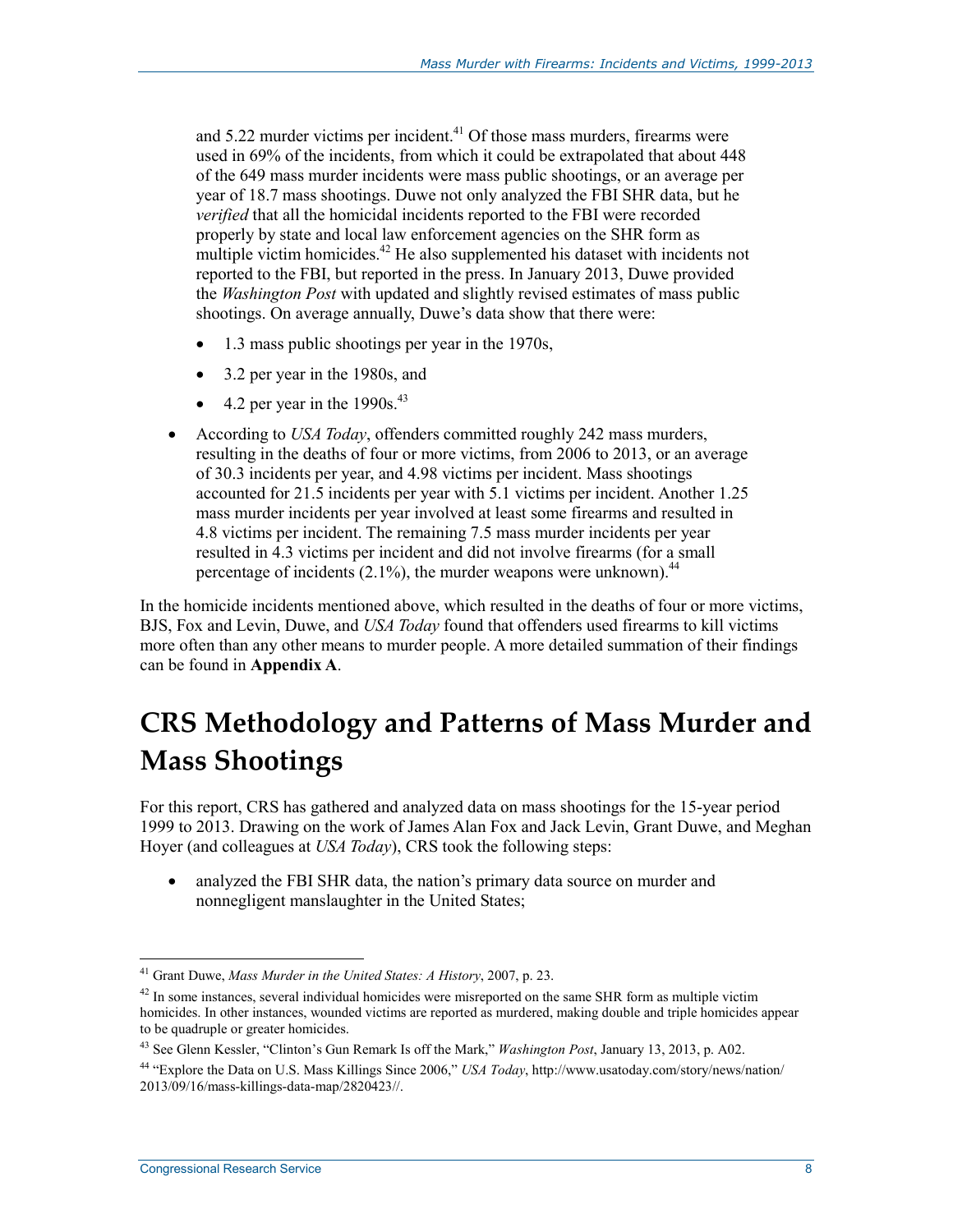- verified the mass murders reported to the FBI by checking press accounts and, when needed, consulted with the reporting police agencies themselves;
- cross-referenced this data with mass murders with firearms lists compiled by advocacy groups, media outlets, and law enforcement agencies;
- supplemented the SHR data with mass shootings reported in the press, but not reported to the FBI or previously compiled by other researchers;
- evaluated every incident based on victim-offender relationships, incident locations, and other pertinent event characteristics and circumstances; and
- found three broad patterns of mass shootings that could provide policymakers with improved vantage points from which to evaluate gun control proposals.

When it comes to mass murder with firearms, mass shootings in public places have dominated the national dialogue about gun violence, partly due to several mass public shootings in recent years (2007, 2009, and 2012) that resulted in double-digit victim counts. While others have used the term, Grant Duwe first conceptualized the idea of a mass public shooting as a "pattern" or "form" of mass murder in his book, *Mass Murder in the United States: A History* (2007) as it is most commonly understood today.<sup>45</sup> Duwe observed:

The mass murders that often capture the public's imagination are those in which an offender publically guns down victims for no apparent rhyme or reason. Of the 250 incidents that took place from 1900 through 1999, 191 involved offenders who used firearms. Excluding those that occurred in connection with criminal activity such as robbery, drug dealing, and organized crime, there were 116 mass public shootings during the twentieth century.<sup>4</sup>

Duwe defined mass public shooting as "any incident in which four or more victims are killed publicly in a workplace, school, restaurant, or other public place with guns and within 24  $h<sub>ours</sub>$   $\frac{.547}{.}$ 

As noted above, according to the *Crime Classification Manual*, 48 there are two basic types, or categories, of mass murder. There are "classic mass murders" and "family mass murders." A "classic mass murder" is generally thought to involve one person operating in one location during one period of time, which could be minutes, hours, or even days. "The classic mass murder prototype is a mentally disordered individual whose problems have increased to the point that he acts out against groups of people who are unrelated to him or his problems.<sup>349</sup> This profile sometimes, but not always, fits the profile of offenders involved in mass public shootings.

A "familicide" mass murder is generally agreed to involve an offender who kills four or more family members, most commonly a spouse or intimate partner and children. In this report, mass shootings involving the murder of family members by non-family members *are not* characterized as familicides. As demonstrated below, offenders in mass public shootings and familicide mass shootings often share some of the same attributes. For example, in mass public shootings and

<sup>45</sup> Grant Duwe, *Mass Murder in the United States: A History*, 2007, p. 27.

 $46$  Ibid.

<sup>47</sup> See Glenn Kessler, "Clinton's Gun Remark Is off the Mark," *Washington Post*, January 13, 2013, p. A02.

<sup>48</sup> Douglas, Burgess, Burgess, and Ressler, *Crime Classification Manual*, 2006, p. 13.

 $49$  Ibid.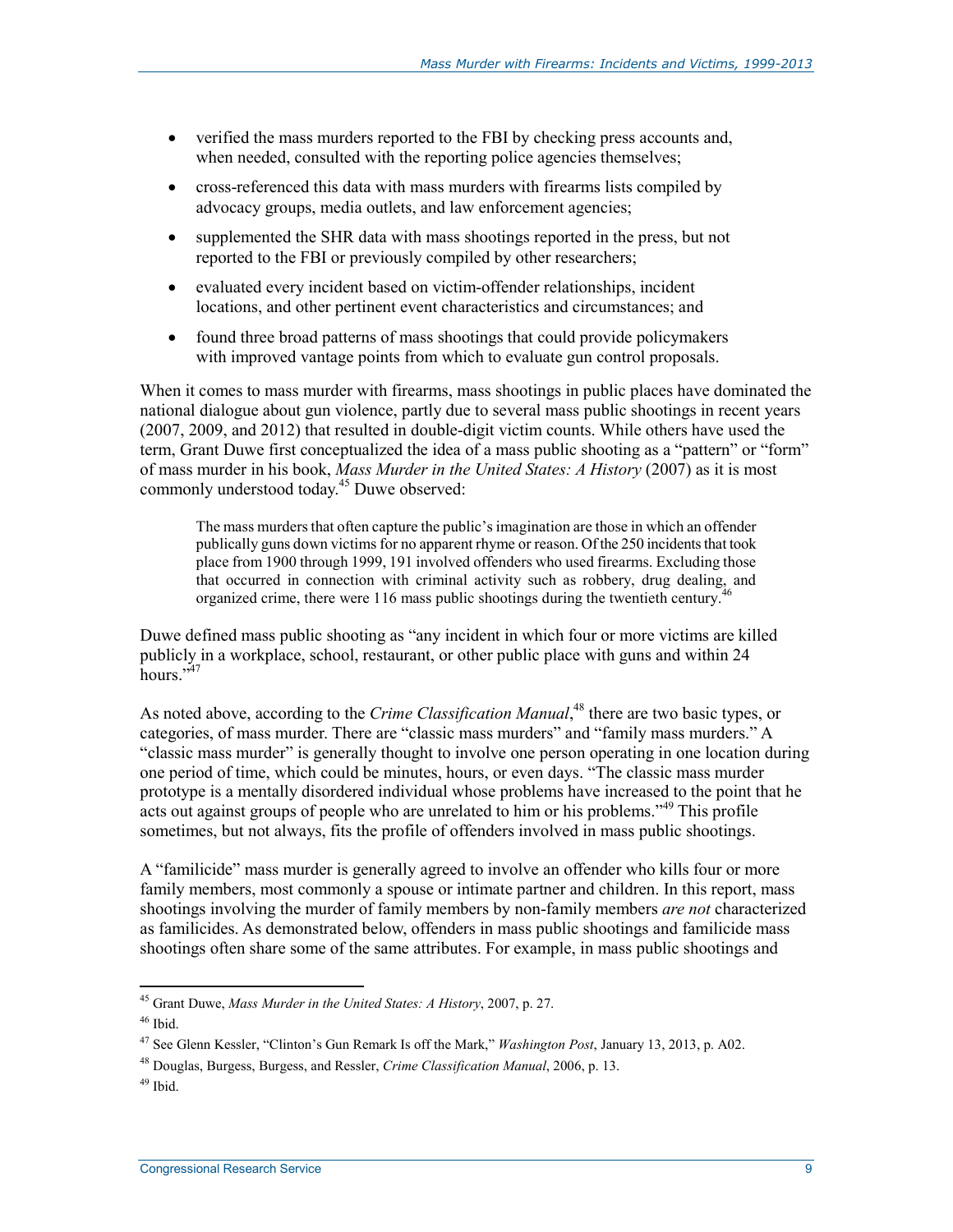familicide mass shootings, nearly all the offenders were lone assailants. Over half of the offenders in either type of mass murder committed suicide or were killed by responding police, when they resisted arrest. In many cases, the offenders had little or no practical expectation of escape.

When data on mass shootings were disaggregated, however, some mass shootings did not fit cleanly into either the classic mass murder or family mass murder pattern. A large percentage of these mass murders included gangland executions, drug-related home invasions and robberies, botched holdups, and other crimes. Others were arguments, romantic triangles, or barroom brawls that escalated into shootouts. In other words, some, but not all, of the mass shootings could be attributed to some other underlying felonious criminal activity or commonplace circumstance. These mass shooting incidents more frequently involved multiple offenders. While these offenders might not have considered the long-term implications of their crimes, they usually held out at least some expectation that they would not be discovered, arrested, and held accountable for their crimes.

Based on FBI guidance in part, Duwe, and others, CRS adopted the following parallel definitions for patterns of "mass murder" committed entirely with firearms:

- "mass shooting" means a multiple homicide incident in which four or more victims are murdered with firearms—not including the offender(s)—within one event, and in one or more locations in close geographical proximity;
- "mass public shooting" means a multiple homicide incident in which four or more victims are murdered with firearms—not including the offender(s)—within one event, and at least some of the murders occurred in a public location or locations in close geographical proximity (e.g., a workplace, school, restaurant, or other public settings), and the murders *are not* attributable to any other underlying criminal activity or commonplace circumstance (armed robbery, criminal competition, insurance fraud, argument, or romantic triangle);
- "familicide mass shooting" means a multiple homicide incident in which four or more victims are murdered with firearms—not including the offender(s)—within one event, and a majority of the victims were members of the offender's immediate or extended family, the majority of whom were murdered in one or more private residences or secluded, sparsely populated settings in close geographical proximity, and the murders are not attributable to any other underlying criminal activity or commonplace circumstance (e.g., armed robbery, criminal competition, insurance fraud, argument, or romantic triangle); and
- "other felony mass shooting" means a multiple victim homicide incident in which four or more victims are murdered with firearms—not including the offender(s)—within one event, in one or more locations in close geographical proximity, and the murders *are* attributable to some other underlying criminal activity or commonplace circumstance (e.g., armed robbery, criminal competition, insurance fraud, argument, or romantic triangle).

For the purposes of this report, CRS has chosen not to include any timeframe parameter for the mass shooting definitions discussed above, but it is noteworthy that most mass shootings typically lasted little more than several minutes. However, several prominent researchers,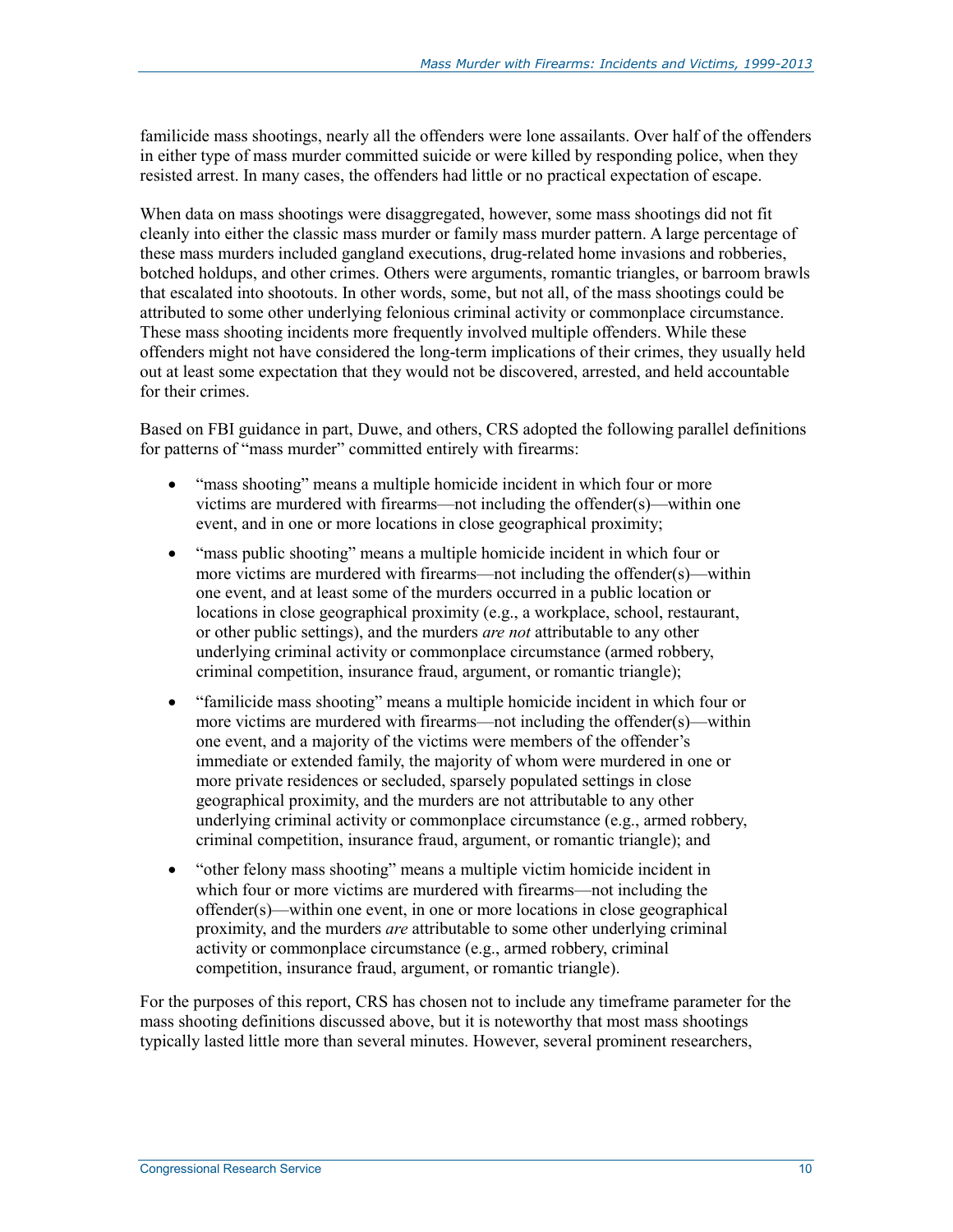including Duwe as seen above, have defined either "mass murder" or "mass public shooting" with a timeframe parameter of "24 hours."<sup>50</sup>

As also noted above, the FBI has traditionally viewed "mass murders" as four or more murder victim multicides that occur in a single event or incident and single location, but a "single location" could be construed as a neighborhood, or even a distinct geographical area that might be situated in different but adjoining states. To address this possibility, the FBI reportedly changed its definition of "mass murder" to account for "murderous events" that occur in multiple locations that are geographically near one another. $51$ 

Along these lines, CRS has crafted its definition of mass public shooting with a scope wide enough to capture incidents that occurred in multiple locations (that is, incidents that occurred in both public and private locations), or neighborhood spree killings that involved several private residences in the same neighborhood, but belonging to different family units, yet might still be considered "public," and a single event that occurred in one general location. Five of 66 mass public shootings in the CRS dataset could be characterized as four or more victim spree murders, or mass/spree murders.

In addition, CRS has also crafted its definition of mass public shooting narrowly enough to exclude mass shootings that occurred in remote or secluded, sparsely populated "public" places (e.g., parks, national forests, and rural back roads), where the likelihood of police intervention was low. In summation, CRS has generally characterized any mass murder with firearms as a mass public shooting, if four victims were shot to death and the incidents occurred wholly or partially in public spaces, except for those incidents that occurred in public, but comparatively secluded and sparsely populated locations.<sup>52</sup>

It is noteworthy that there is a number of mass public shootings in the CRS dataset—about onefifth—that were possibly triggered by a domestic dispute, but either all or a majority of the victims were not related to the offender(s). Four other incidents, which were characterized as mass public shootings, could have also been characterized as familicides, in that the offender was a spouse or former intimate partner of one of the victims and the other victims were all, or nearly all, family members. These incidents were characterized as mass public shootings because they occurred in a roller rink, day spa, and two houses of worship.

In addition, family units were annihilated with firearms in some of the incidents included in the other felony mass shooting dataset; however, the offenders were generally rival drug dealers or gang members, or both, and were not related to the victims by blood, marriage, or other form of domestic union. Nearly all of the mass murders characterized as familicide mass shooting incidents in this report occurred in private residences or remote locations, and involved lone offenders who were either a family member or a former intimate partner of a family member. Notwithstanding the potential for overlap, it follows that there are conceptually at least three

<sup>50</sup> Hannah Scott and Katie Fleming, "The Female Family Annihilator: An Exploratory Study," *Homicide Studies*, vol. 18(1), 2014, p. 63.

<sup>51</sup> Lin Huff-Corzine, et al., "Shooting for Accuracy: Comparing Data Sources on Mass Murder," *Homicide Studies*, vol. 18(1), 2014, p. 113.

 $52$  For example, CRS categorized a November 1973 Sioux Falls, SD, mass shooting as an other felony mass shooting even though it occurred in Gitchie Manitou State Preserve. Although the preserve is a public place, it is also a remote and sparsely populated setting. In this case, there were three offenders, who were brothers. They murdered two couples, raping both females, before shooting all four victims to death.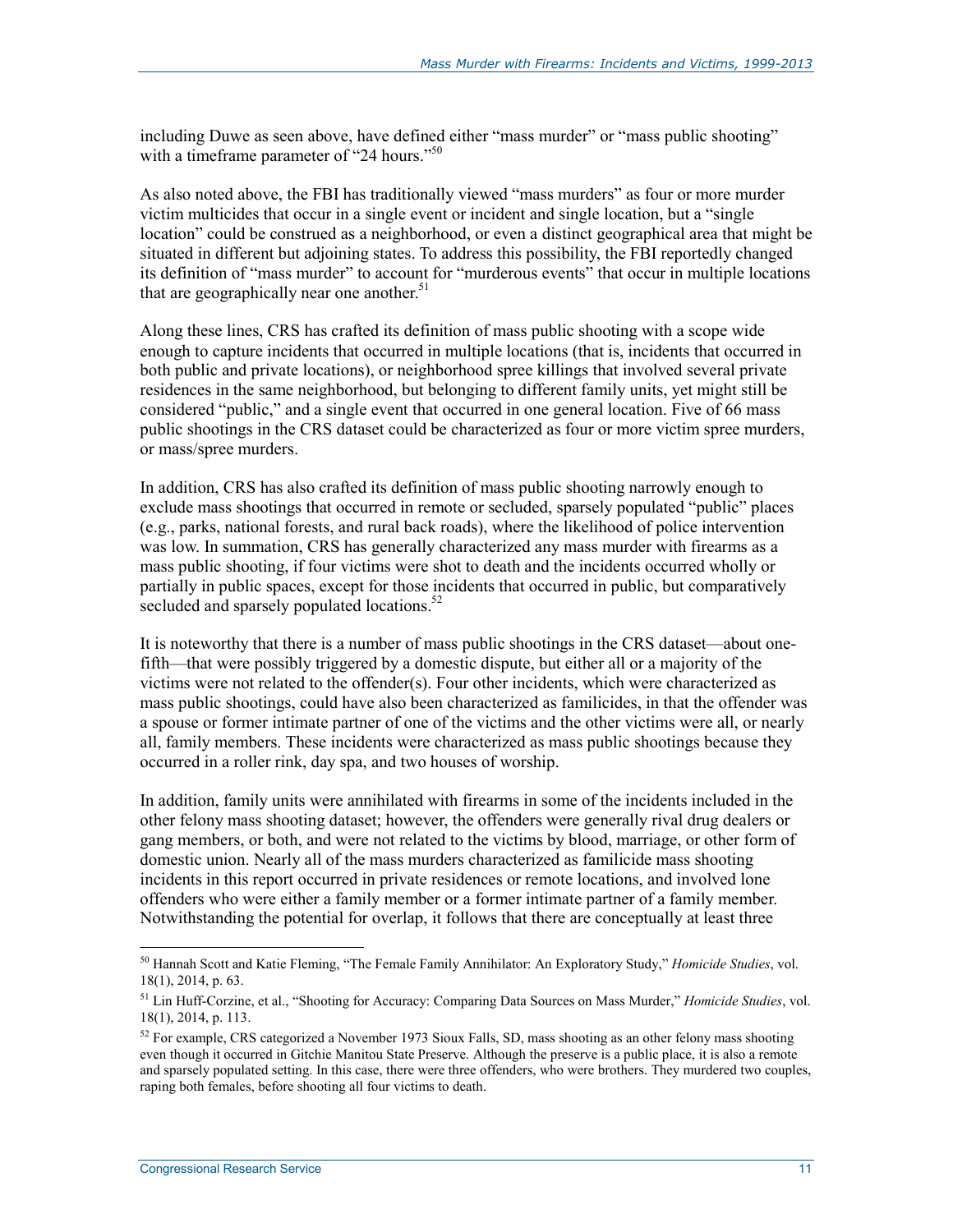broad patterns of mass murder and, by extension, mass shootings: mass public shootings, familicide mass shootings, and other felony mass shootings.

CRS assigned individual incidents to only one of these three patterns after evaluating the specific location(s), offender-victim relationships, and other pertinent circumstances. Hence, the data subsets are mutually exclusive in this report. Other analysts and researchers could take the same datasets and make different distinctions, judgments, and findings. However, CRS categorized the incidents in this report based largely on the findings of other researchers with the objective of establishing as much comparability among studies as possible. While a handful of cases could possibly be placed in more than one category, like the four familicides in the mass public shooting category, most of the incidents fell within one of the three patterns outlined above.

## **Mass Shootings Findings**

As shown in **Figure 1**, CRS analysis of the FBI SHR and other data sources indicate that offenders committed at least 317 mass shooting incidents in the United States, murdering 1,554 victims and non-fatally wounding another  $441$  victims from 1999 through 2013.<sup>53</sup> During that 15year period, there were on average 21 mass shooting incidents per year, with an average of 104 total murder victims and 29 wounded victims per year resulting from those incidents. As shown in **Table 1**, based on five-year averages, there was an uptick in mass shooting incidents and casualties during the last five years of the 15-year period. The annual incident and casualty counts shown in **Figure 1** and underlying **Table 1** are provided in **Table B-1**.



**Figure 1. Mass Shootings**  (1999-2013)

**Source:** CRS analysis of FBI Supplementary Homicide Reports, press accounts, agency press releases, and other compilations by mass media and advocacy groups.

<sup>&</sup>lt;sup>53</sup> Like BJS, Fox, and Duwe, CRS initiated its research by analyzing FBI SHR data. Like Duwe, CRS verified that quadruple and greater homicide incidents reported to the FBI were recorded properly by state and local law enforcement agencies on the SHR form and, then, supplemented the dataset with incidents not reported to the FBI.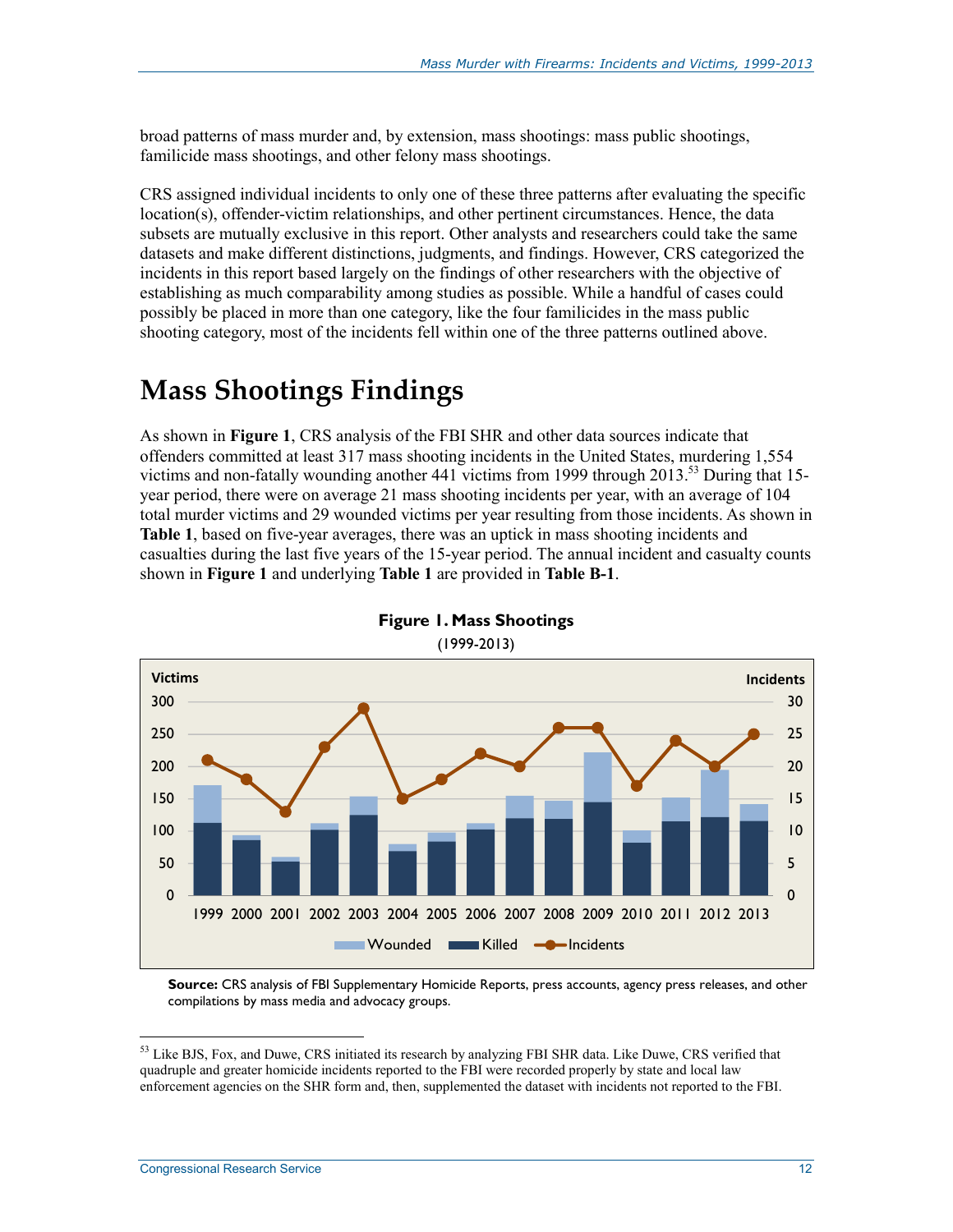**Notes:** "Mass shooting" means a multiple homicide incident in which four or more victims are murdered with firearms—not including the offender(s)—within one event, and in one or more locations in close geographical proximity.

|           |                  | . .<br>. .            |                        |                         |
|-----------|------------------|-----------------------|------------------------|-------------------------|
|           | <b>Incidents</b> | <b>Victims Killed</b> | <b>Victims Wounded</b> | <b>Total Casualties</b> |
| 1999-2003 | 20.8             | 95.8                  | 22.4                   | 118.2                   |
| 2004-2008 | 20.2             | 99.0                  | 19.4                   | 118.4                   |
| 2009-2013 | 22.4             | 116.0                 | 46.4                   | 162.4                   |

**Table 1. Mass Shootings: Five-Year Annual Averages** 

**Source:** CRS analysis of FBI Supplementary Homicide Reports, press accounts, agency press releases, and other compilations by mass media and advocacy groups.

**Notes:** "Mass shooting" means a multiple homicide incident in which four or more victims are murdered with firearms—not including the offender(s)—within one event, and in one or more locations in close geographical proximity.

In addition to providing overall data on "mass shootings," this report builds on the work of noted criminologists and others, and provides statistical breakouts and further analysis for three broad patterns of mass shootings. In summary, those 21 mass shootings annually on average fall into the following broad patterns:

- four (4.4) were "mass public shootings" in which four or more victims were shot to death in one or more public locations, such as a workplace, school, restaurant, house of worship, or neighborhood, and the murders *were not* attributable to any underlying criminal activity or commonplace circumstance (e.g., armed robbery, criminal competition, insurance fraud, argument, or romantic triangle);
- eight  $(8.5)$  mass shootings were "familicides" in which a parent, former intimate partner, or less often a child (progeny), shot four or more victims to death, and a majority of those victims were murdered in private residences or secluded, sparsely populated settings, and the murders *were not* attributable to any underlying criminal activity or commonplace circumstance (e.g., armed robbery, criminal competition, insurance fraud, argument, or romantic triangle); and
- eight (8.3) mass shootings could be characterized as "other felony mass murders" in which victims were shot to death, and the murders *were* attributable to an underlying criminal activity or commonplace circumstance (e.g., armed robbery, criminal competition, insurance fraud, argument, or romantic triangle).

The 15-year dataset compiled by CRS indicates that the prevalence and deadliness of mass shootings overall fluctuated sporadically from year to year.<sup>54</sup> As discussed below, based on fiveyear averages, the data show that mass shootings increased slightly during the five-year period (2009-2013) compared to earlier five-year periods (1999-2003 and 2004-2008), suggesting an uptick in these incidents in recent years. Mass public shootings and familicide mass shootings also increased slightly, while other felony mass shooting incident and casualty counts decreased

<sup>&</sup>lt;sup>54</sup> One study found that for the 36-year period 1976-2011 that the prevalence of mass shootings overall also varied considerably from year to year, but largely held steady at about 20 incidents per year on average over that time period. See James Alan Fox and Monica J. DeLateur, "Mass Shootings in America: Moving Beyond Newtown," *Homicide Studies*, February 2014, p. 129, http://dropbox.curry.com/ShowNotesArchive/2013/12/NA-576-2013-12-22/Assets/ War%20on%20Crazy/Homicide%20Studies-2013.pdf.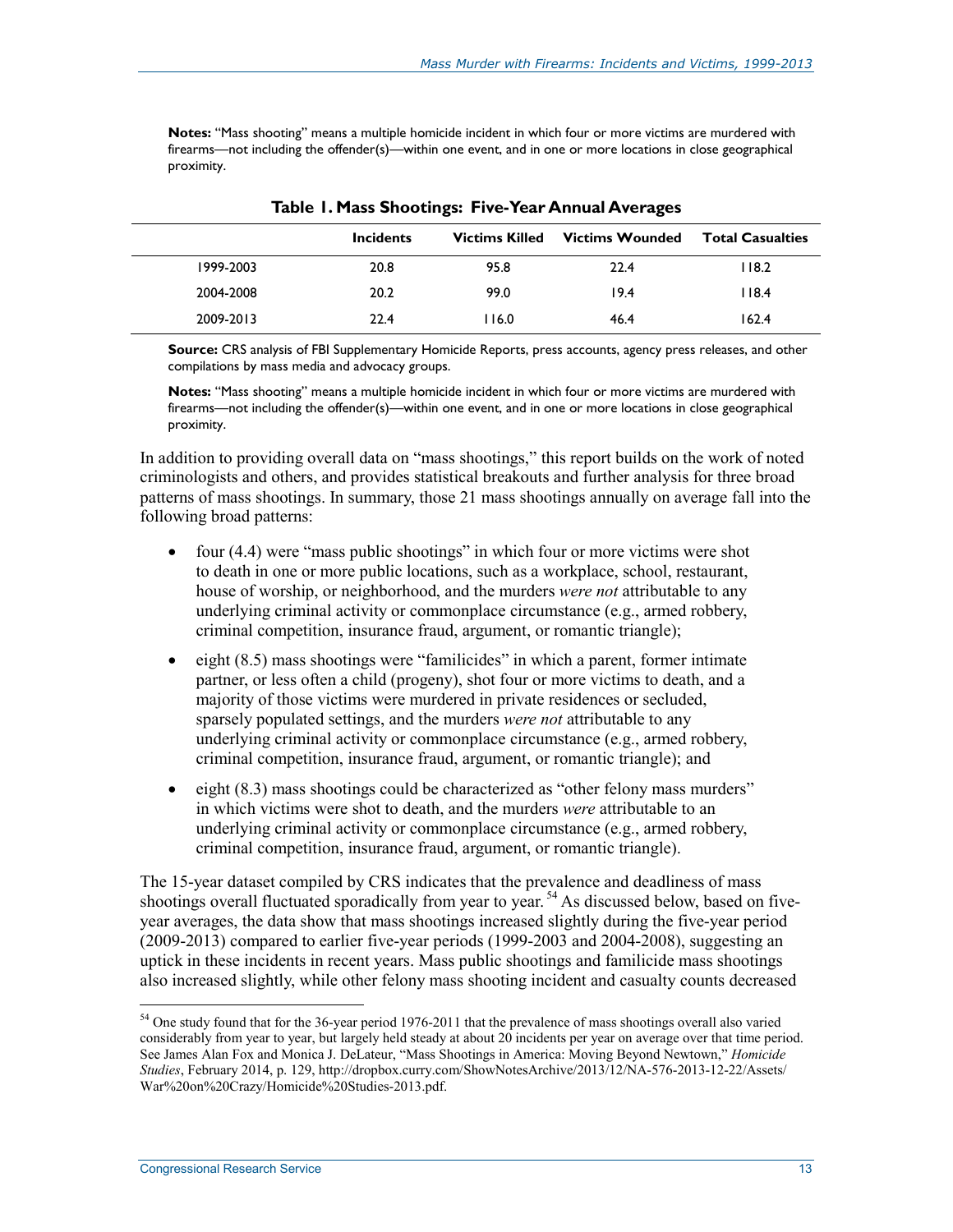slightly, suggesting that the composition of mass shootings has possibly changed over that 15 year timespan (1999-2013). **Figure 2** shows the actual victim and casualty counts for public, familicide, and other felony mass shootings. Familicide and other felony mass shootings occurred twice as frequently as mass pubic shootings. Compared to familicide (4.8) and other felony mass shootings (4.9), public mass shootings accounted for twice the number of victims (killed and wounded) per incident (11.7).



**Figure 2. Mass Public, Familicide, and Other Felony Mass Shootings** 

(Incidents and Victims, 1999-2013)

**Source:** CRS analysis of FBI Supplementary Homicide Reports, press accounts, agency press releases, and other compilations by mass media and advocacy groups

In consultation with Grant Duwe, CRS has re-evaluated his data on "mass public shootings" for the 1970s, 1980s, and 1990s. For example, CRS eliminated some of the Duwe-reported mass public shootings, because upon further examination some of those incidents could be characterized as other felony mass shootings.<sup>55</sup> Based on the CRS definition of "mass public" shootings," the data show there were on average:

- one (1.1) incident per year during the 1970s (5.5 victims murdered, 2.0 wounded per incident),
- nearly three  $(2.7)$  incidents per year during the 1980s  $(6.1)$  victims murdered, 5.3 wounded per incident),
- four  $(4.0)$  incidents per year during the 1990s  $(5.6$  victims murdered,  $5.5$ wounded per incident),
- four  $(4.1)$  incidents per year during the 2000s  $(6.4$  victims murdered,  $4.0$ wounded per incident), and

<sup>&</sup>lt;sup>55</sup> For example, CRS categorized an unsolved September 1984, Detroit, MI, mass shooting involving a disputed dice game, and a January 1993 Palantine, IL, mass shooting (Brown's Chicken and Pasta) that started out as a robbery, as other felony mass shootings.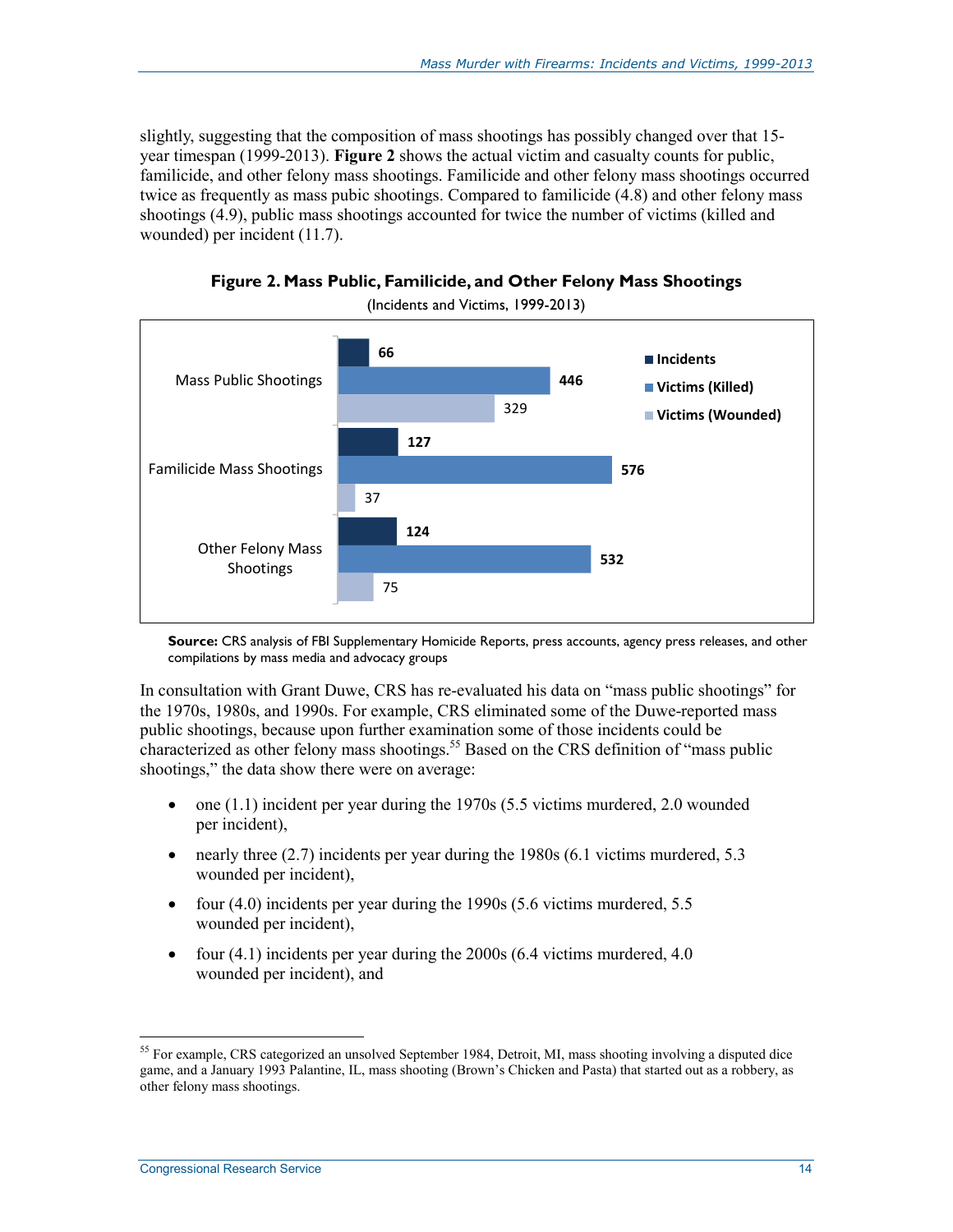• four (4.5) incidents per year from 2010 through 2013 (7.4 victims murdered, 6.3 wounded per incident).

These decade-long averages indicate that the prevalence, if not the deadliness, of mass public shootings has increased, but whether these increases constituted an "epidemic," as some have argued, would be a matter of perspective. As the data show, the United States saw about four mass public shootings per year on average in the 1990s and 2000s. The first four years of this decade saw an uptick in both the prevalence and deadliness of those incidents.

In terms of deadliness, over the past half century, there have been 13 mass public shootings that resulted in comparatively high casualty counts in terms of double-digit (greater than nine) murder victim counts. Seven of those high-casualty mass public shooting incidents occurred in the past seven years, and resulted in over half of the murder victims and nearly half of the wounded associated with those 13 incidents. Two of those mass public shootings, the December 2012 Newtown, CT,<sup>56</sup> and the April 2007 Blacksburg, VA (Virginia Polytechnic Institute and State University, or VA Tech) $57$  mass shootings, resulted in the highest death tolls on record.

### **Mass Public Shootings**

As shown in **Figure 3**, offenders committed 66 mass public shootings, murdering 446 victims and non-fatally wounding another 329 victims from 1999 through 2013. As with mass shootings generally for that 15-year period, the number of mass public shooting incidents (4.4 per year on average) increased and decreased with considerable variation from year to year. Meanwhile, the casualty counts in terms of killed and/or wounded per year increased for 1999, 2007, 2009, and 2012, due to several incidents that resulted in 10 or more victims killed and sometimes several times more wounded. The average and median age of victims killed was 39 years of age. Notably, the mode was 6 years of age, demonstrating the singularity of Newtown.

As shown in **Table 2**, five-year averages for both incident and victim counts were higher for the last five years than the preceding 10-year period (1999-2008). However, those increases were largely driven by a few incidents in 2012. If 2012 were excluded, the averages would actually have been lower than the preceding five-year period (2004-2008). The annual incident and casualty counts shown in **Figure 3** and underlying **Table 2** are provided in **Table B-2**.

<sup>56</sup> On December 14, 2012, in Newtown, CT, a 20-year-old male entered Sandy Hook Elementary School and shot 20 first graders and 6 adult staff members to death. He also shot his mother to death. For further information, see *Report of the State's Attorney for the Judicial District of Danbury on the Shootings at Sandy Hook Elementary School and 36 Yogananda Street, Newtown, Connecticut on December 14, 2012*, November 25, 2013, 116 pp.

<sup>&</sup>lt;sup>57</sup> On April 16, 2007, a student at Virginia Polytechnic Institute and State University shot 32 people to death and wounded many others. For further information, see *Mass Shootings at Virginia Tech, April 16, 2007: Report of the Virginia Tech Review Panel Presented to Timothy M. Kaine, Governor, Commonwealth of Virginia*, August 2007, 147 pp.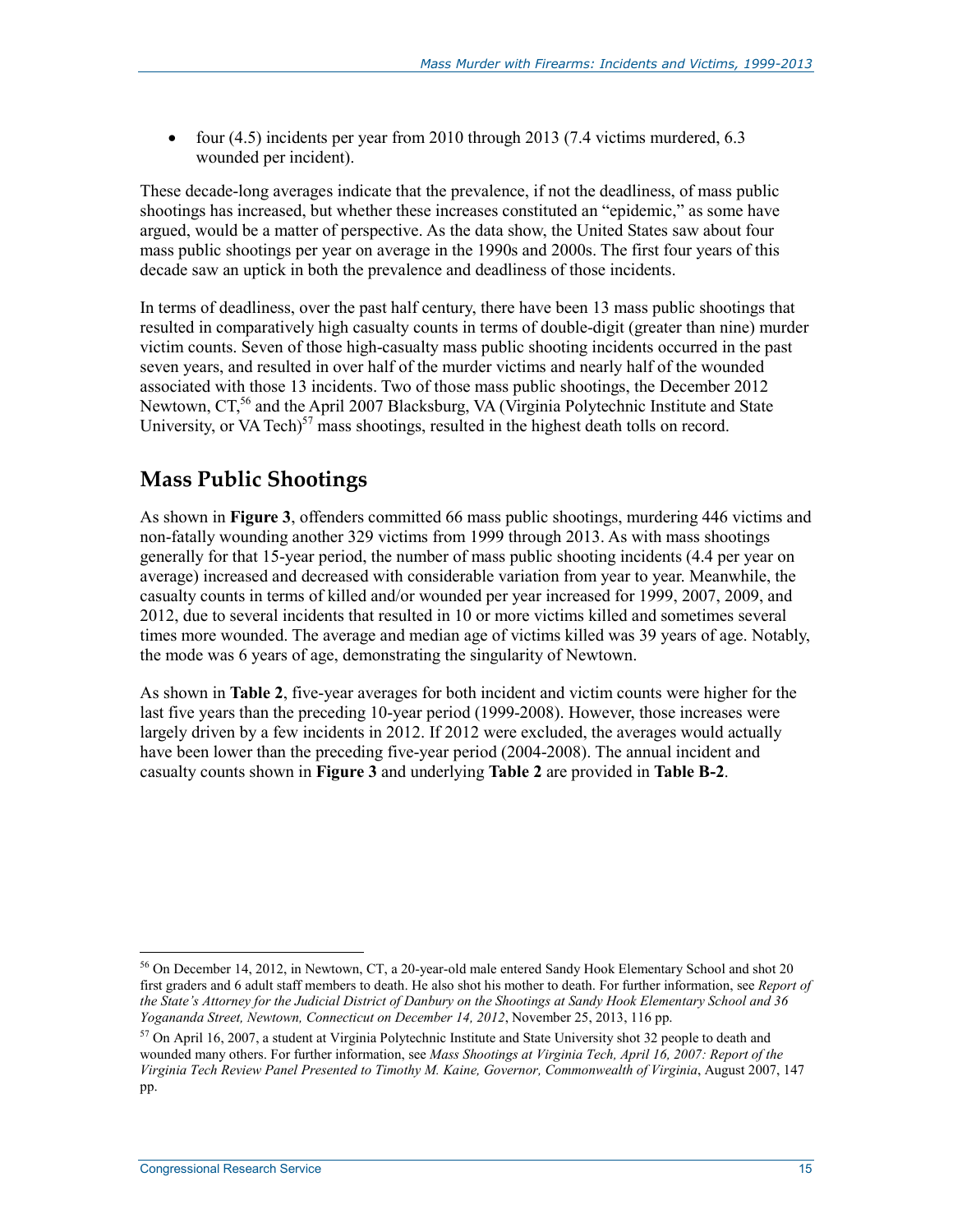

**Figure 3. Mass Public Shootings at Workplace, Schools, Restaurants, and Other Public Places** 

**Source:** CRS analysis of FBI Supplementary Homicide Reports, press accounts, agency press releases, and other compilations by mass media and advocacy groups.

**Notes:** "Mass public shooting" means a multiple homicide incident in which four or more victims are murdered with firearms—not including the offender(s)—within one event, and at least some of the murders occurred in a public location or locations in close geographical proximity (e.g., a workplace, school, restaurant, or other public settings), and the murders *are not* attributable to any other underlying criminal activity or commonplace circumstance (armed robbery, criminal competition, insurance fraud, argument, or romantic triangle).

|           | <b>Incidents</b> | <b>Victims Killed</b> | Victims Wounded | <b>Total Casualties</b> |
|-----------|------------------|-----------------------|-----------------|-------------------------|
| 1999-2003 | 4.2              | 23.6                  | 15.2            | 38.8                    |
| 2004-2008 | 4.2              | 28.6                  | 17.2            | 45.8                    |
| 2009-2013 | 4.8              | 37.0                  | 33.4            | 70.4                    |

#### **Table 2. Mass Public Shootings: Five-Year Annual Averages**

**Source:** CRS analysis of FBI Supplementary Homicide Reports, press accounts, agency press releases, and other compilations by mass media and advocacy groups.

**Notes:** "Mass public shooting" means a multiple homicide incident in which four or more victims are murdered with firearms—not including the offender(s)—within one event, and at least some of the murders occurred in a public location or locations in close geographical proximity (e.g., a workplace, school, restaurant, or other public settings), and the murders *are not* attributable to any other underlying criminal activity or commonplace circumstance (armed robbery, criminal competition, insurance fraud, argument, or romantic triangle).

Offenders used firearms that could be characterized as "assault weapons" in 18 of 66 incidents (27.3%), in that they carried rifles or pistols capable of accepting detachable magazines that might have previously fallen under the 10-year, now-expired federal assault weapons ban (1994- 2004). In one of those incidents, the assault weapon had been illegally converted into a machine gun.<sup>58</sup> In another case, an off-duty police officer used a legally registered machine gun that had

 $58$  Under the 1934 National Firearms Act (NFA), the term "machine gun" is defined as any weapon which shoots, is (continued...)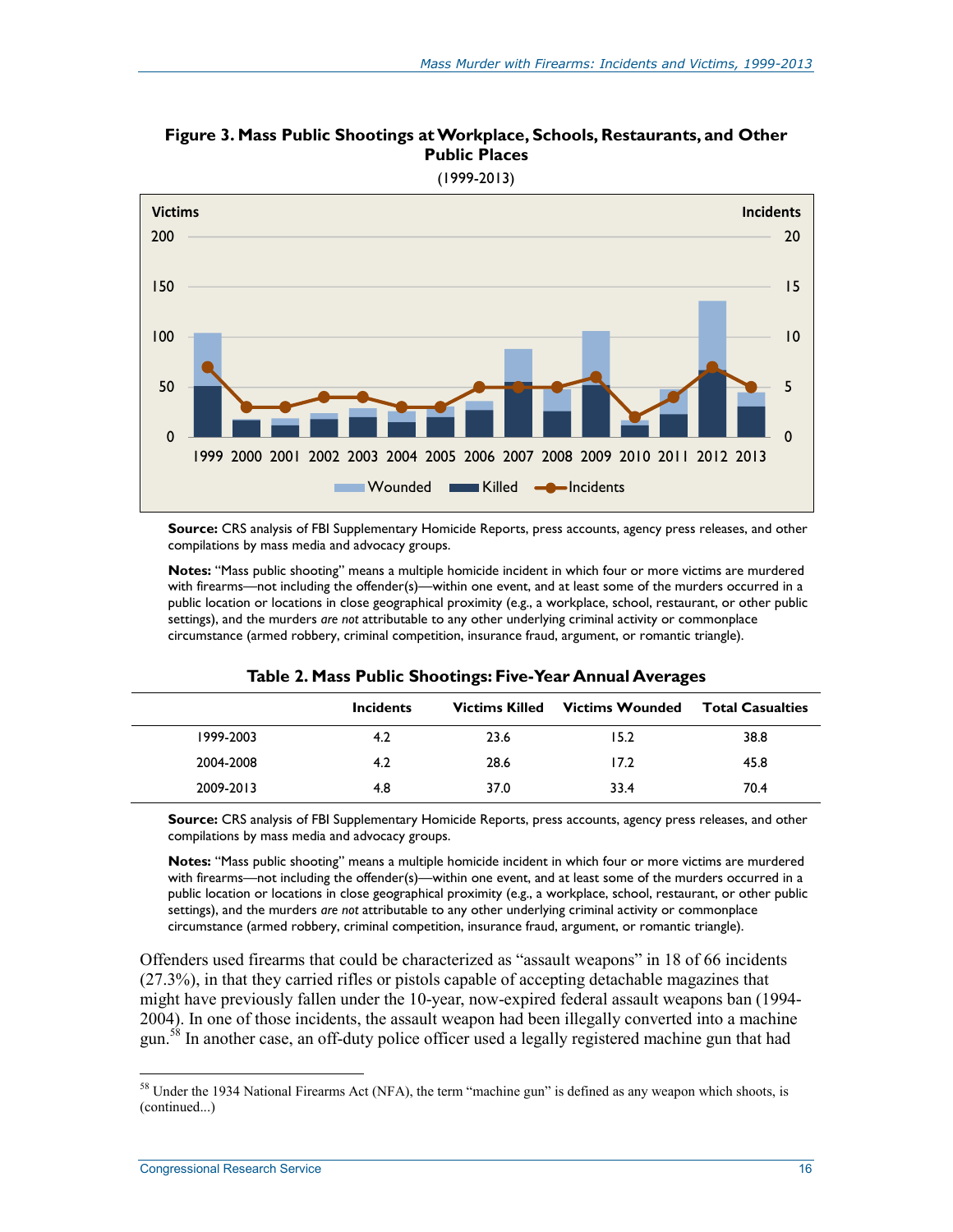been issued to him by his department.<sup>59</sup> In 38 incidents, the offender carried a single firearm. In 28 out of 66 incidents (42.4%), offender or offenders carried multiple firearms. At least seven offenders held concealed carry permits according to the Violence Policy Center.<sup>60</sup> None of the mass public shootings remained unsolved, unlike other felony mass shootings.

A domestic dispute of some type was allegedly a precipitating factor in roughly a fifth (21.2%) of "mass public shootings," or at least 14 of the 66 incidents. Four other mass public shooting incidents could also be characterized as familicides, in that a spouse or former intimate partner murdered four or more family members, but in a public space. CRS categorized these incidents as mass public shootings for two reasons: they did not occur in secluded, sparsely populated locations, and other researchers had categorized these incidents as mass public shootings.<sup>61</sup> One mass public shooting could be characterized as terrorist attack: the November 5, 2009, Fort Hood, TX, mass shooting. Four other mass public shooting incidents included some element of racial or ethnic animus: those incidents occurred in a trailer park, work place, outdoors, and house of worship. The latter incident was the August 5, 2012, Oak Creek, WI, Sikh Temple mass shooting. In total, six out of 66 mass public shootings (9.1%) occurred in a house of worship. Seven

1

By comparison, under the Gun Control Act (GCA) of 1968, the term "semiautomatic rifle" is defined as any repeating rifle which uses a portion of the energy of a firing cartridge to extract the fired cartridge case and chamber the next round, and which requires a separate pull of the trigger to fire each cartridge (18 U.S.C. §921(a)(28)). Semiautomatic pistol and rifle are similarly defined in the *Code of Federal Regulations* (27 C.F.R. §478.11).

On September 6, 2011, a 32-year-old male offender entered a Carson City, NV, restaurant and shot four people to death and wounded another seven with a 7.62mm Norinco Mak-90, which had been illegally converted from a semiautomatic rifle into a machine gun. Investigators reportedly recovered sixteen 30-round magazines. The offender reportedly emptied one magazine into the air before entering the restaurant and reloaded with two more magazines, firing 79 rounds in 1 minute and 25 seconds. Afterwards, the offender committed suicide with a .38 caliber revolver. According to press accounts, he had been diagnosed as a paranoid schizophrenic in 1999 and had been involuntarily committed once by police in California according to press accounts. See Martha Bellisle, "IHOP Shooting One Year Later: 85 Seconds That Changed Carson City," *Reno Gazette-Journal*, September 3, 2012.

<sup>(...</sup>continued)

designed to shoot, or can be readily restored to shoot, automatically more than one shot, without manual reloading, by a single function of the trigger. The term also includes the frame or receiver of any such weapon, any part designed and intended solely and exclusively, or combination of parts designed and intended, for use in converting a weapon into a machine gun, and any combination of parts from which a machinegun can be assembled if such parts are in the possession or under the control of a person (26 U.S.C. §5845(b)). Enacted as part of the Internal Revenue Code, the NFA levies taxes on all aspects of the manufacture/importation and distribution of such firearms, and requires that these firearms and their owners be registered at every point the firearms change ownership in the chain of commerce.

 $59$  On April 9, 2002, a 42-year old male offender and off-duty police officer used his department-issued MP5 machine gun in a Toms River, NJ, neighborhood shooting spree, or "mass public shooting," in which he shot five people to death, before committing suicide. See Jean Mikle, "Killer Cop's Victims' Kin Get \$5.7M," *Asbury Park Press (New Jersey)*, August 1, 2007.

<sup>60</sup> Violence Policy Center, *Concealed Carry Killers*, https://www.vpc.org/ccwkillers.htm.

<sup>61 &</sup>quot;A Guide to Mass Shootings in America," *Mother Jones*. Mother Jones included at least two familicides committed in public places in its dataset. Those incidents included a March 1999 Gonzales, LA, church shooting and a February 2012 Norcross, GA, day spa shooting. In a previous report, CRS retained the church shooting in its dataset, but eliminated the day spa shooting. See CRS Report R43004, *Public Mass Shootings in the United States: Selected Implications for Federal Public Health and Safety Policy*, coordinated by Jerome P. Bjelopera.

In this report, CRS took an inclusive approach towards categorizing mass public shootings and categorized these incidents as Mother Jones did, with idea of establishing an initial dataset that could be as widely agreed upon as possible as a starting point for further analysis and debate about the nature of these incidents. CRS found two incidents that were very similar to these incidents, which are also included in this report's mass public shootings dataset. They included a May 2006 Baton Rouge, LA, church shooting and a July 2011 Grand Prairie, TX, roller rink shooting.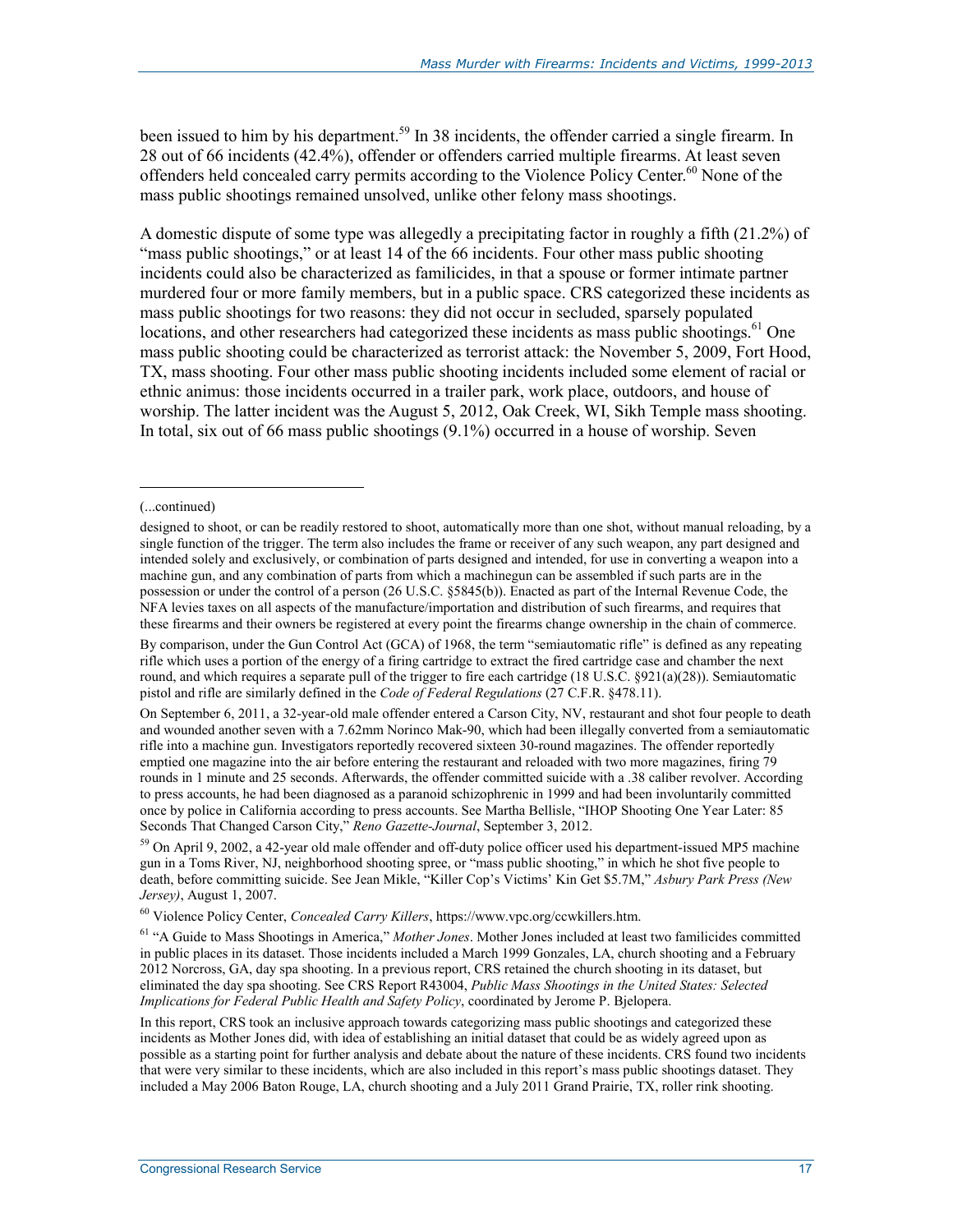incidents (10.6%) occurred in schools or universities. Eighteen incidents (27.3%) occurred in workplaces.

Out of 68 offenders, 39 offenders committed suicide (57.4%), 8 were killed by police, 2 were wounded and then arrested, and the remaining 18 were arrested. One offender was female. All but two of these incidents involved single offenders. Those two incidents included the April 20, 1999, Columbine, CO, high school shooting and the October 3, 2002, Washington, DC, area sniper attacks. The average and median age of offenders was 36 years old, the mode was 42. Three offenders were juveniles (less than 18 years old), including the two co-conspirators in the Columbine, CO, and DC-area shootings.

### **Familicide Mass Shootings**

As shown in **Figure 4**, offenders committed 127 familicide mass shootings, murdering 576 victims and nonfatally wounding another 37 victims from 1999 through 2013. During that 15 year period, familicide mass shootings (8.47 incidents per year on average) occurred twice as frequently as mass public shootings. The average age of victims killed was 27 years old; median, 30; and mode, 1 or less than 1.



### **Figure 4. Familicide Mass Shootings**

**Source:** CRS analysis of FBI Supplementary Homicide Reports, press accounts, agency press releases, and other compilations by mass media and advocacy groups.

**Notes:** "Familicide mass shooting" means a multiple homicide incident in which four or more victims are murdered with firearms—not including the offender(s)—within one event, and a majority of the victims were members of the offender's immediate or extended family, the majority of whom were murdered in one or more private residences or secluded, sparsely populated settings in close geographical proximity, and the murders *are not* attributable to any other underlying criminal activity or commonplace circumstance (e.g., armed robbery, criminal competition, insurance fraud, argument, or romantic triangle).

As shown in **Table 3**, based on five-year averages, there was an increase in familicide mass shooting incidents and casualties during the last five years of the 15-year period. The annual incident and casualty counts shown in **Figure 4** and underlying **Table 3** are provided in **Table B-3**.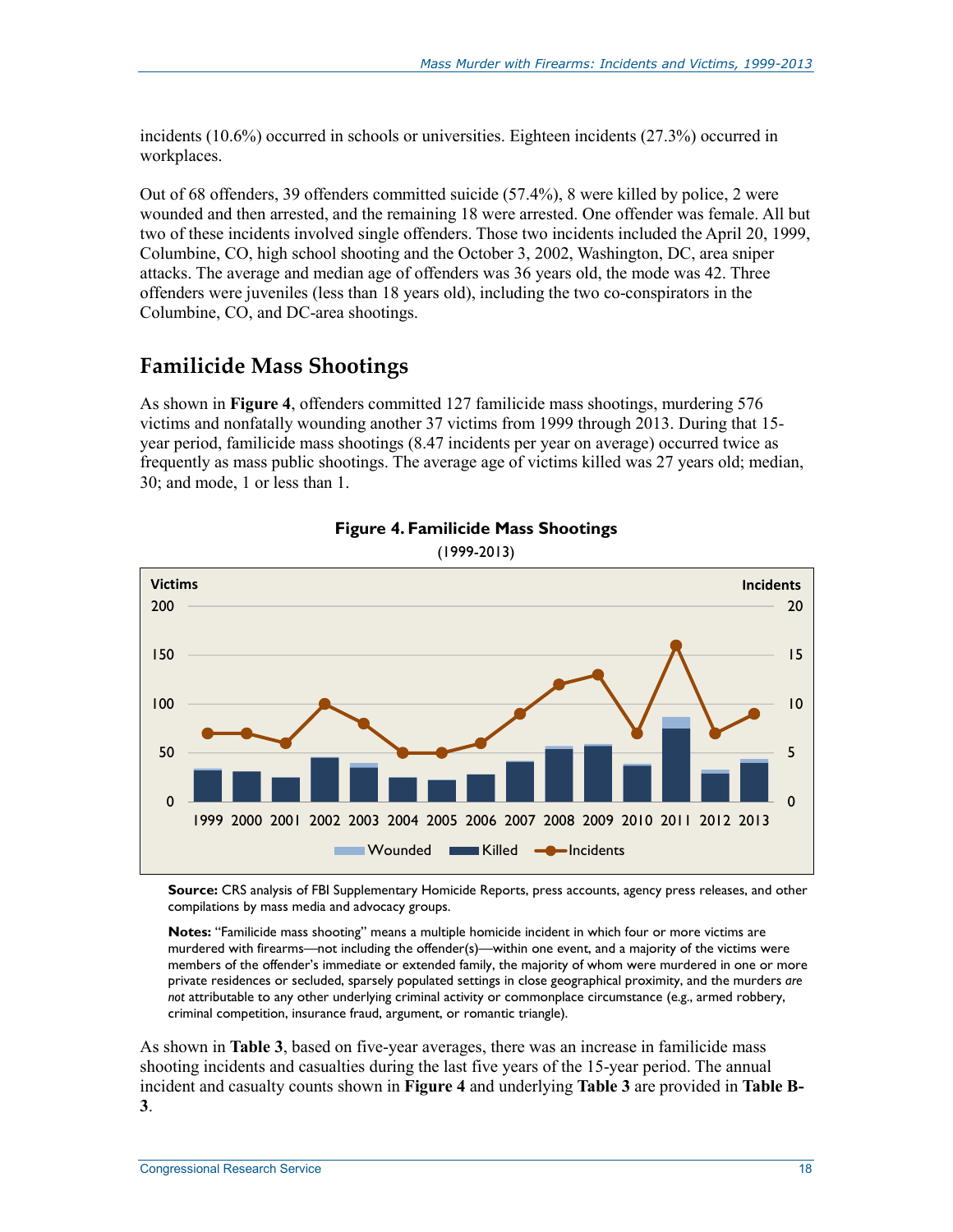|           | <b>Incidents</b> | <b>Victims Killed</b> | Victims Wounded | <b>Total Casualties</b> |
|-----------|------------------|-----------------------|-----------------|-------------------------|
| 1999-2003 | 7.6              | 33.6                  | I.6             | 35.2                    |
| 2004-2008 | 7.4              | 34.0                  | 1.0             | 35.0                    |
| 2009-2013 | 10.4             | 47.6                  | 4.8             | 52.4                    |

| Table 3. Familicide Mass Shootings: Five-Year Annual Averages |  |  |  |  |  |
|---------------------------------------------------------------|--|--|--|--|--|
|---------------------------------------------------------------|--|--|--|--|--|

**Source:** CRS analysis of FBI Supplementary Homicide Reports, press accounts, agency press releases, and other compilations by mass media and advocacy groups.

**Notes:** "Familicide mass shooting" means a multiple homicide incident in which four or more victims are murdered with firearms—not including the offender(s)—within one event, and a majority of the victims were members of the offender's immediate or extended family, the majority of whom were murdered in one or more private residences or secluded, sparsely populated settings in close geographical proximity, and the murders *are not* attributable to any other underlying criminal activity or commonplace circumstance (e.g., armed robbery, criminal competition, insurance fraud, argument, or romantic triangle).

Out of 129 offenders, 72 offenders committed suicide (55.8%), five were killed by police, and 57 were arrested. Five offenders were female. Two incidents involved multiple (two) offenders. The average age of the offenders was 35.5 years, the median 35, and the mode 27. In one case, an offender used a firearm that could be characterized as an "assault weapon," with which he murdered a single victim, his father.<sup>62</sup> He was 16 years old. In familicide mass shootings, most offenders (86.9%) carried and used a single firearm. Like mass public shootings, but unlike other felony mass shootings, none of the familicide mass shootings remained unsolved.

Most familicide mass shooting offenders were male heads of household or former domestic intimate partners. In a few cases, the offenders were progeny (sons), ex-boyfriends of daughters, or boyfriends with progeny co-conspirators (daughters). These incidents tended to occur late at night or in the early morning hours in private households. In such cases, there is arguably little expectation that the police will be able to intervene to prevent or end such shootings without greater loss of life. On the other hand, there have been cases where domestic violence restraining orders and the longevity of those restraining orders were an issue.<sup>63</sup>

#### **Other Felony Mass Shootings**

As shown in **Figure 5,** offenders committed 124 other felony mass shootings, murdering 532 victims and non-fatally wounding another 75 victims from 1999 through 2013. During that 15 year period, like familicide mass shootings, other felony mass shootings (8.27 incidents per year

 $62$  On January 18 and 19, 2013, a 15-year-old male offender murdered four of his family members with a .22 caliber rifle and another, his father, with a semiautomatic AR-15-type rifle in Albuquerque, NM. According to documents charging the offender with murder and child abuse, the offender was "haunted by homicidal and suicidal thoughts that included fantasies of killing his girlfriend's parents and gunning down random people at a Wal-Mart." See Matt Pearce, "Nehemiah Griego's Father Came Home to Family Massacre in New Mexico," *Los Angeles Times*, January 23, 2013; and Susan Montoya Bryan and Jeri Clausing, "NM Teen Spent Day at Church After Family Slain," *Associated Press Online*, January 24, 2013.

<sup>&</sup>lt;sup>63</sup> For further information about state laws addressing firearms and domestic violence, see Shannon Frattaroli and Jan S. Vernick, "Separating Batterers and Guns: A Review and Analysis of Gun Removal Laws in 50 States," *Evaluation Review*, vol. 30(3), 2006, pp. 296-312.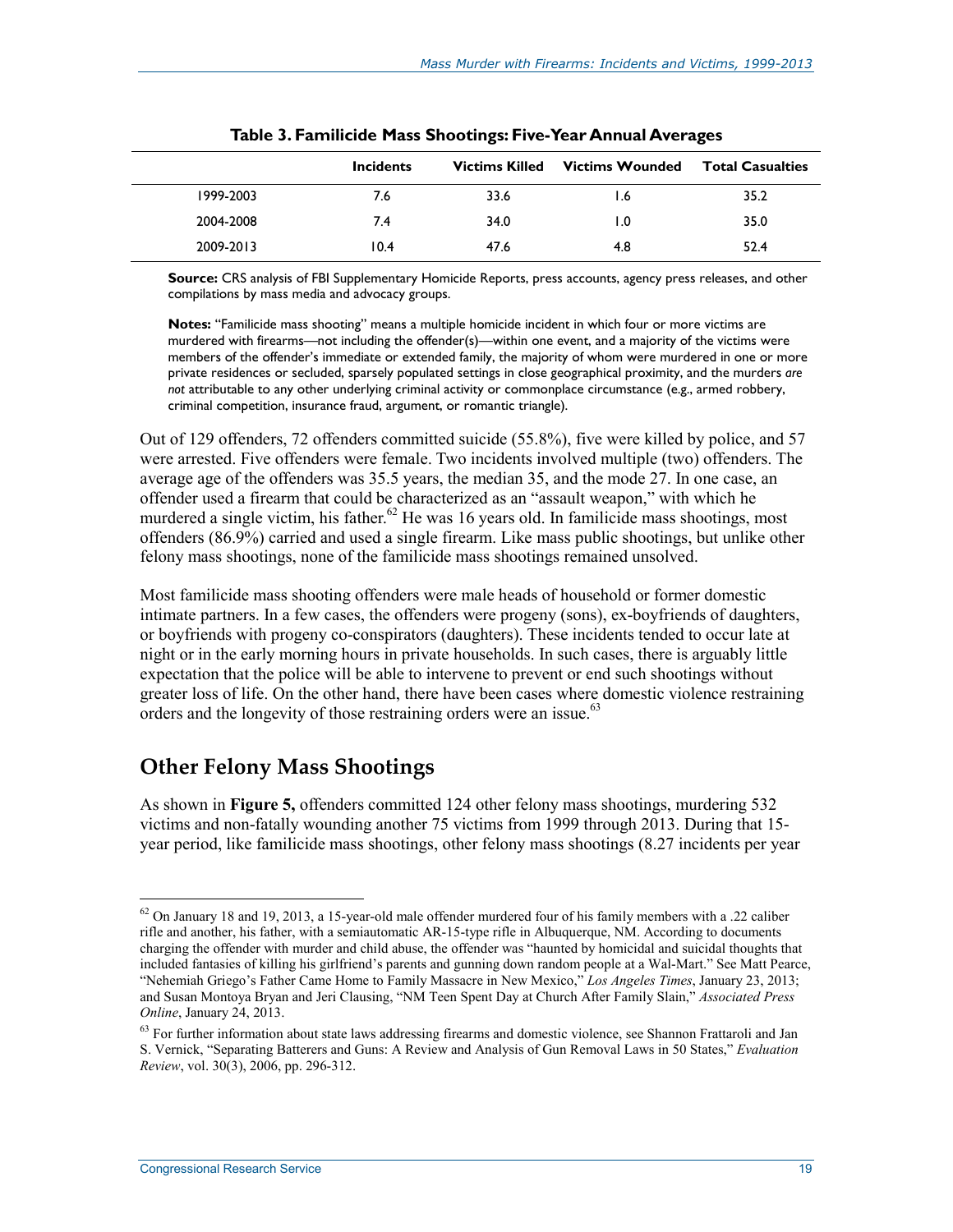on average) occurred about twice as frequently as mass public shootings. The average age of the victims killed was 30 years; median, 26; and mode, 23.

![](_page_24_Figure_2.jpeg)

**Figure 5. Other Felony Mass Shootings** 

(1999-2013)

**Source:** CRS analysis of FBI Supplementary Homicide Reports, press accounts, agency press releases, and other compilations by mass media and advocacy groups.

**Notes:** "Other felony mass shooting" means a multiple victim homicide incident in which four or more victims are murdered with firearms—not including the offender(s)—within one event, in one or more locations in close geographical proximity, and the murders *are* attributable to some other underlying criminal activity or commonplace circumstance (e.g., armed robbery, criminal competition, insurance fraud, argument, or romantic triangle).

Unlike either mass public shootings or familicide mass shootings, as shown in **Table 4**, based on five-year averages, other felony mass shooting incidents and casualty counts generally decreased, with the exception of the wounded counts. The annual incident and casualty counts shown in **Figure 5** and underlying **Table 4** are provided in **Table B-4**.

|           | <b>Incidents</b> |      | <b>Victims Killed</b> Victims Wounded | <b>Total Casualties</b> |
|-----------|------------------|------|---------------------------------------|-------------------------|
| 1999-2003 | 9.0              | 38.6 | 5.6                                   | 44.2                    |
| 2004-2008 | 8.6              | 36.4 | 1.2                                   | 37.6                    |
| 2009-2013 | 7.2              | 31.4 | 8.2                                   | 39.6                    |

|  |  | Table 4. Other Felony Mass Shootings: Five-Year Annual Averages |  |  |
|--|--|-----------------------------------------------------------------|--|--|
|  |  |                                                                 |  |  |

**Source:** CRS analysis of FBI Supplementary Homicide Reports, press accounts, agency press releases, and other compilations by mass media and advocacy groups.

**Notes:** "Other felony mass shooting" means a multiple victim homicide incident in which four or more victims are murdered with firearms—not including the offender(s)—within one event, in one or more locations in close geographical proximity, and the murders *are* attributable to some other underlying criminal activity or commonplace circumstance (e.g., armed robbery, criminal competition, insurance fraud, argument, or romantic triangle).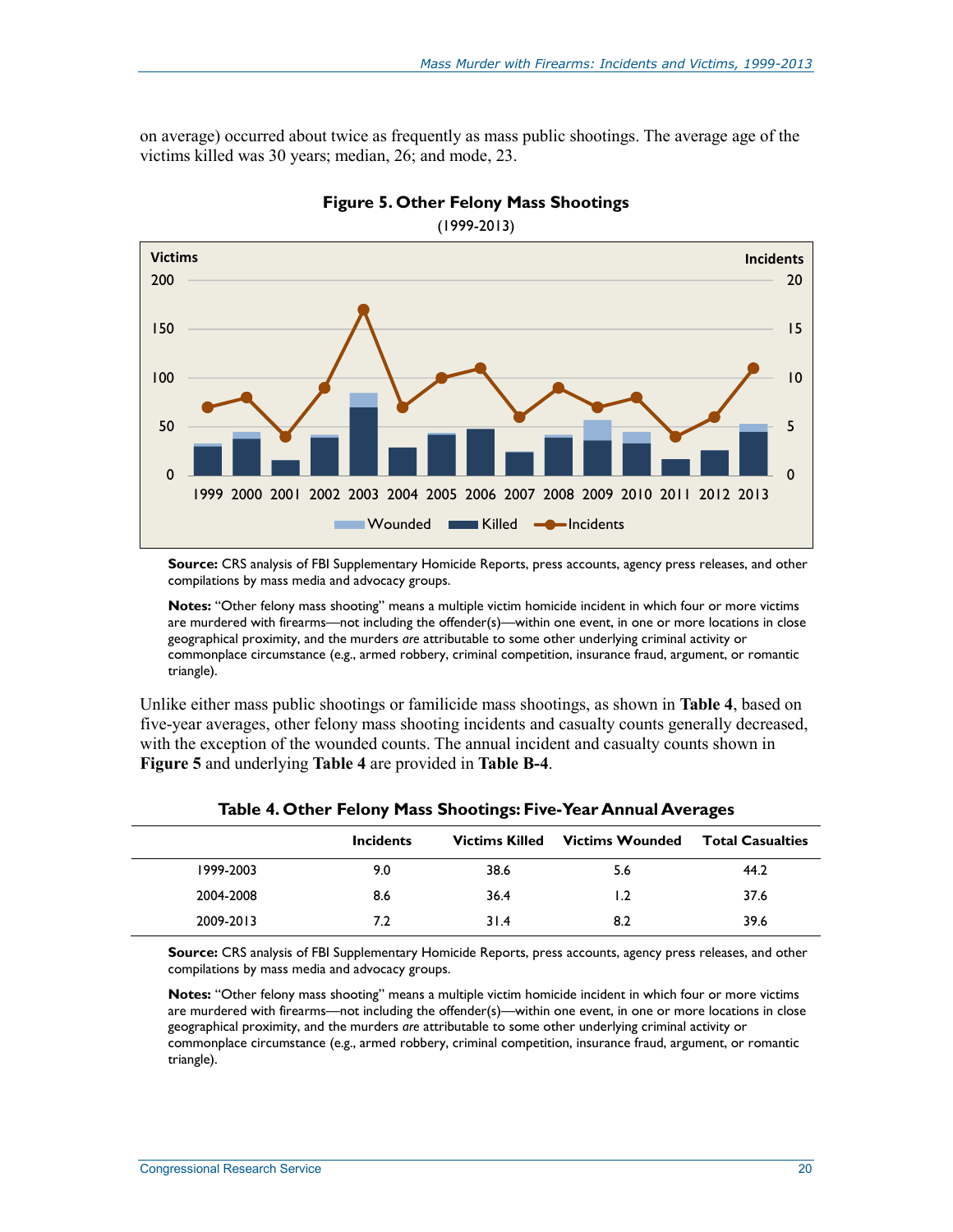The average age of the offenders was 27.4 years, the median 26, and the mode 24. Seventy-seven of these 124 incidents (62.1%) were drug- or gang-related, and of those incidents, 31 were reportedly home invasions (25.0%). Fifteen were robberies (12.1%). Nine were classic revenge killings (7.3%). The rest ranged from a barroom shootout to courthouse escape. Out of 184 known or suspected offenders, three committed suicide, one was killed in an altercation with the police, and the rest were arrested. Most of those arrested were charged and convicted of murder or lesser crimes for being co-conspirators or accessories. Of these incidents, 40 involved single offenders; 30, two; 15, three; 9 four; 2, five; 1, six; and 1, eleven. Twelve offenders were female (all of them were co-conspirators). In 12 cases, offenders carried and/or used firearms that could be characterized as "assault weapons." Based on available press accounts, 27 of these incidents remain unsolved.

### **Comparative Summary Data and Figures**

As shown in **Figure 6** and **Figure 7,** mass public shootings had the highest casualty rates whether killed or wounded per incident or per offender, when compared to familicides and other felony mass shootings. For those cases in which the offenders were identified, approximately half of other felony mass shooting incidents involved multiple offenders. As a result, the casualty rates per offender(s) were lower for other felony mass shootings than for either mass public shootings or familicides. All of the data used to construct the **Figure 6** and **Figure 7** are provided in **Table B-5**.

![](_page_25_Figure_4.jpeg)

**Figure 6. Victims per Pattern of Mass Shooting Incident** 

(317 Iincidents, 1,544 Murdered and 441 Nonfatally Wounded victims)

**Source:** CRS analysis of FBI Supplementary Homicide Reports, press accounts, agency press releases, and other compilations by mass media and advocacy groups.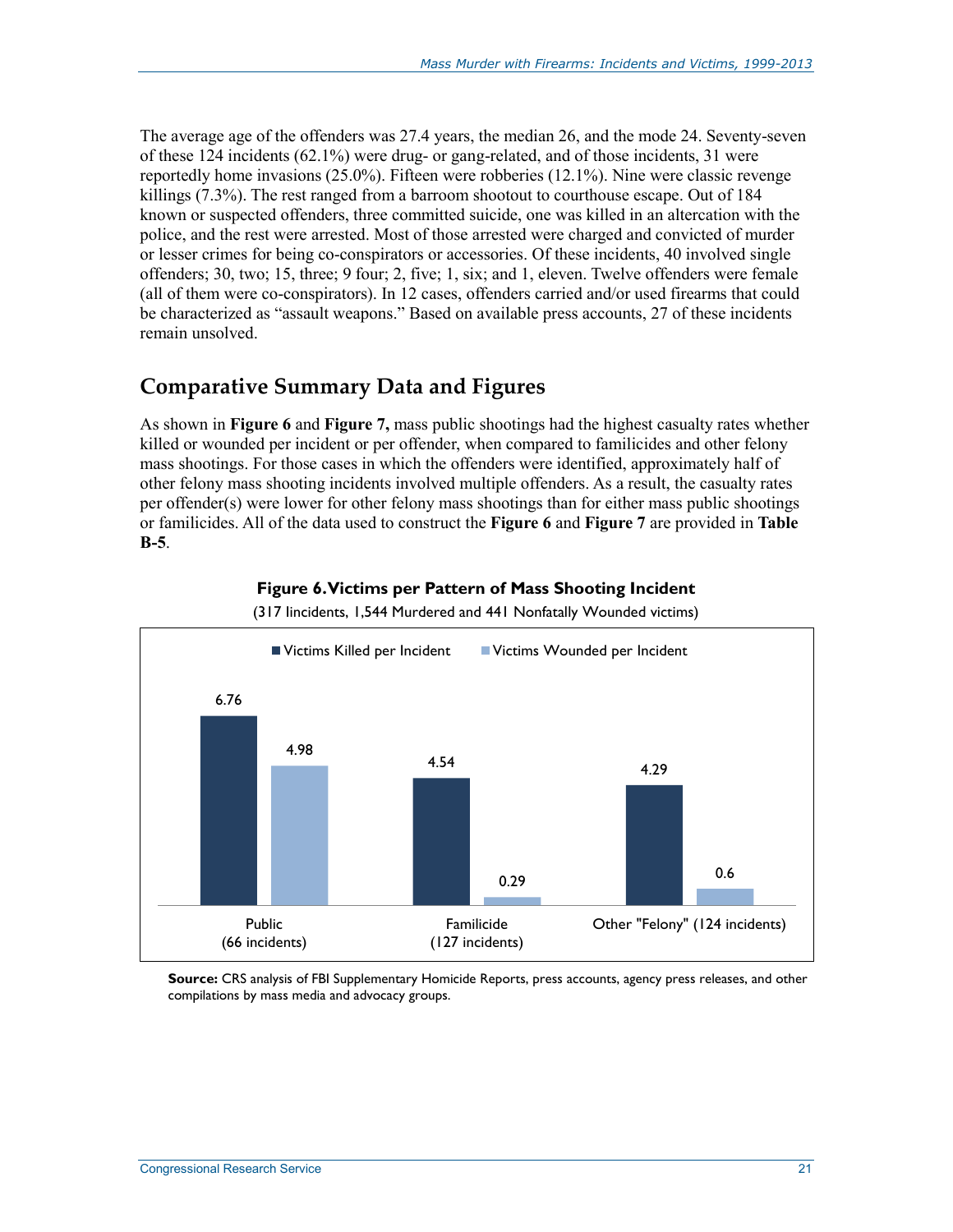![](_page_26_Figure_1.jpeg)

**Figure 7. Victims per Pattern of Mass Shooting Offender** 

(At Least 432 Offenders Complicit in 317 Incidents, 1999-2013)

**Source:** CRS analysis of FBI Supplementary Homicide Reports, press accounts, agency press releases, and other compilations by mass media and advocacy groups.

#### **Prevalence and Deadliness of Mass Public Shootings**

Over the past 48 years, as shown in **Table 5**, there have been 13 mass public shooting incidents that resulted in comparatively high casualty rates, or double-digit death tolls (more than nine). Seven of those high-casualty mass shooting incidents occurred in the past seven years, and resulted in over half of the murder victims and nearly half of the wounded associated with those 13 incidents.

|                                                                                       | INIICUITUIIIALAII) YYVUITUCUJ                                            |  |  |  |  |  |  |  |  |  |
|---------------------------------------------------------------------------------------|--------------------------------------------------------------------------|--|--|--|--|--|--|--|--|--|
| Incidents (2007-2013)                                                                 | <b>Incidents (1966-2006)</b>                                             |  |  |  |  |  |  |  |  |  |
| 2013 Washington Navy Yard (12/3)—workplace                                            | 1999 Littleton, CO (13/24)—high school                                   |  |  |  |  |  |  |  |  |  |
| 2012 Newtown, CT (27/2)—elementary school                                             | 1991 Killeen, TX (23/27)—other public space                              |  |  |  |  |  |  |  |  |  |
| 2012 Aurora, CO (12/58)—other public space                                            | 1990 Jacksonville, FL (10/17)—public place                               |  |  |  |  |  |  |  |  |  |
| 2009 Ft. Hood, TX (13/32)—workplace                                                   | 1986 Edmond, OK (14/6)—workplace                                         |  |  |  |  |  |  |  |  |  |
| 2009 Binghamton, NY (13/4)—other public space                                         | 1984 San Ysidro, CA (21/19)—other public space                           |  |  |  |  |  |  |  |  |  |
| 2009 Geneva County, AL (10/6)—private home and<br>other public spaces (spree killing) | 1966 Austin, TX (14/30)—university                                       |  |  |  |  |  |  |  |  |  |
| 2007 Blacksburg, VA (VA Tech) (32/17)—state university                                |                                                                          |  |  |  |  |  |  |  |  |  |
| <b>Total:</b> Seven Years/Seven Incidents: 119 killed, 122<br>wounded                 | <b>Total:</b> Thirty-Four Years/Six Incidents: 95 killed, 123<br>wounded |  |  |  |  |  |  |  |  |  |

**Table 5. Mass Public Shootings with Double-Digit (>9) Death Tolls** 

(Killed/Nonfatally Wounded)

**Source:** Table adapted from James Allen Fox and Jack Levin, *Extreme Killing: Understanding Serial and Mass Murder*, 2nd Ed. (Sage Publications, Inc., 2012), p. 230.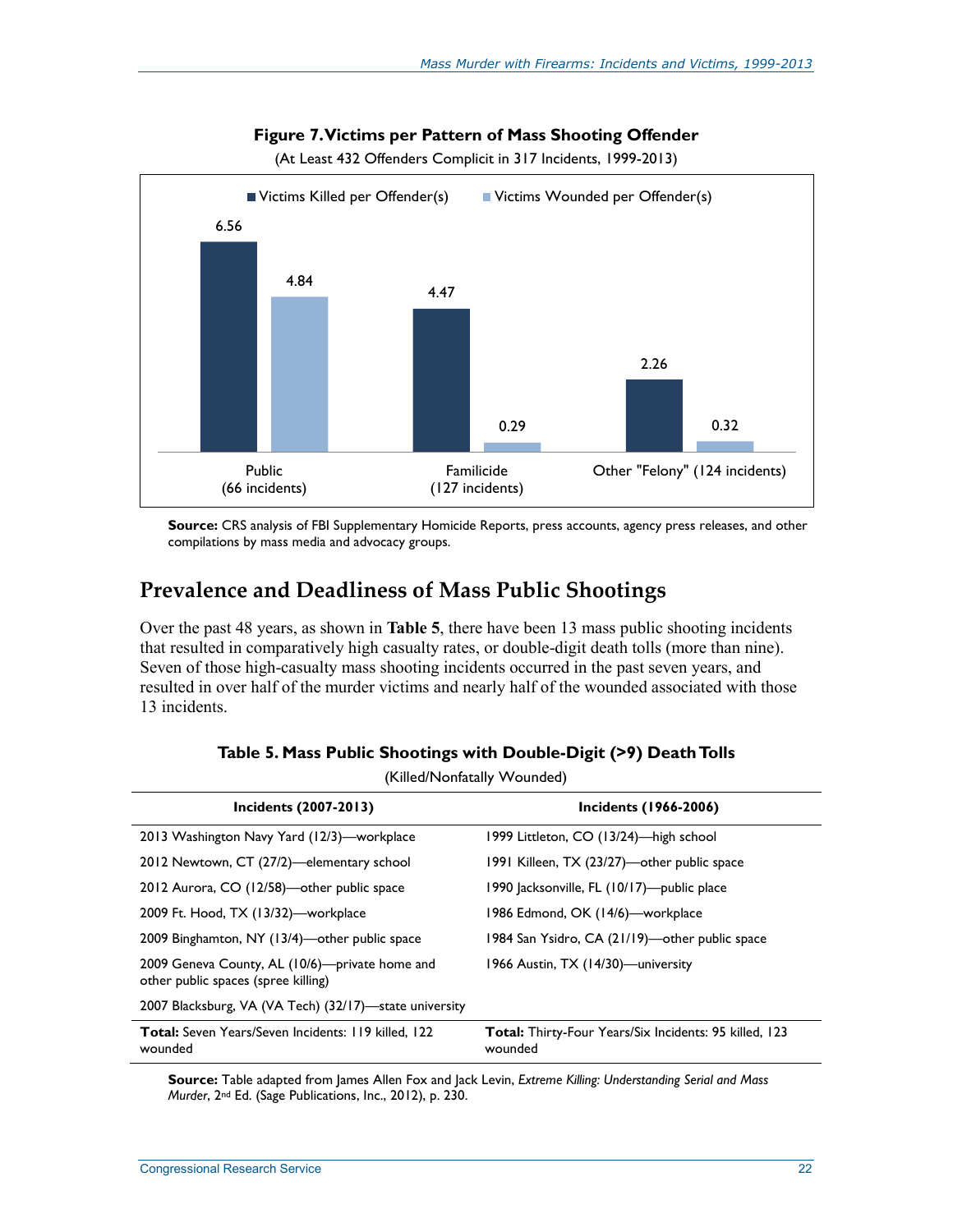**Notes:** Victim counts only include shooting victims. In some cases, additional victims were killed or wounded by means other than a firearm.

Two of those mass public shootings, the December 2012 Newtown, CT, and the April 2007 Blacksburg, VA (Virginia Polytechnic Institute and State University, or VA Tech) mass shootings, resulted in the two highest death tolls in the past half century. By comparison, for the earlier seven-year period (2000-2006), the United States did not suffer any mass shootings resulting in double-digit death tolls. And, over the 34-year period (1966-1999), there were six mass shooting incidents resulting in double-digit death tolls, and those incidents occurred less frequently.

As noted above, the current public understanding generally of what constitutes a mass public shooting was conceptualized arguably by Grant Duwe in his book, *Mass Murder in the United States: A History* (2007), although the term has been defined differently by several researchers.<sup>64</sup> Building upon Duwe's data and analysis, CRS compiled a 44-year dataset of firearms-related mass murders that could arguably be characterized as "mass public shootings." As shown in **Figure 8**, the days between incidents have become fewer over those years and the incidents have become more prevalent. From 2010 through 2013, for example, there were on average 74 days between mass public shooting incidents. For the 2000s, there were 88 days between incidents; for the 1990s, 94 days; for the 1980s, 152 days; and the 1970s, 282 days.

![](_page_27_Figure_4.jpeg)

![](_page_27_Figure_5.jpeg)

**Source:** CRS analysis of data provided by Grant Duwe for 1970-1998 on mass public shootings, as well as analysis of FBI Supplementary Homicide Reports, press accounts, agency press releases, and other compilations by mass media and advocacy groups. This analysis is nearly identical to that which first appeared in Amy P. Cohen, Deborah Azrael, and Matthew Miller, "Rate of Mass Shootings Has Tripled Since 2011, Harvard Research

<sup>64</sup> See CRS Report R43004, *Public Mass Shootings in the United States: Selected Implications for Federal Public Health and Safety Policy*, coordinated by Jerome P. Bjelopera.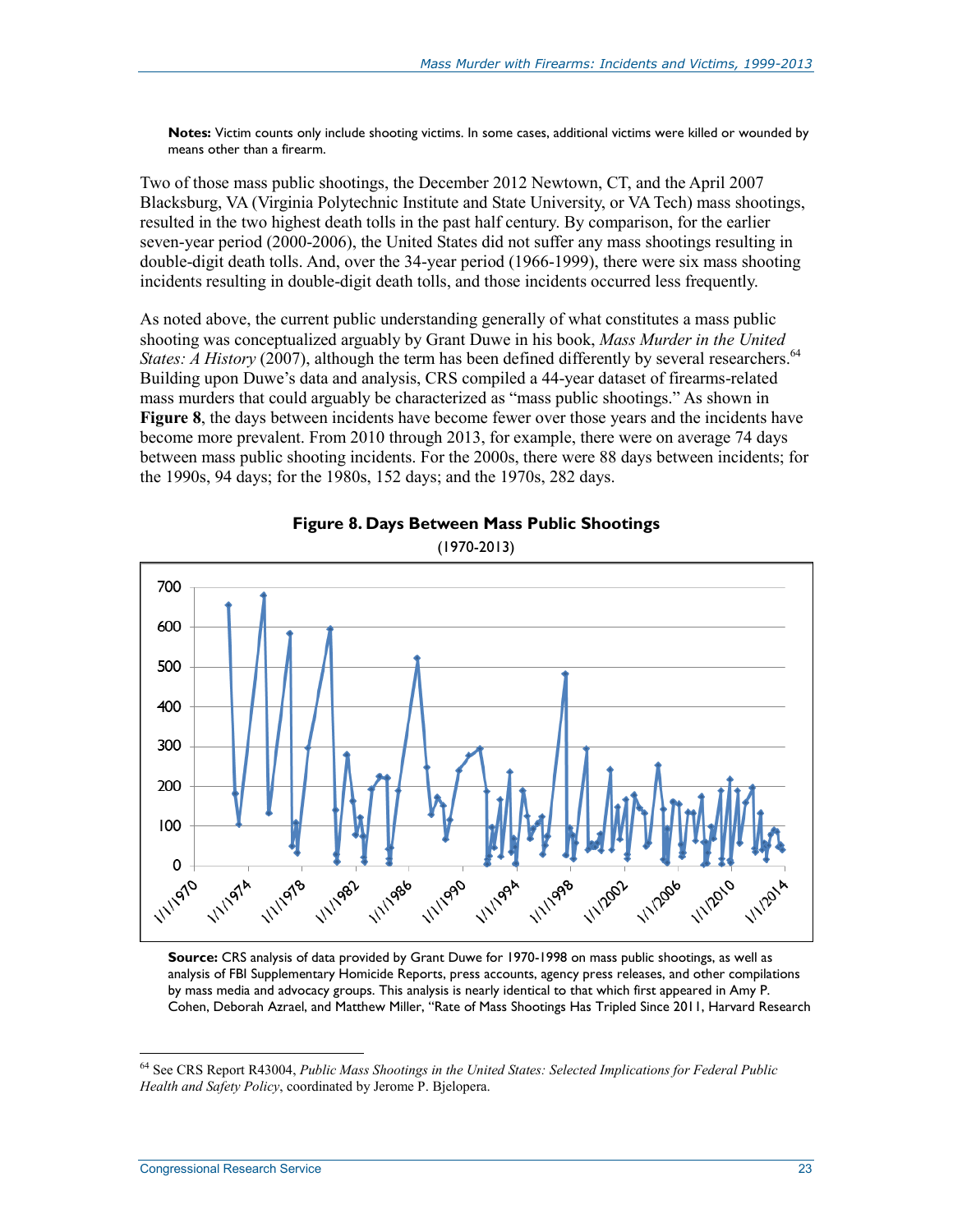Shows," *Mother Jones*, October 15, 2014, except that the CRS/Duwe dataset is more comprehensive than the Mother Jones dataset.

As shown in **Figure 9**, the overall firearms-related murder victim rate increased in the 1970s, 1980s, and peaked in 1993. Since then, that murder rated has decreased, fluctuated moderately, or held steady for about the past two decades. From 1993 to 2013, the estimated firearms-related homicide victim rate per one hundred thousand of the population decreased from 6.62 to 3.10. By comparison, it was 5.07 per hundred thousand of the population in 1970 (see the left y-axis for scale). For the same years, the mass public shooting murder victim rate per ten million of the population has trended upward, notwithstanding annual sporadic fluctuations in those murder counts (see the right y-axis for scale). The mass shooting victim rates spiked in several years. For example, it spiked at one victim per 10 million of the population in 1977. It spiked at about one and three-quarter victims per 10 million of the population in 1984, 1991, 1999, 2007, and 2009, largely due to the high casualty incidents listed in **Table 5**. It spiked at over two per ten million of the population in 2012, a rate that principally reflects the victims of the Aurora, CO, and Newtown, CT, mass shootings.

**Figure 9. Firearm Murder and Mass Public Shooting Victim Rates**  (1970-2013)

![](_page_28_Figure_4.jpeg)

**Source:** CRS analysis of data provided by Grant Duwe for 1970-1998 on mass public shootings, as well as analysis of FBI Supplementary Homicide Reports, press accounts, agency press releases, and other compilations by mass media and advocacy groups.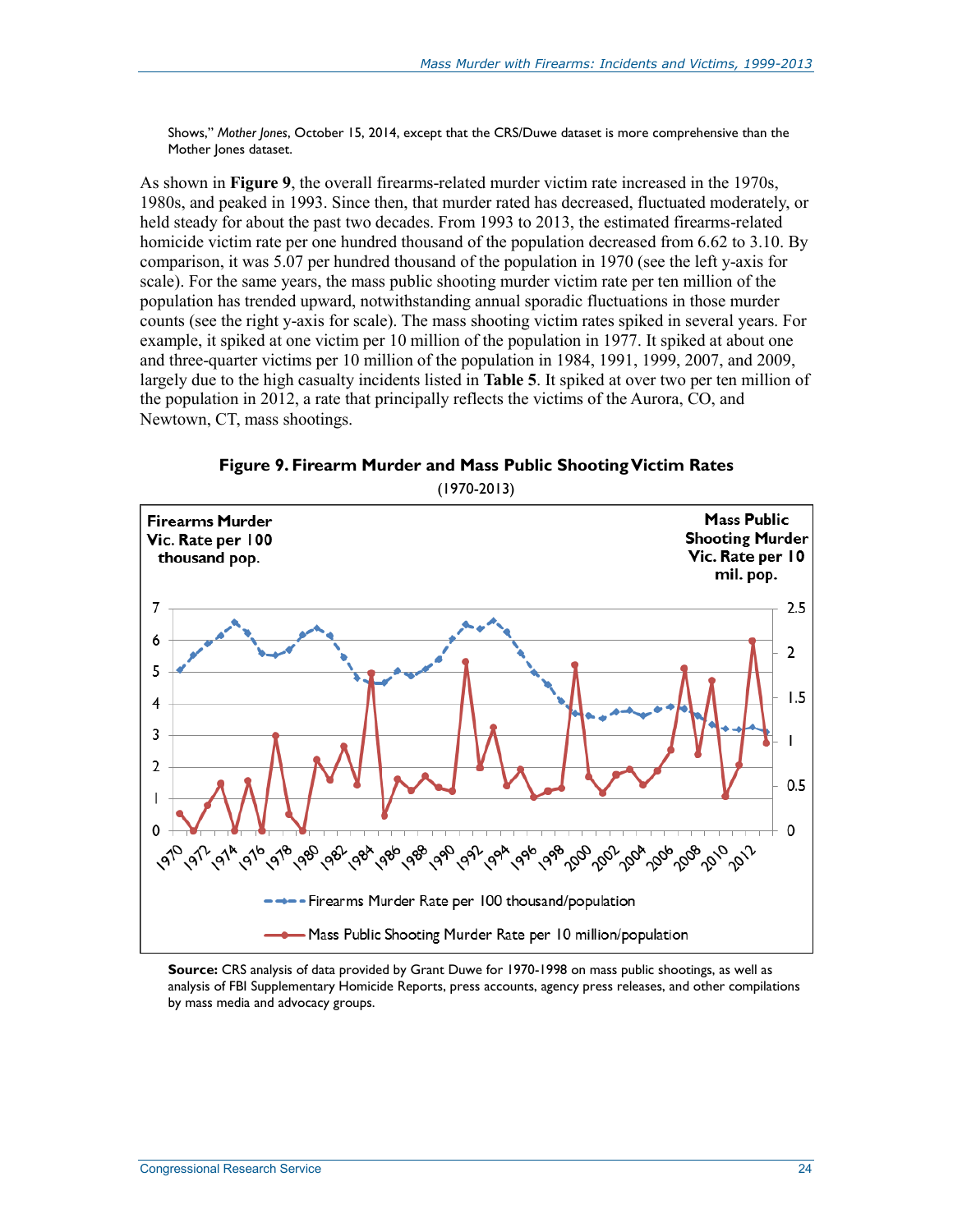## **Possible Issues and Options for Congress**

Mass shootings are arguably one of the worst manifestations of gun violence. Public perception of mass public shootings is largely shaped by media accounts.<sup>65</sup> Those accounts often depict mass public shootings as "random" incidents, in which victims are "gunned down indiscriminately." Leading criminologists, however, have long disputed such characterizations of mass murders as overly simplistic, and have done so in the wake of the Newtown, CT, tragedy.<sup>66</sup> Those criminologists contend strongly that most mass murderers who kill with firearms carefully plan their attacks well in advance, know at least some of their victims, and often select their victims methodically.<sup>67</sup> Those criminologists contend further that while mass murderers are often afflicted with some form of severe emotional duress and mental instability and, consequently, are sometimes delusional, they are rarely psychotic and hallucinatory, and are seldom found to be criminally insane or otherwise unfit to stand trial.<sup>68</sup> In many cases, their mental conditions did not rise to a level such that they would have previously had significant encounters with either the mental health or law enforcement communities.<sup>69</sup> Criminologists have noted, moreover, that after a short period of "moral panic" the national attention that is generated by mass public shootings subsides and the affected communities return to normalcy.<sup>70</sup>

"Familicides," by comparison, arguably do not garner the same level of media attention or public concern, even though those incidents occur twice as frequently as "mass public shootings." Advocates for domestic abuse victims have observed that there is often a societal stigma attached to familicides, because the victims are sometimes seen to be indirectly to blame.<sup>71</sup> Instead of the fear, "It could be me," as is the case in mass public shootings, there appears to be a counterrationalization, "It would never happen to me." In some cases, media coverage of familicides is sparse, maybe an article or two in a local paper, often with little or no statewide or national coverage. In addition, there is often little or no opportunity for law enforcement officers to intervene in the actual shootings, because these murders are typically committed late in the night or in the early morning hours in private residences or remote, isolated areas. As discussed below, however, several states have enacted laws to intervene proactively, by taking arguably more concrete steps to remove firearms from the homes of persons with histories of domestic violence. $72$ 

<sup>65</sup> Lin Huff-Corzine, et al., "Shooting for Accuracy: Comparing Data Sources on Mass Murder," *Homicide Studies*, vol. 18(1), 2014, p. 113.

<sup>66</sup> James Alan Fox and Monica J. DeLateur, "Mass Shootings in America: Moving Beyond Newtown," *Homicide Studies*, December 18, 2013, p. 126, http://dropbox.curry.com/ShowNotesArchive/2013/12/NA-576-2013-12-22/ Assets/War%20on%20Crazy/Homicide%20Studies-2013.pdf.

<sup>67</sup> Ibid.

<sup>68</sup> Fox and Levin, *Extreme Killing*, 2014, pp. 288-289, and Michael D. Kelleher, *Flash Point: The American Mass Murderer*, Praeger, 1997, pp. 119-121.

 $69$  Ibid.

<sup>70</sup> Ronald M. Holmes and Stephen T. Holmes, *Mass Murder in the United States*, Prentice Hall, 2001, p. 31. (Hereinafter cited as Holmes and Holmes, *Mass Murder*, 2001.)

<sup>71</sup> B.E. Richie, "Stigma, Stereotypes, and Gender Entrapment: Violence Against Women and Poverty," *Georgetown Journal on Fighting Poverty*," vol. 3(1), Fall 1995, p. 36.D

 $^{72}$  Shannon Frattaroli and Jan S. Vernick, "Separating Batterers and Guns: A Review and Analysis of Gun Removal Laws in 50 States," *Evaluation Review*, vol. 30(3), 2006, pp. 296-312.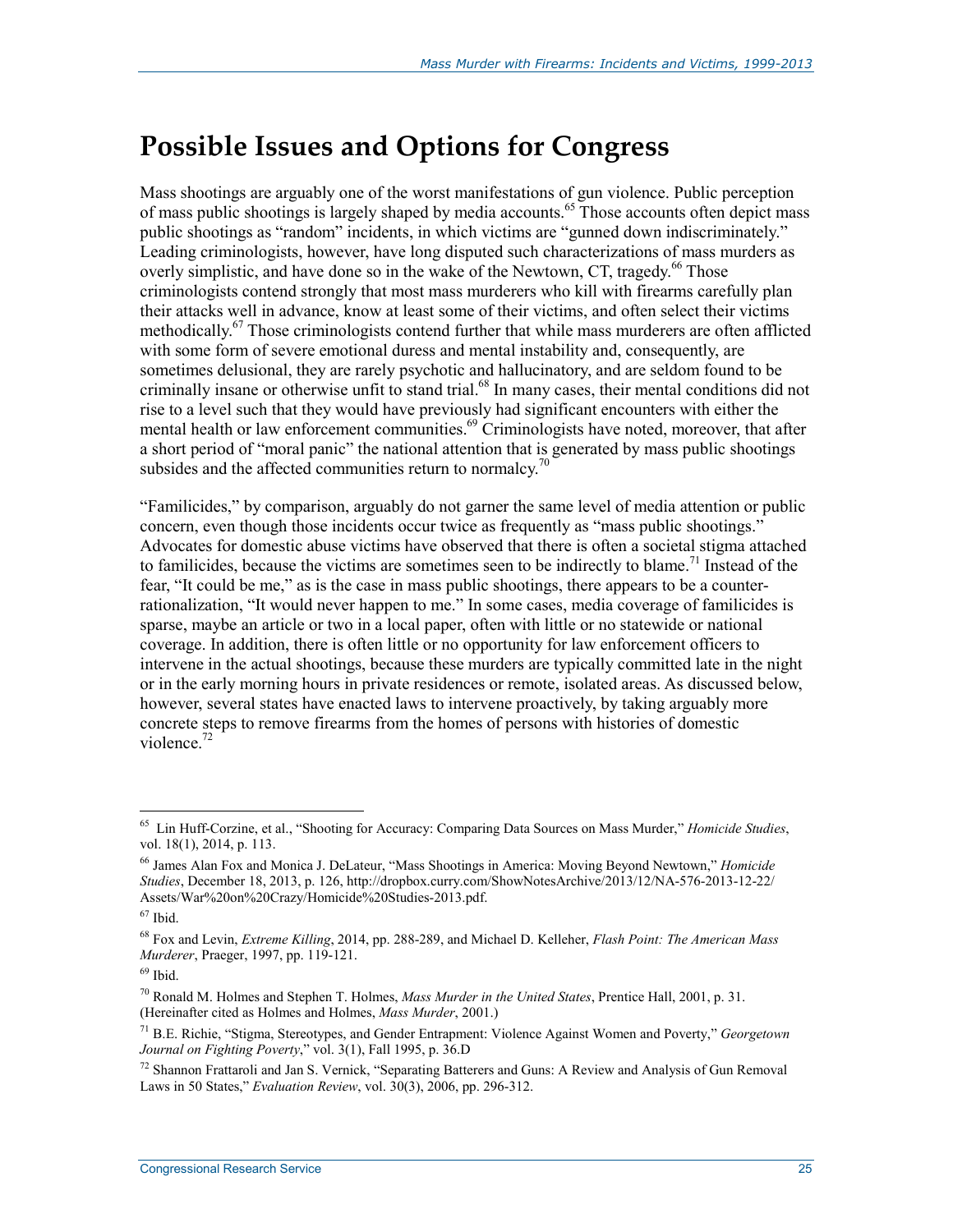By comparison, "other felony mass shootings" generally generate media coverage initially following their discovery, but that attention usually wanes over time, especially when the offenders are not quickly apprehended, arrested, and brought to trial. As described above, a significant percentage of those incidents are drug- or gang-related, or involve persons engaged in other risk-laden, illegal activities. Because of this, there is sometimes little collective sympathy in afflicted communities for the victims. As with "familicides," there is also often little opportunity for police to intervene in the actual shootings as they occur. Other mass shooting incidents appear to pose a challenge for law enforcement and the judicial system in some communities, as indicated by the possibly 27 unsolved "other felony mass shootings" in the 15-year CRS dataset.

In addition, following any mass shooting, questions are often raised by the media, gun control advocates, and gun rights defenders, but seldom answered definitively and officially. Among those questions, the six most frequently asked include

- How did the offenders get their guns, legally or illegally?
- Did the offenders have a history of violence and/or mental illness?
- How many and what types of guns were carried and used?
- Did the gun types lead to higher victim counts in terms of both killed and wounded?
- Did the offenders hold valid, state-issued concealed carry permits and, if so, was concealed carry a factor in shootings?
- Did the shootings occur in designated "gun free zones"?

Questions such as these, if answered comprehensively and in a longitudinal fashion, could arguably inform the policymaking process, as well as provide first responders with valuable criminal intelligence. Toward those ends, several gun control issues related to mass shootings are discussed below.

### **Mass Killings, Mass Murder, Mass Shooting, and Related Definitions**

Following the Newtown, CT, mass shooting, Congress passed legislation that statutorily defines the term "mass killings" as "3 or more killings in a single incident."<sup>73</sup> This act essentially authorizes the Attorney General and FBI Director, at the request of a state or local law enforcement official, to assist in the investigation of violent acts, including mass killings and attempted mass killings in schools, malls, or other public places and non-federal office buildings. The term "mass killings" as defined in this act with its three-victim threshold differs with previous FBI guidance on homicide types, and with the prior general practice of enumerating what constitutes "mass murder." As discussed previously, a mass murder has been defined generally as a multiple homicide incident in which four or more victims are murdered—not including the offender(s)—within one event, and in one or more geographical locations relatively near one another.

<sup>&</sup>lt;u>.</u> <sup>73</sup> Investigative Assistance for Violent Crimes Act of 2012 (P.L. 112-265; January 14, 2013; 126 Stat. 2435).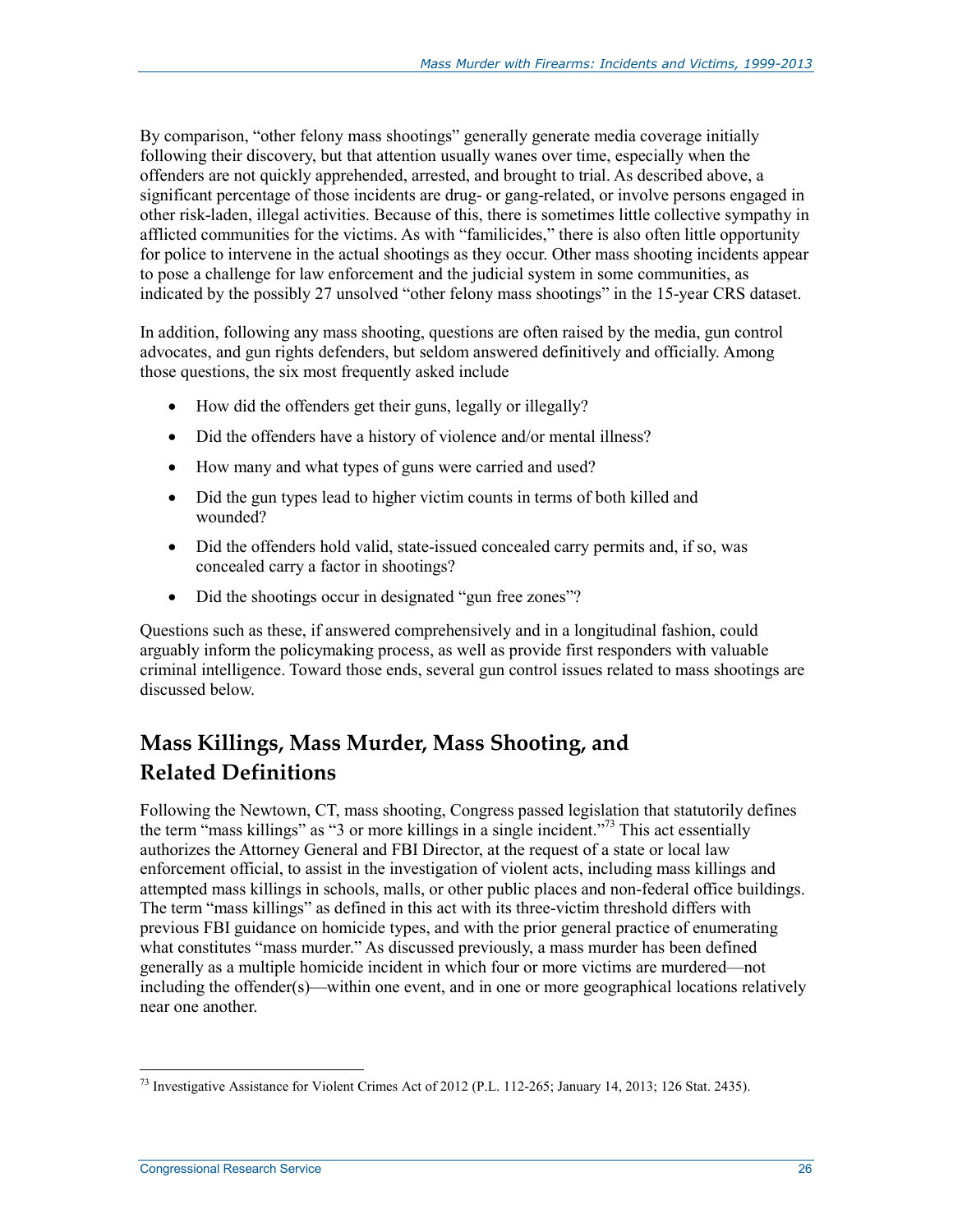Given its definition of "mass killings" in P.L. 112-265, and as one step towards establishing a comprehensive statistical baseline in the future, Congress might want to consider whether it would be beneficial for the FBI or other governmental agency to provide a consistent, complementary set of definitions for terms like "mass murder," "mass shooting," and "mass public shooting," so that such terminology is not conflated with terms like "active shooter," "mass killing," or "mass casualty event." Several researchers have called for the development of a consensus definition for mass shootings, as one step towards stimulating and funding "epidemiologic research on this phenomenon."<sup>74</sup>

### **Federal Statistics and Mass Shootings**

So far, with the exception of BJS, no federal agency has systematically analyzed multiple victim homicide incidents involving firearms in a comprehensive, authoritative manner. Yet the FBIcompiled Uniform Crime Reports (UCR) and its complementary Supplementary Homicide Reports (SHR) program provide the single, authoritative source of data on multiple victim homicides from which valid, academically peer-reviewed statistical baselines can, and have been, established by a handful of researchers. Nonetheless, the UCR-SHR data are fraught with several serious shortcomings, which could be alleviated if state and local law enforcement agencies reported data more regularly, and the FBI took additional steps to ensure the data were collected with greater accuracy. (See **Appendix A**, footnote 95.)

In addition to the FBI's UCR-SHR program, the Department of Health and Human Services' Centers for Disease Control and Prevention (CDC) also maintain a database on mortality and morbidity in the United States, including firearms-related homicides, suicides, and accidents. However, the CDC datasets are not published on as timely a basis as the UCR-SHR datasets; for any given year, the CDC data releases usually lag behind the FBI UCR-SHR data releases by a couple of years. Furthermore, the CDC datasets only include data on multiple victim homicides for those incidents that the FBI investigates as "international terrorist incidents."<sup>75</sup>

In short, to provide an improved statistical baseline on mass murder and gun violence, Congress could examine possibilities of future improvements to both the CDC and FBI datasets, as a means of making both datasets more comprehensive, compatible, and complementary.

### **Legal or Illegal Firearms Acquisition**

Following any firearms-related multiple homicide, one of the questions that nearly always arises is, "How did the offender acquire his gun(s), legally or illegally?" This is a question that sometimes can be answered by federal authorities. The DOJ's Bureau of Alcohol, Tobacco, Firearms, and Explosives (ATF) administers a regulatory framework of recordkeeping under both the Gun Control Act of 1968 (18 U.S.C. Chapter 44, §921 et seq.) and the National Firearms Act of 1934 (26 U.S.C. §5801 et seq.) that often allows federal agents to trace a firearm from a federally licensed manufacturer or importer of that firearm to the first retail purchaser, and

<sup>74</sup> James M. Shultz, Siri Thoresen, Brian W. Flynn, Glenn W. Muschert, Jon A. Shaw, Zelde Espinel, Frank G. Walter, Joshua B. Gaither, Yanira Garcia Barcena, Kaitlin O'Keefe, and Alyssa M. Cohen, "Multiple Vantage Points on Mental Health Effects of Mass Shootings," *Current Psychiatry Report* (2014) 16:469, p. 14.

<sup>75</sup> U.S. Department of Justice, Office of Justice Programs, Bureau of Justice Statistics, *The Nation's Two Measures of Homicide*, July 2014, NCG 247060, http://www.bjs.gov/content/pub/pdf/ntmh.pdf.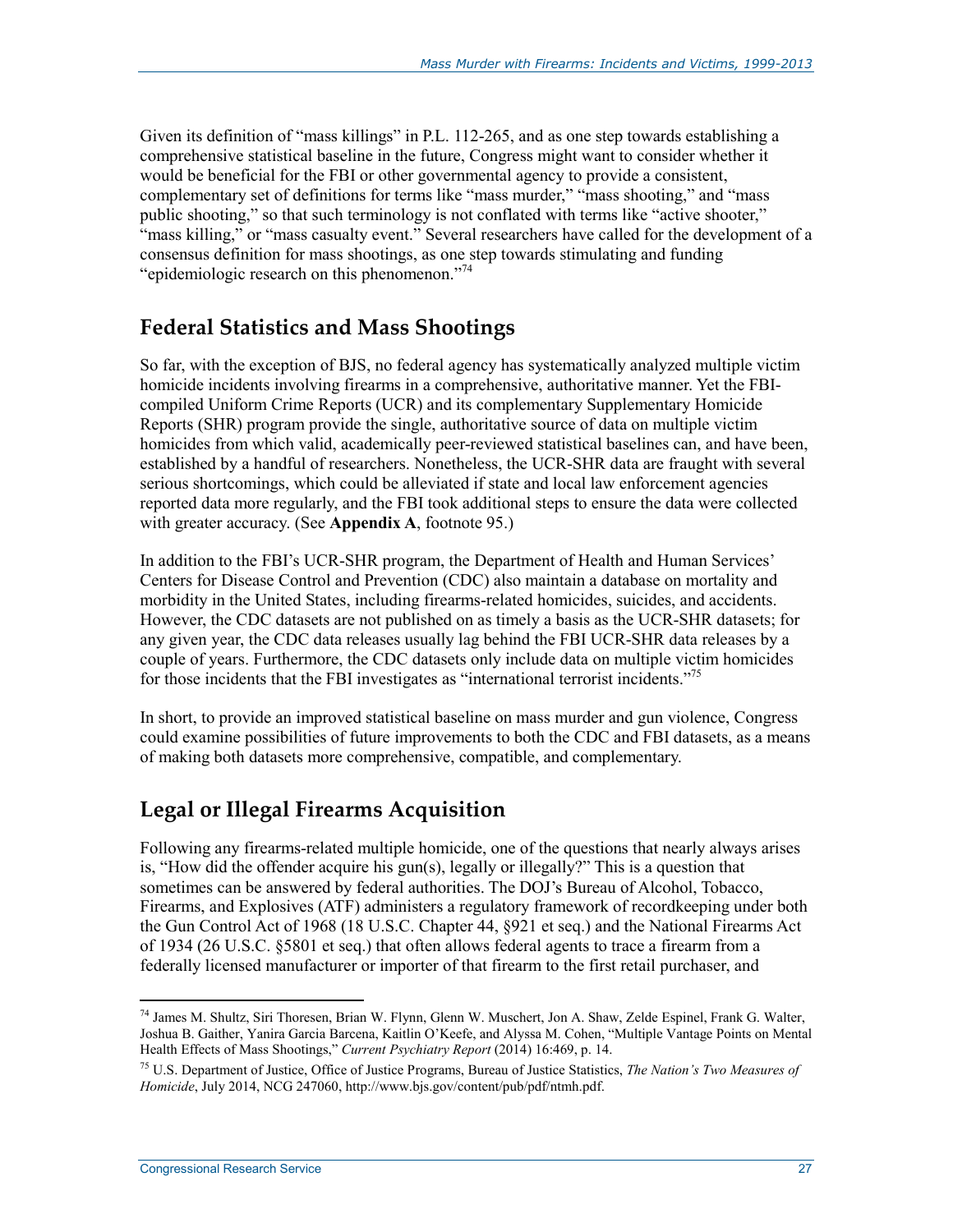possibly to the offender. In this way, the legality of the transfers in a firearm's chain of commerce can sometimes be established.

The release of raw, unfiltered firearms trace data to the public, however, is fraught with controversy, especially when the identities of federally licensed gun dealers who might not have broken any law are released.<sup>76</sup> On the other hand, knowing whether the offenders acquired their firearms legally or illegally would arguably inform the gun control debate. For example, if a majority of offenders who kill with firearms acquired those weapons legally, then a stronger argument possibly could be made for better recordkeeping on persons who are legally disqualified from being transferred a firearm for reasons of domestic violence or other documented violent behavior, among other possible changes in federal and state law. According to some assessments, however, it appears that some mass murders had little or no prior interaction with the mental health community, nor did they always have criminal history records.<sup>77</sup> While this could be said for some mass public shooting offenders, this observation is probably less valid for other felony and familicide mass shooting offenders.

Similarly, if a significant percentage of those offenders acquired those firearms from unlicensed persons, a stronger argument could be made for requiring "universal background checks," a proposal under which all firearms transfers would have to be made through a federally licensed gun dealer to ensure that a federal name-based background check would be conducted on all potential unlicensed firearms buyers, no matter whether the seller was a licensed dealer or unlicensed, private person. Opponents of universal background checks would possibly counter that offenders would manage to acquire a firearm through a "straw purchase" or some other illegal avenue. $78$ 

Nevertheless, such data on legality of such transfers, if collected comprehensively and without bias, could be released by ATF without compromising the identities of federally licensed gun dealers, who might have simply had the misfortune to transfer a firearm according to the law, but to a murderer. If a federally licensed gun dealer or unlicensed, private person transferred a firearm to a mass shooter illegally, it is likely he would be prosecuted to the fullest extent of the law.

Along these lines, Congress could consider requiring ATF to reach out affirmatively to offer assistance to any state or local law enforcement agency investigating any multiple victim

<sup>&</sup>lt;sup>76</sup> For FY2004 and every year thereafter, Congress has included a proviso in the ATF salaries and expenses appropriations language that is known for its original sponsor, Representative Todd Tiahrt. This proviso prohibits ATF from using appropriated funding to make unfiltered trace data available to any parties other than domestic and foreign law enforcement (with greater restrictions in the latter case) and national security agencies. The language of the proviso exempts trace reports, which ATF has traditionally produced for statistical purposes and firearms trafficking trend analysis. For FY2012, Congress included "futurity language" ("in the current fiscal year and in each fiscal year thereafter") in this rider, which appears to be intended to make it permanent law. See Consolidated and Further Continuing Appropriations Act, 2012; P.L. 112-55; November 18, 2011, 125 Stat. 552, 609-610; 18 U.S.C. 923 note.

<sup>77</sup> James Alan Fox, "Top Ten Myths About Mass Shootings," *Boston.com*, http://www.boston.com/community/blogs/ crime\_punishment/2012/12/top\_10\_myths\_about\_mass\_shooti.html.

 $78$  A "straw purchase" occurs when an individual poses as the actual transferee, but he is actually acquiring the firearm for another person. In effect, he serves as an illegal middleman. As part of any firearms transfer from a federally licensed gun dealer to a private person, the GCA requires them to fill out jointly an ATF Form 4473. In addition, the gun dealer is required to verify the purchaser's name, address, date of birth, and other information by examining a government-issued piece of identification, most often a driver's license. Among other things, the purchaser attests on the ATF Form 4473 that he is not a prohibited person, and that he is the "actual transferee/buyer." Hence, straw purchases are known as "lying and buying for the other guy." Straw purchases are illegal under two provisions of the GCA (18 U.S.C. §§ 922(a)(2) and 924(a)(1)(D)).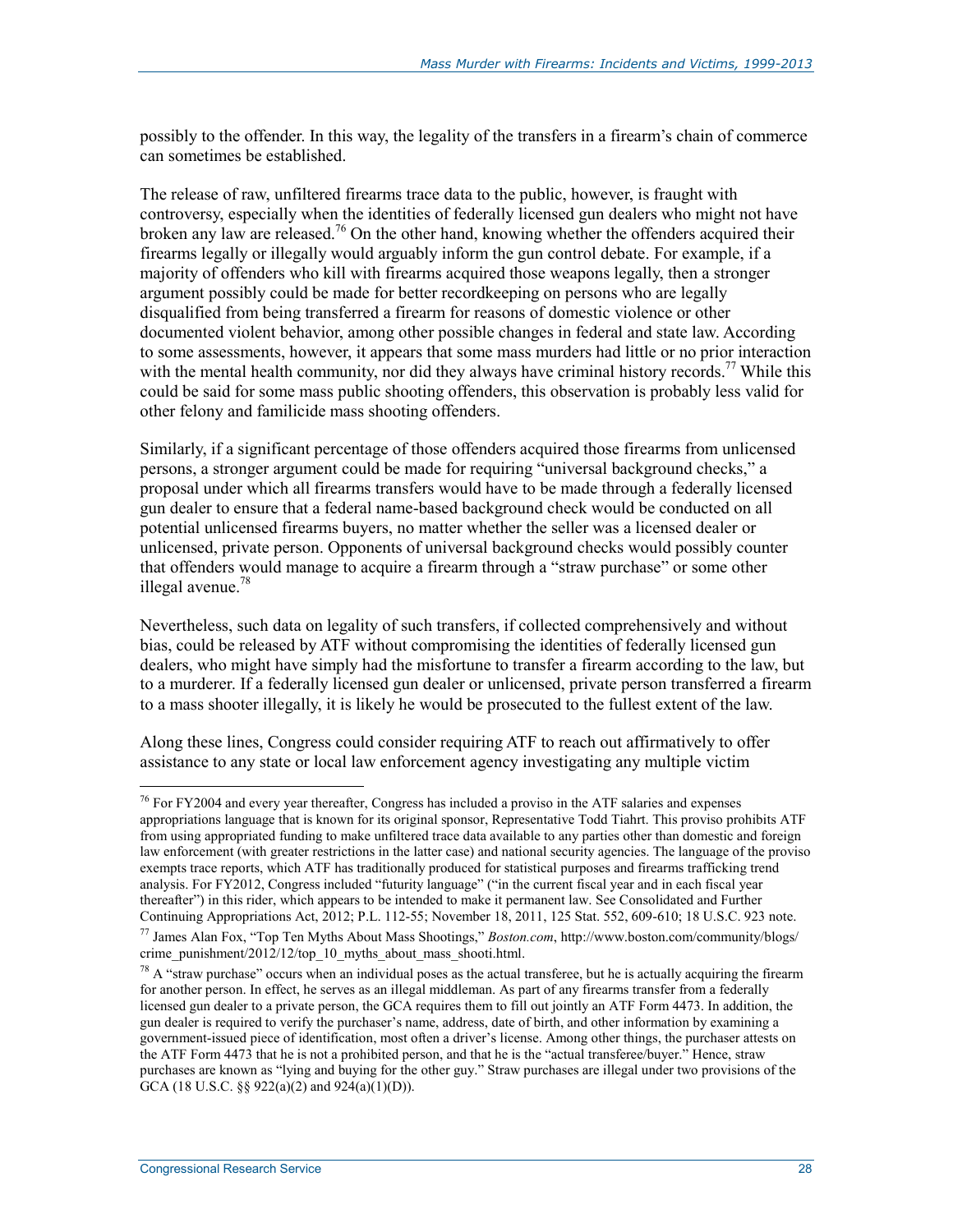homicide, no matter the circumstances, by offering to trace any firearms used in those incidents. Based on that assistance, Congress could also consider directing BJS and ATF to report formally to Congress about the frequency and deadliness of multiple victim homicides, and how the offenders acquired those firearms used in those incidents, especially for mass murders. ATF would arguably also be well positioned to report to Congress on arson- and explosives-related mass murders.

### **Types of Firearms Used in Mass Shootings**

Many observers agree that a rash of "mass public shootings" in the 1980s and early 1990s was a contributing factor that led to the enactment of a 10-year (1994-2004) federal ban on "semiautomatic assault weapons" that placed restrictions on certain "military style" firearms capable of accepting "detachable magazines," a capability that arguably allows some firearms to be re-loaded more rapidly and fired more rapidly. As noted above between 1999 and 2013:

- In "mass public shootings," offenders used firearms that could be characterized as "assault weapons" in 18 of 66 incidents (27.3%).
- In one "familicide mass shooting," an offender used a firearm that could be characterized as an "assault weapon," with which he murdered one of his four victims, his father.
- In 12 "other felony mass shootings," offenders carried and/or used firearms that could be characterized as "assault weapons" (9.7%).

In summation, out of 317 "mass shootings," offenders used firearms that could be characterized as "assault weapons" in 31 incidents (9.78%), or roughly 1 out of 10 incidents. In some, but not all, of these incidents, the capabilities of these firearms arguably led to higher victim counts in terms of both killed and wounded. In other incidents, however, like the familicide described above, the fact that the firearm used to kill one of the victims could be characterized as an "assault weapon," does not arguably inform the gun control debate a great deal, because the offender did not fire multiple rounds with that firearm to murder multiple victims, nor did he reload.

If an authoritative and comprehensive dataset of types of firearms used, numbers of shots fired, and reloads made in mass shooting incidents could be established, Congress and other policymakers would arguably have an improved basis from which to assess proposals regarding the capacity of detachable magazines and semiautomatic firearms capable of accepting those magazines.

#### **Domestic Violence and Mass Shootings**

A domestic dispute of some sort was allegedly a contributing factor in about a fifth of mass public shootings and arguably nearly all of the familicide mass shootings. In some cases, offenders were able to purchase a firearm, or allowed to keep firearms already in their possession, and commit mass murder, even though they had previously had domestic violence restraining orders filed against them, or had been convicted of misdemeanor domestic violence offenses, both prohibiting factors under federal law with regard to firearms possession and transfer. Such scenarios have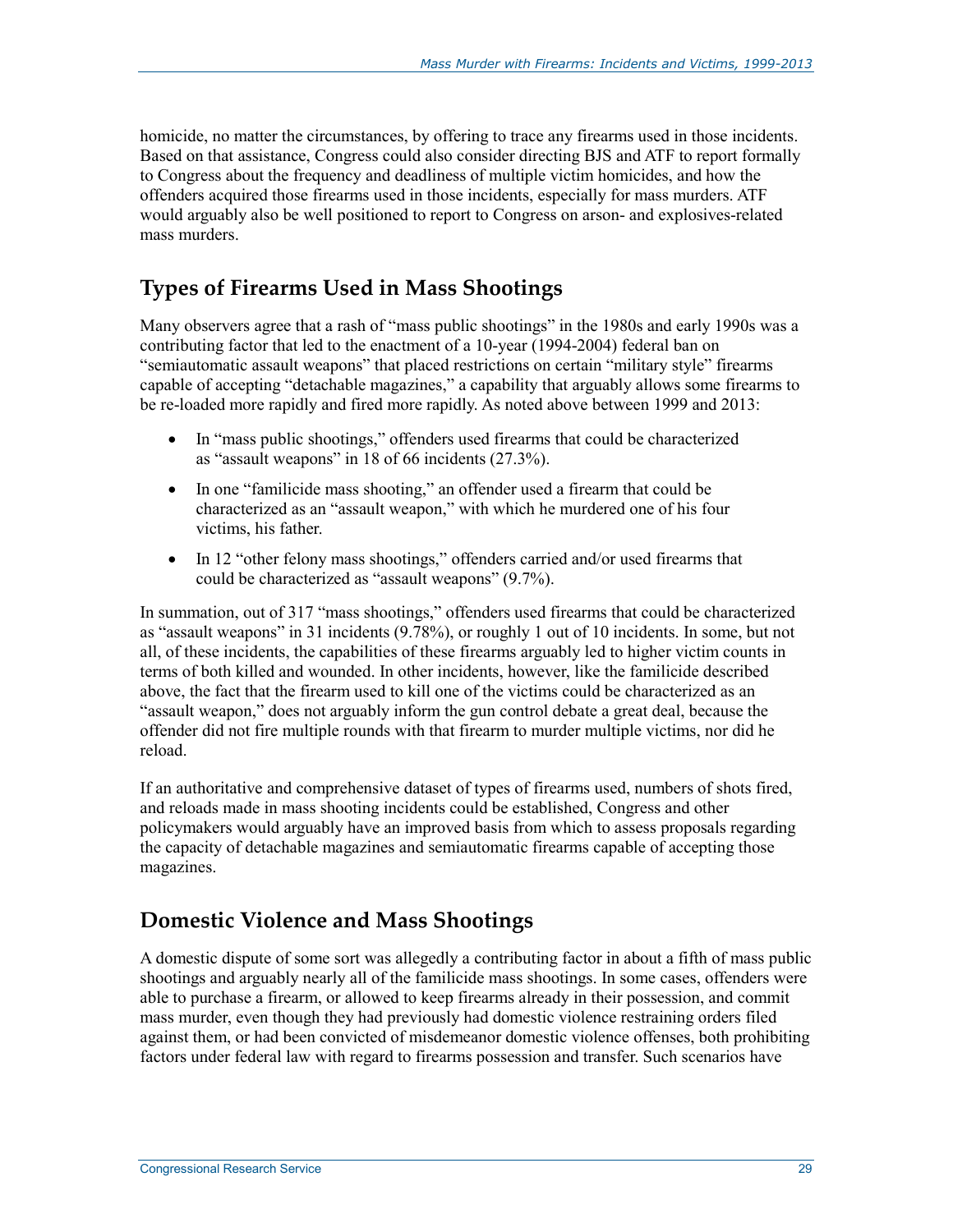prompted some states to increase the longevity of domestic violence restraining orders.<sup>79</sup> These scenarios have also prompted other states to require judges and magistrates issuing domestic violence restraining orders to communicate affirmatively to the subject of a restraining order that if he or she possesses any firearms, they are henceforward, for the life of that restraining order, in illegal possession of those firearms and in violation of federal law.<sup>80</sup> Hence, they must at least temporarily surrender constructive possession of their firearms to a neutral third party. Other states require the subjects of those restraining orders to actually surrender any firearms that they possess to the authorities for the life of that restraining order. The laws in other states remain silent on such matters, according to a 2006 report.<sup>81</sup> As several researchers underscored, the expectation that subjects of restraining orders voluntarily relinquish their firearms is a potentially problematic aspect of both federal and state law.<sup>82</sup>

With regard to such matters, Congress could consider directing the Attorney General to establish guidelines for the handling of such matters at the state and local level. Congress might also want to consider revisiting the NICS Improvement Amendments Act of 2007 (P.L. 110-180) to explore possibilities to address the issues related to improving electronic information sharing on persons with documented histories of domestic violence with the FBI for the purposes of gun control.

#### **Mental Illness and Mass Shootings**

Most mass murderers arguably suffered from some form of mental instability, at least temporarily.<sup>83</sup> Many offenders, however, who manage to shoot to death four or more victims are not psychotic or hallucinatory; consequently, they often have not had significant interaction with either the mental health or law enforcement community.<sup>84</sup> Nonetheless, following mass shootings, policymakers often propose providing increased funding to bolster a federally maintained computer file in the National Instant Criminal History Background Check System, in which the FBI maintains records on persons who are considered "mentally defective," or too "mentally incompetent" or "mentally unstable" to be trusted with firearms. Prior to the enactment of the Brady Handgun Violence Prevention Act (Brady Act, P.L. 103-159), however, the United States collectively saw no reason to establish a paper record system or electronic database of persons who were too "mentally incompetent" for gun control or any other purpose.

Conversely, prior to the Brady Act, the federal government and the states (largely facilitated by the FBI) had collectively built a federated system, which in the 1970s was computerized and

<sup>79</sup> Legal Community Against Violence, *Regulating Guns in America: An Evaluation and Comprehensive Analysis of Federal, State and Selected Local Gun Laws* (2008), pp. 88-103.

 $80$  Ibid.

<sup>81</sup> Shannon Frattaroli and Jon S. Vernick, "Separating Batterers and Guns: A Review and Analysis of Gun Removal Laws in 50 States," *Evaluation Review* (June 2006), pp. 296-312.

 $82$  Emily Rothman, Renee M. Johnson, and David Hemenway, "Gun Possession Among Massachusetts Batterer Intervention Program Enrollees," *Evaluation Review*, vol. 30, no. 3, June 2006, p. 284.

<sup>83</sup> Adam Lankford, *The Myth of Martyrdom: What Really Drives Suicide Bombers, Rampage Shooters, and Other Self-Destructive Killers*, Palgrave Macmillan, 2013, pp. 107-126. Katherine Ramsland, *Inside the Minds of Mass Murderers: Why They Kill*, Praeger Publishers, 2005, pp. 145-146.

<sup>84</sup> Jennifer Skeem, Patrick Kennedy, John Monahan, Jillian Peterson, and Paul Appelbaum, "Psychosis Uncommonly and Inconsistently Precedes Violence Among High-Risk Individuals," *Clinical Psychological Science*, vol. 1-10, 2015, p. 4; cited in Yasmin Anwar, "Psychotic Hallucinations, Delusions Rarely Precede Violence," *Psychology and Psychiatry*, May 12, 2015, http://medicalxpress.com/news/2015-05-psychotic-hallucinations-delusions-rarelyviolence.html.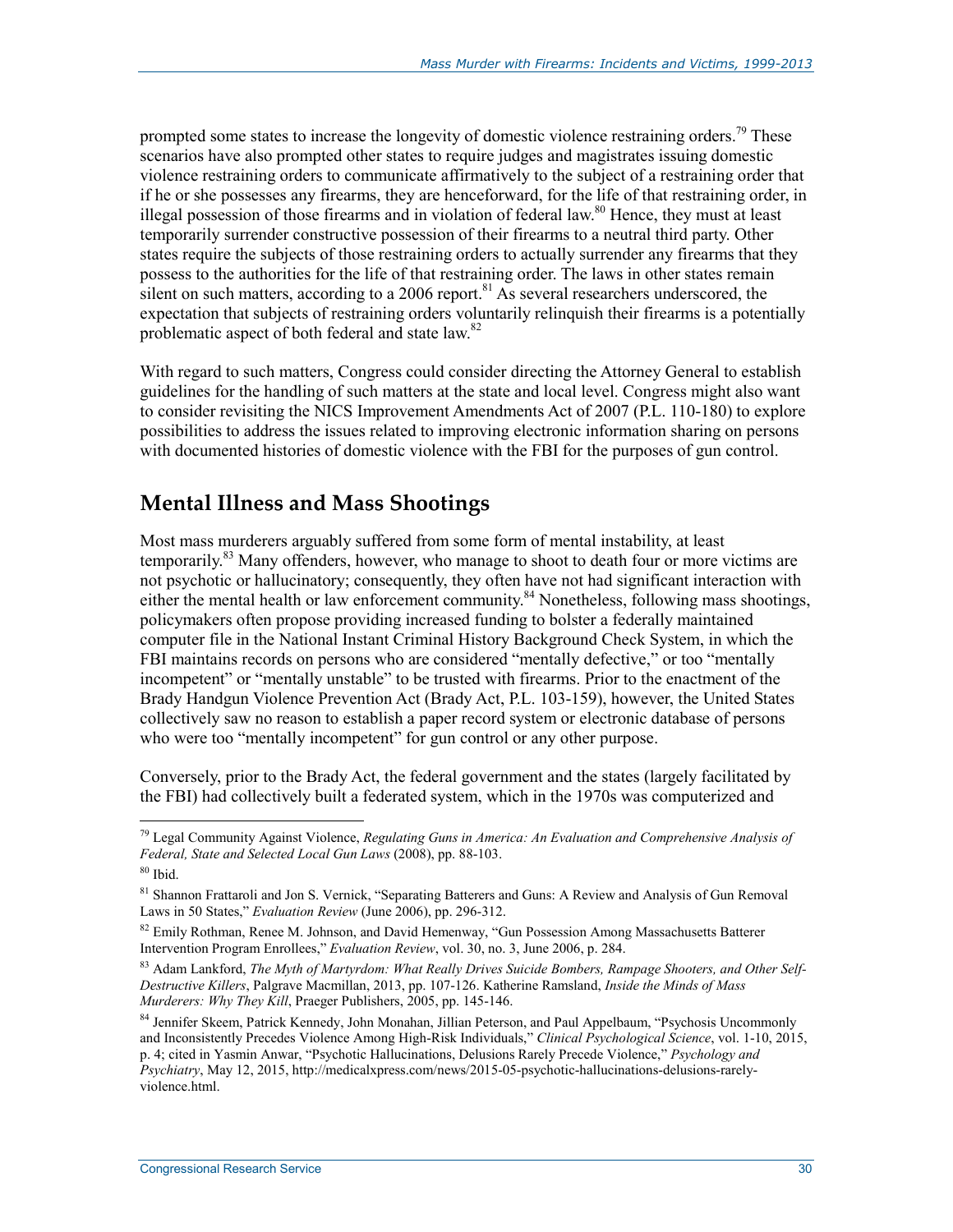linked telephonically, to share mostly serious felony-level criminal history record information ("rap sheets"). This federated computer record system is the Interstate Identification Index (III). While the number and quality of records in the III needed to be improved substantially to meet the objectives of the Brady Act, without it, the Brady Act would have largely been unfeasible.

At the same time, the Brady Act created a statutory impetus to develop a parallel computer system and databases for persons who authorities considered to be too mentally unstable to be trusted with a firearm, as well as computer files on drug addicts and abusers. To implement this part of the Brady Act, federal authorities are dependent upon the state authorities to gather and provide those records electronically to the FBI. While some states that had required computerized, firearms-related background checks prior to the Brady Act had begun to establish such record systems, some states had not and still have not established such systems. Because the impetus was top-down and not bottom-up, or grass roots, the onus was arguably on the federal government to lead a nationwide dialogue and build a national consensus with regard to the scope, reach, and maintenance of such record systems.

At the federal level, such a dialogue was held administratively among federal agencies. In 1997, the ATF, in consultation with other federal agencies, established a regulatory definition of "adjudicated mental defective" as one step towards the implementation of the Brady Act, which required federal background checks on unlicensed persons seeking to acquire firearms from federally licensed firearms dealers.<sup>85</sup>According to DOJ, however, some states have chosen not to provide the FBI with any records on persons who would fall under ATF's definition of "adjudicated mental defective," even when they have been: <sup>86</sup>

- found to pose a danger to themselves or others following a court-ordered psychiatric evaluation;
- committed to a mental institution; $87$  or
- found to be criminally insane.

Before the Newtown, CT, mass shooting, federal courts did not provide records to the FBI on persons who had been found to be criminally insane, though those persons fell under the ATF definition of "adjudicated mental defective." While this oversight has reportedly been addressed

<sup>&</sup>lt;sup>85</sup> Under 27 C.F.R. §478.11, the term "adjudicated as a mental defective" is defined to include

a determination by a court, board, commission, or other lawful authority that a person, as a result of marked subnormal intelligence or a mental illness, incompetency, condition, or disease, (1) is a danger to himself or others, or (2) lacks the mental capacity to manage his own affairs. The term also includes (1) a finding of insanity by a court in a criminal case and (2) those persons found incompetent to stand trial or found not guilty by reason of lack of mental responsibility pursuant to articles 50a and 72b of the Uniform Code of Military Justice, 10 U.S.C. Sections 850a, 876(b).

This definition was promulgated by an ATF final rule (*Federal Register*, vol. 62, no. 124, June 27, 1997, p. 34634).

<sup>86</sup> U.S. Department of Justice, *Report to Congress Pursuant to Requirements of the NICS Improvement Amendments Act of 2007 (P.L. 110-180)*, July 1, 2010.

 $87$  Under current federal law, the term "committed to a mental institution" does not include voluntary admissions and would not apply to individuals voluntarily seeking treatment for CRS Report R43040, *Submission of Mental Health Records to NICS and the HIPAA Privacy Rule*, coordinated by Edward C. Liu. Following the 2012 Newtown, CT, tragedy, several states changed laws related to involuntary commitments and mandatory reporting. Jessica Rosenberg, "Mass Shootings and Mental Health Policy," *Journal of Sociology & Social Welfare*, March 2014, vol. XLI, no. 1, p.10114.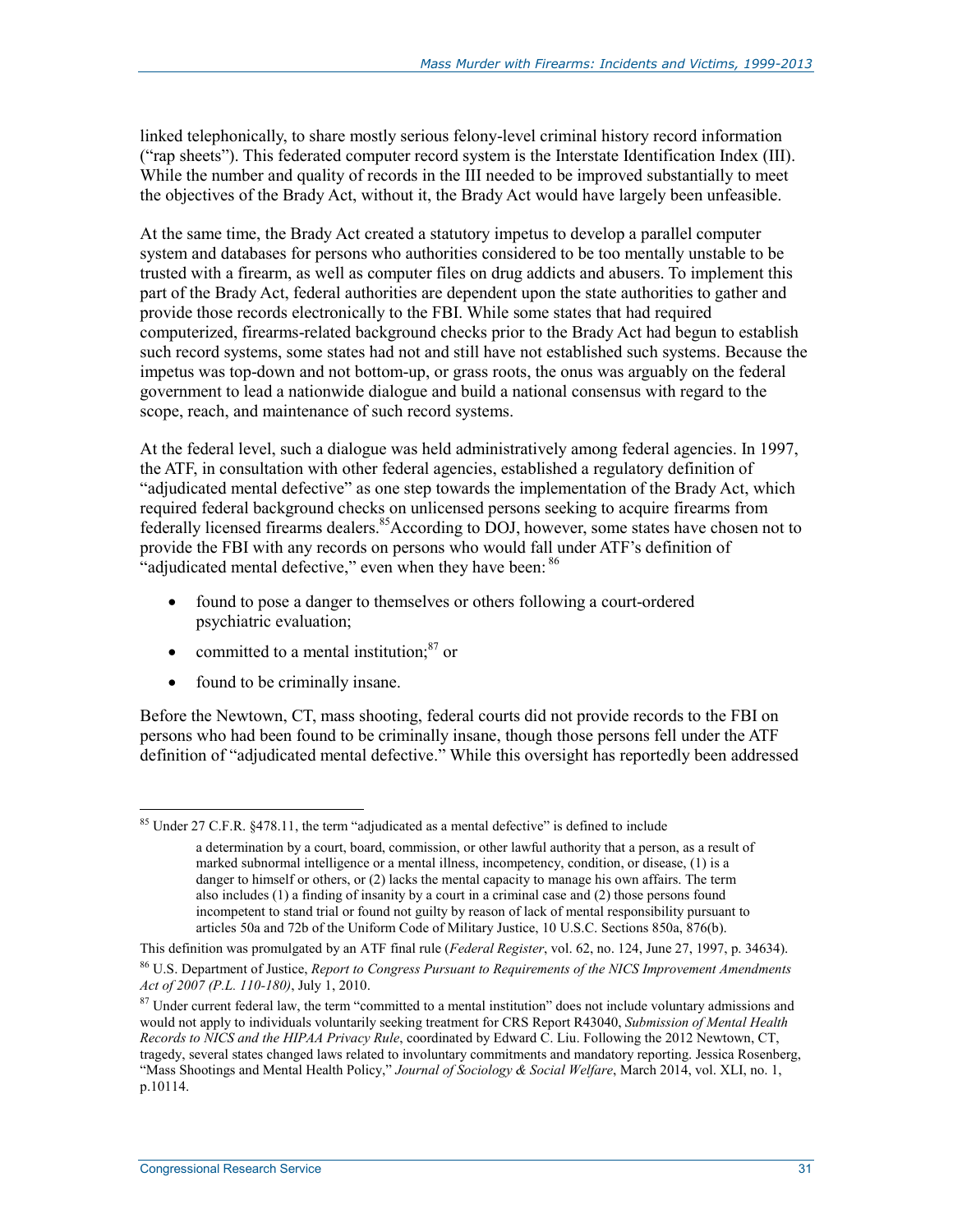by the Executive Office of the U.S. Attorneys and Administrative Office of the U.S. Courts, it may still warrant congressional attention.<sup>88</sup>

On the other hand, since 1998, the Department of Veterans Affairs (VA) has transferred to the FBI electronic records on any VA beneficiary who is found to be too mentally incompetent to handle his or her day-to-day affairs, prompting Congress to create an administrative appeals process so that those VA beneficiaries can petition to have their gun rights restored. In addition, as a condition of federal aid under the NICS Improvement Amendments Act of 2007 (P.L. 110-180), Congress requires that states establish similar administrative appeals processes. In some cases, the costliness of these appeals processes has prompted some states to forgo applying for federal grants under the act.<sup>89</sup> Meanwhile, Congress maintains a rider on the ATF annual appropriations, prohibiting that agency from considering any disabilities relief applications under federal statute from any other person ineligible to possess for any reason, because gun privileges had been restored to persons with criminal histories, some of whom later went on to commit subsequent crimes, and also for cost-saving purposes.

The range of "mentally incompetent" or "mentally unstable" persons who could potentially fall under the ATF definition of "adjudicated mental defective" is wide in scope and will likely be costly to realize. Congress has already provided state and local governments with hundreds of millions of dollars to improve the accuracy and electronic access to disqualifying records for the purposes of gun control.<sup>91</sup> While the focus of those efforts initially was on felony-level criminal records, over the years resources have been increasingly devoted to determinations of mental incompetency, misdemeanor domestic violence convictions, and misdemeanor domestic violence restraining orders.

The maintenance of these records has considerable implications for the individuals who are the subjects of those records. It also has costs, not only to the federal government, but state and local governments, and possibly mental health care providers as well.<sup>92</sup> To ensure that at some point in the future such funding is provided and expended in the most efficacious manner possible, Congress could consider the scope of the federal definition of "adjudicated mental defective" and

<sup>&</sup>lt;sup>88</sup> Phone conversation with Administrative Office of the United States Courts, Office of Legislative Affairs on February 15, 2015.

<sup>&</sup>lt;sup>89</sup> "The limited amount of NIAA grant funds appropriated so far may, in some cases, have caused states to abstain from pursuing a relief from disabilities program based upon a simple cost-benefit analysis." U.S. Department of Justice, *Report to Congress Pursuant to Requirements of the NICS Improvement Amendments Act of 2007 (P.L. 110-180)*, June 1, 2012, p. 14.

 $90$  For FY1993 and every year thereafter, Congress has included a proviso in the ATF S&E appropriations language that prevents that agency from using appropriated funds to consider applications for disabilities relief (i.e., reinstatement of an applicant's right to gun ownership under 18 U.S.C. §925(c)) from individuals who are otherwise ineligible to be transferred a firearm.

<sup>&</sup>lt;sup>91</sup> Under the National Criminal History Improvement Program (NCHIP), which was originally authorized under the Brady Act, Congress has appropriated nearly \$563 million to provide states with grants to improve criminal history recordkeeping. Similarly, for programs authorized under the 2007 NICS Improvement Amendments Act (P.L. 110- 180), Congress has appropriated nearly \$64 million to provide states and tribal governments with grants to improve mental health and criminal history recordkeeping on persons who are deemed to be either "mentally defective" or committed to a mental institution, convicted of a domestic violence misdemeanor, or subject to a domestic violence restraining order.

<sup>&</sup>lt;sup>92</sup> Jonathan M. Metzl and Kenneth T. MacLeish, "Mental Illness, Mass Shootings, and the Politics of American Firearms," *American Journal of Public Health*, February 2015,vol. 105(2), p. 247; cited in Yasmin Anwar, "Psychotic Hallucinations, Delusions Rarely Precede Violence," *Psychology and Psychiatry*, May 12, 2015, http://medicalxpress.com/news/2015-05-psychotic-hallucinations-delusions-rarely-violence.html.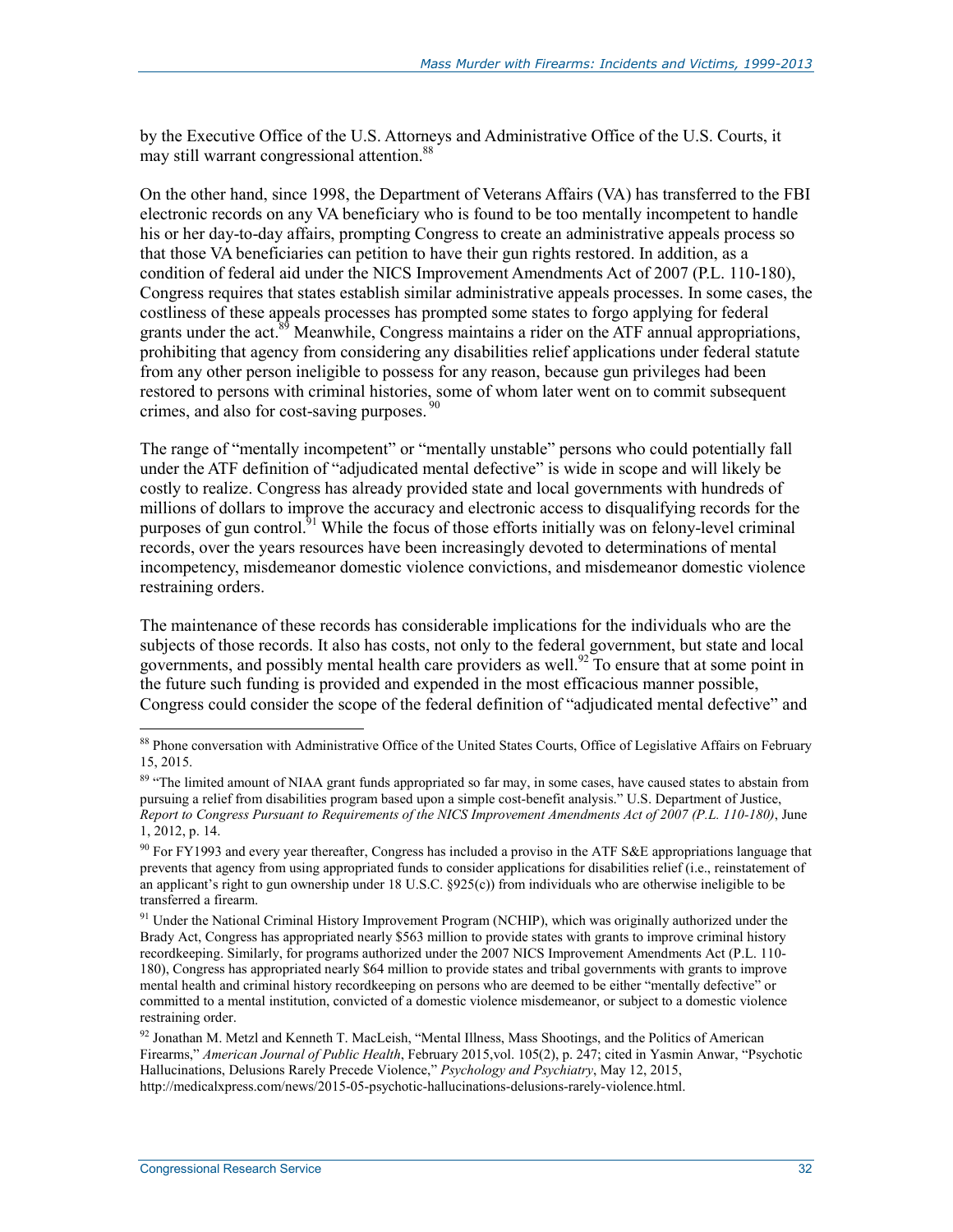what a national database of "mentally incompetent and unstable" individuals means to the United States for the purposes of gun control. The current definition of "mental defective" is wide enough in scope that it may be many years, or perhaps never at all, before a significant percentage of records on all the persons who potentially fall under the current definition of "adjudicated mental defective" are comprehensively collected and placed in a database for the purposes of federal gun control.93 Congress might also want to consider revisiting the NICS Improvement Amendments Act of 2007 (P.L. 110-180) to explore possibilities to address issues related to improving the electronic information sharing on persons with histories of mental illness and instability, as well as drug and alcohol abuse, with the FBI for the purposes of gun control.<sup>94</sup>

#### **Other Felony Mass Shootings and Unsolved Mass Murder Cases**

A significant percentage, more than a fifth, of "other felony mass shootings" appears to remain unsolved. As demonstrated above, for "other felony mass shootings," 27 of 124 cases were unsolved according to available press accounts. While that represents a clearance rate of nearly four-fifths of those incidents (78.2%), it could be a source of concern for some policymakers that quadruple or greater homicides—particularly mass shootings—in any community in the United States could remain unsolved. As the data show, a large percentage of those incidents were drugand/or gang-related and often occurred in communities blighted by high poverty and other social ills. As one of the worst manifestations of gun violence, Congress could explore the reasons why these "mass shootings" remain possibly unsolved. Is it a lack of resources and/or ineffective policing? Are witnesses and others with knowledge of these murders afraid to come forward, for fear that criminals will retaliate against them and their families? Are these unsolved "mass shootings" indicative of communities whose trust in the police has become so diminished over the years that those communities collectively show greater affinity with the murderers than the police? While there are no clear answers to these questions, multiple victim homicide rates and unsolved "mass shootings" could possibly be one factor that could help policymakers more effectively target federal law enforcement assistance and intervention into high-crime areas.

<sup>93</sup> One observer stated: "If you focus on mental illness, all you get is a huge number of false positives." See John Nicoletti, "Active Shooters See Themselves As Avengers, Acting Upon a Real or Perceived Injustice," in *Police Response to Active Shooter Incidents* (Police Executive Research Forum, March 2014), p. 29.

<sup>&</sup>lt;sup>94</sup> For further information about proposals to expand firearms ineligibility criteria, see Consortium for Risk-Based Firearm Policy, *Guns, Public Health, and Mental Illness: An Evidence-Based Approach for Federal Policy*, December 11, 2013, 38 pp.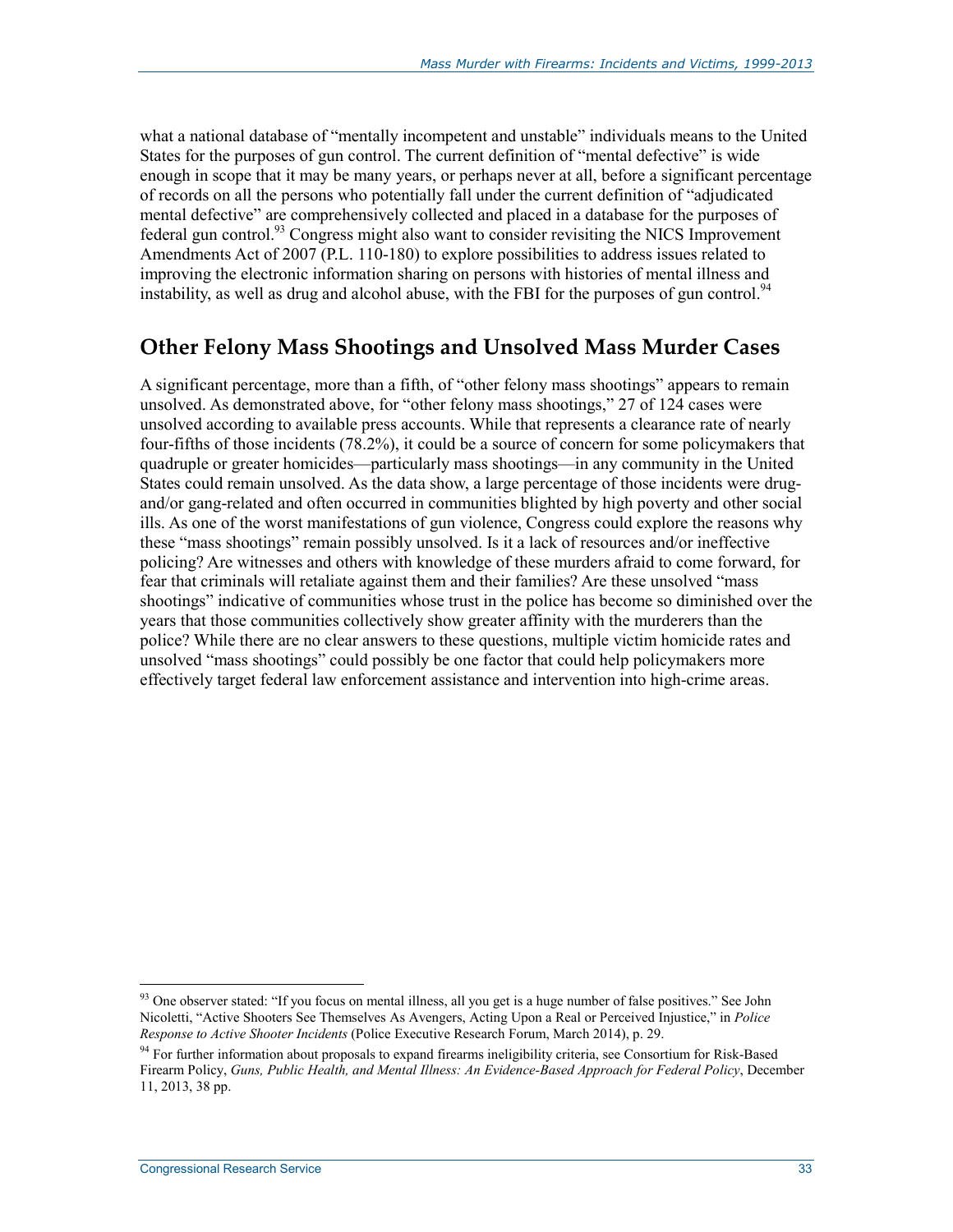# **Appendix A. Review of Research on the Prevalence of Multiple Homicides, Mass Murder, and Patterns of Mass Murder**

A handful of criminologists, statisticians, sociologists, and journalists have evaluated the single, most comprehensive source of homicide data in the United States as a means to gauge the frequency and deadliness of multiple victim homicides and "mass murder" committed with firearms and other weapons.

### **Bureau of Justice Statistics Estimates of Multiple Victim Homicides**

Based on its analysis of the FBI-SHR data, the DOJ Bureau of Justice Statistics (BJS) has provided CRS with data on the prevalence of multiple victim homicide incidents (by firearms and all other means) and associated murder victim counts for the years 1980 through 2011. To keep BJS data parallel with CRS data presented in this report, the BJS data presented and discussed in the next two tables (and figures) below are only for 1999 to 2011. It is significant to note that BJS statistically weighted its estimates to account for non-reporting and other known Supplementary Homicide Report (SHR) data limitations.<sup>95</sup>

|      | 13-1 ear Period, 1999 to 2011        |                                |                 |                                |                 |                                |                 |                                  |                 |  |  |  |
|------|--------------------------------------|--------------------------------|-----------------|--------------------------------|-----------------|--------------------------------|-----------------|----------------------------------|-----------------|--|--|--|
| Year | All<br>Homicide<br><b>Incidentsa</b> | <b>Single</b><br><b>Victim</b> | $%$ of<br>total | <b>Double</b><br><b>Victim</b> | $%$ of<br>total | <b>Triple</b><br><b>Victim</b> | $%$ of<br>total | Four or<br>More<br><b>Victim</b> | $%$ of<br>total |  |  |  |
| 1999 | 14.682                               | 14.022                         | 95.51%          | 550                            | 3.75%           |                                | 72 0.49%        | 37                               | 0.26<br>%       |  |  |  |
| 2000 | 14.850                               | 14.250                         | 95.96%          | 504                            | 3.39%           | 70                             | 0.47%           | 26                               | 0.18<br>%       |  |  |  |

#### **Table A-1. BJS-Estimated Single, Double, Triple, or Four or More Victim Homicide Incidents**

13-Year Period,1999 to 2011

- A single multiple homicide incident might be reported as several incidents, one for each victim; or
- A single incident might be reported as a multiple homicide, because wounded were misreported as killed.

<sup>&</sup>lt;u>.</u> <sup>95</sup> The SHR are beset with several significant data limitations with regard to multiple victim homicides. First and foremost, some states and localities do not participate, do not participate fully, or participate intermittently in the SHR program. Second, federal and tribal law enforcement agencies do not participate at all in the SHR program. Third, the FBI does not exercise direct control over how data are submitted. As a result, some potential difficulties in evaluating SHR data include

<sup>•</sup> Several single victim murder incidents might be reported on the same form; hence, they appear to be a multiple murder incident;

Fourth, incidents are reported by month and year, and not the actual day of occurrence. Consequently, the recorded month and year sometimes reflect when the incident was reported and not when it actually occurred. Fifth, in some, but not all, cases, the SHR data do not reflect the final disposition of the case, since the reports are based on the opening of an investigation and do not necessarily reflect the closing of an investigation and final legal action (e.g., trial and conviction).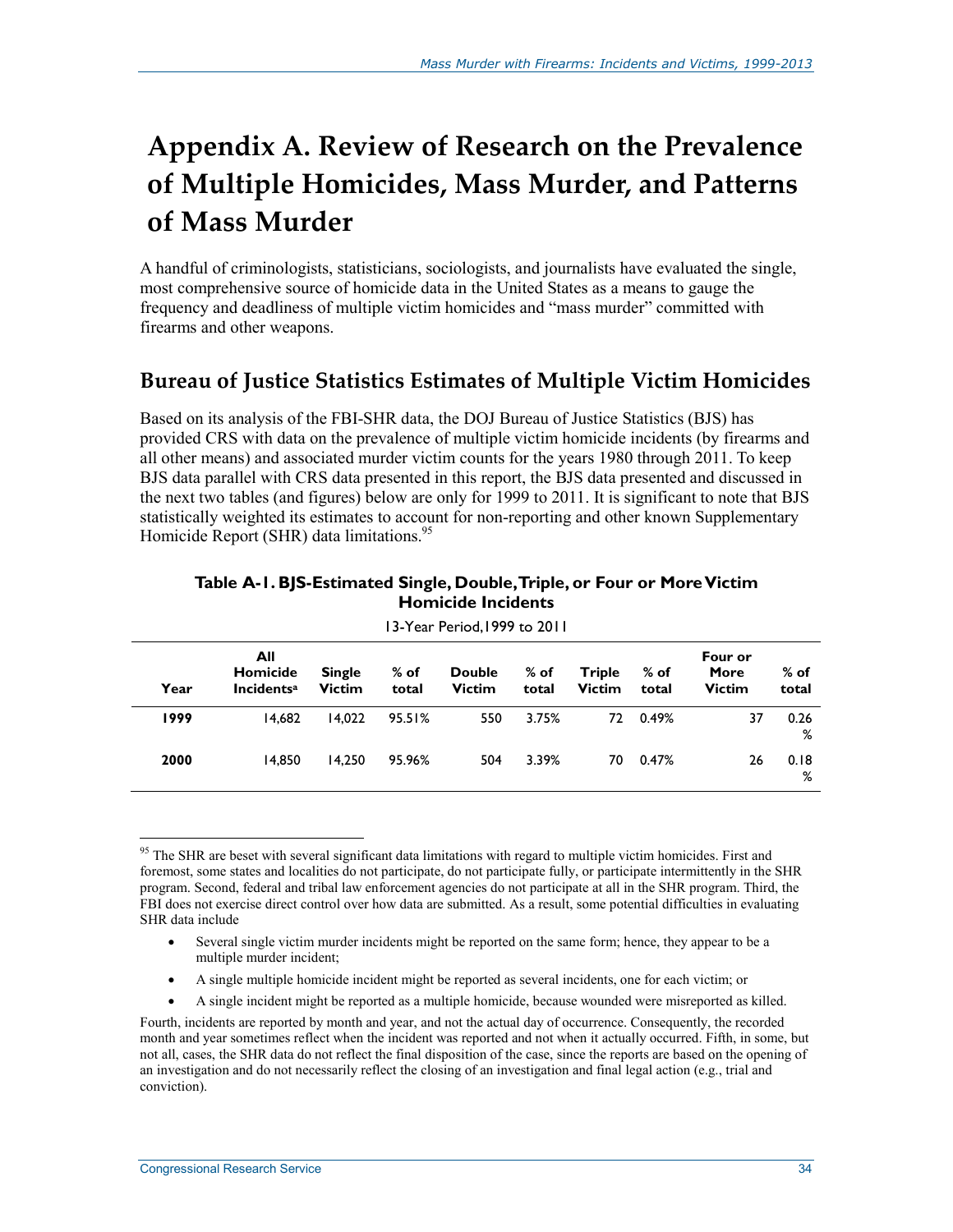| Year                       | All<br>Homicide<br><b>Incidents<sup>a</sup></b> | <b>Single</b><br><b>Victim</b> | $%$ of<br>total | <b>Double</b><br><b>Victim</b> | $%$ of<br>total | <b>Triple</b><br><b>Victim</b> | $%$ of<br>total | Four or<br>More<br><b>Victim</b> | $%$ of<br>total |
|----------------------------|-------------------------------------------------|--------------------------------|-----------------|--------------------------------|-----------------|--------------------------------|-----------------|----------------------------------|-----------------|
| 2001                       | 15,233                                          | 14,561                         | 95.59%          | 571                            | 3.75%           | 81                             | 0.53%           | 20                               | 0.13<br>%       |
| 2002                       | 15,340                                          | 14,630                         | 95.38%          | 582                            | 3.80%           | 93                             | 0.60%           | 34                               | 0.22<br>%       |
| 2003                       | 15,554                                          | 14,805                         | 95.18%          | 612                            | 3.94%           | 91                             | 0.58%           | 46                               | 0.30<br>%       |
| 2004                       | 15,331                                          | 14,666                         | 95.66%          | 563                            | 3.67%           | 72                             | 0.47%           | 30                               | 0.19<br>%       |
| 2005                       | 15,855                                          | 15,135                         | 95.46%          | 596                            | 3.76%           | 98                             | 0.62%           | 26                               | 0.17<br>%       |
| 2006                       | 16,384                                          | 15,656                         | 95.56%          | 598                            | 3.65%           | 89                             | 0.54%           | 41                               | 0.25<br>%       |
| 2007                       | 16,234                                          | 15,524                         | 95.62%          | 596                            | 3.67%           | 84                             | 0.52%           | 30                               | 0.19<br>%       |
| 2008                       | 15,577                                          | 14,872                         | 95.47%          | 583                            | 3.74%           | 86                             | 0.55%           | 37                               | 0.24<br>%       |
| 2009                       | 14,498                                          | 13,776                         | 95.02%          | 613                            | 4.23%           | 72                             | 0.50%           | 37                               | 0.25<br>%       |
| 2010                       | 13,910                                          | 13,250                         | 95.25%          | 552                            | 3.97%           | 80                             | 0.58%           | 28                               | 0.20<br>%       |
| 2011                       | 13,743                                          | 13,048                         | 94.94%          | 564                            | 4.10%           | 108                            | 0.78%           | 24                               | 0.17<br>%       |
| <b>Totals</b> <sup>b</sup> | 197,191                                         | 188,195                        | 95.44%          | 7484                           | 3.80%           | 1096                           | 0.56%           | 416                              | 0.21<br>%       |

**Source:** U.S. Department of Justice, Office of Justice Programs, Bureau of Justice Statistics.

**Notes:** The figures in this table are not actual incident counts. They are statistical estimates based upon Bureau of Justice Statistics analysis of Federal Bureau of Investigation (FBI) Supplementary Homicide Reports.

- a. "All homicide incidents" include "murders and nonnegligent manslaughter."
- b. Totals may differ from the sum of the components due to rounding.

As shown in **Table A-1**, for that decade, it can be extrapolated that there were on average approximately 32 four or more victim homicides per year from 1999 to 2011. Those four or more victim homicides accounted for about two-tenths of one percent (0.21%) of all incidents of murder and nonnegligent manslaughter for that decade.

#### **Table A-2. BJS-Estimated Single, Double, Triple, Four or More Homicide Victims**  13-Year Period, 1999 to 2011

|      | $1.3 - 1$ can be now, $1.777$ to 2011          |                                |                 |                                |                 |                                |                 |                                  |                 |  |  |  |
|------|------------------------------------------------|--------------------------------|-----------------|--------------------------------|-----------------|--------------------------------|-----------------|----------------------------------|-----------------|--|--|--|
| Year | All<br>Homicide<br><b>Victims</b> <sup>a</sup> | <b>Single</b><br><b>Victim</b> | $%$ of<br>total | <b>Double</b><br><b>Victim</b> | $%$ of<br>total | <b>Triple</b><br><b>Victim</b> | $%$ of<br>total | Four or<br>More<br><b>Victim</b> | $%$ of<br>total |  |  |  |
| 1999 | 15.522                                         | 14.022                         | 90.34%          | 1.100                          | 7.09%           | 217                            | 1.40%           | 183                              | 1.18%           |  |  |  |
| 2000 | 15.586                                         | 14.250                         | 91.43%          | 1.007                          | 6.46%           | 209                            | 1.34%           | l 19                             | $0.77\%$        |  |  |  |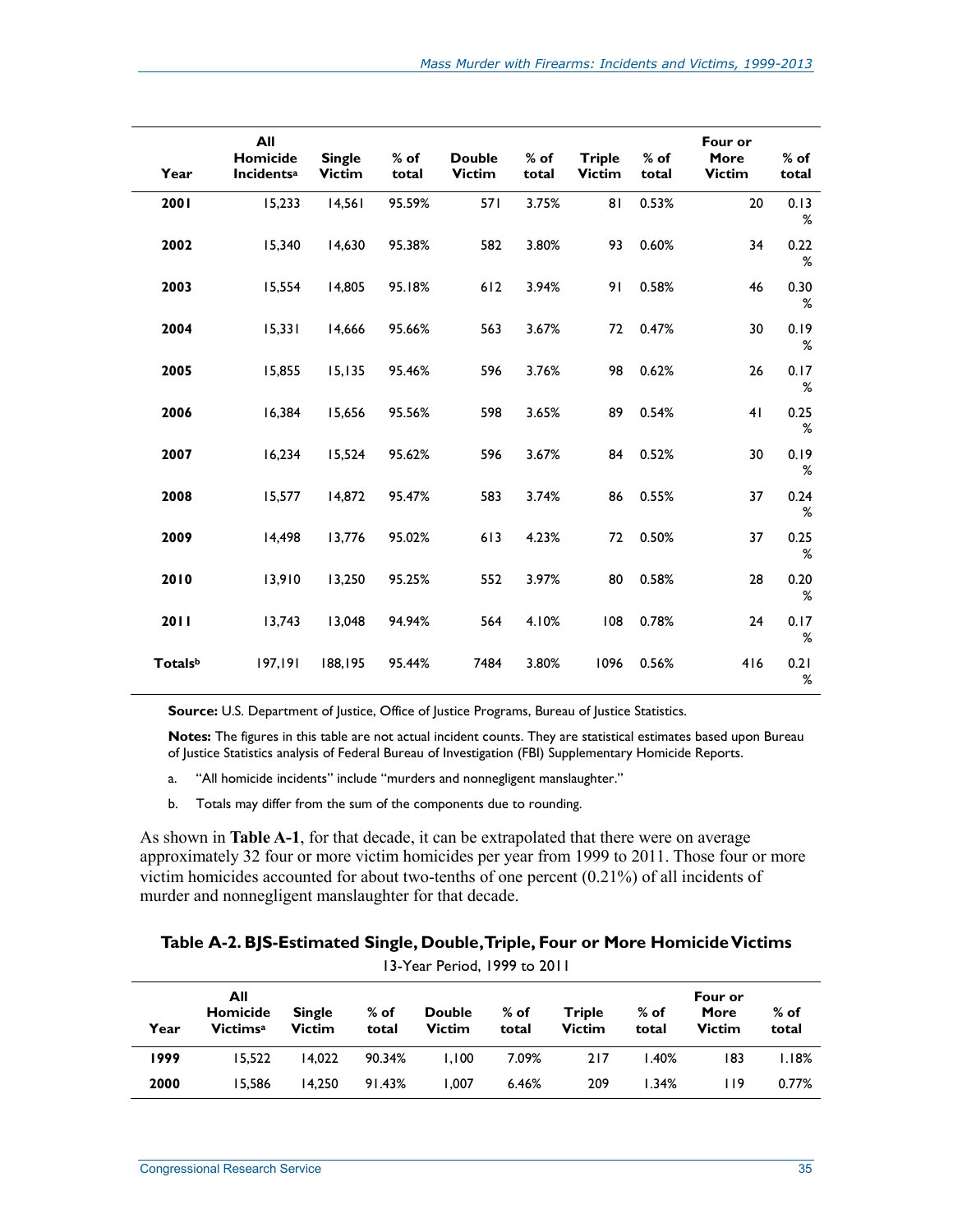| Year    | All<br>Homicide<br><b>Victimsa</b> | <b>Single</b><br><b>Victim</b> | $%$ of<br>total | <b>Double</b><br><b>Victim</b> | $%$ of<br>total | <b>Triple</b><br><b>Victim</b> | $%$ of<br>total | Four or<br>More<br><b>Victim</b> | $%$ of<br>total |
|---------|------------------------------------|--------------------------------|-----------------|--------------------------------|-----------------|--------------------------------|-----------------|----------------------------------|-----------------|
| 2001    | 16,037                             | 14,561                         | 90.79%          | 1,142                          | 7.12%           | 244                            | 1.52%           | 90                               | 0.56%           |
| 2002    | 16,229                             | 14,630                         | 90.15%          | 1,165                          | 7.18%           | 278                            | 1.71%           | 156                              | 0.96%           |
| 2003    | 16,528                             | 14,805                         | 89.57%          | 1,224                          | 7.41%           | 272                            | 1.65%           | 226                              | 1.37%           |
| 2004    | 16,148                             | 14,666                         | 90.82%          | 1,127                          | 6.98%           | 216                            | 1.34%           | 140                              | 0.87%           |
| 2005    | 16,740                             | 15, 135                        | 90.41%          | 1,192                          | 7.12%           | 294                            | 1.75%           | 120                              | 0.71%           |
| 2006    | 17,309                             | 15,656                         | 90.45%          | 1,195                          | 6.90%           | 266                            | 1.54%           | 191                              | 1.10%           |
| 2007    | 17,128                             | 15,524                         | 90.63%          | 1,191                          | 6.96%           | 253                            | 1.48%           | 160                              | 0.93%           |
| 2008    | 16,465                             | 14,872                         | 90.32%          | 1,165                          | 7.08%           | 257                            | 1.56%           | 171                              | 1.04%           |
| 2009    | 15,399                             | 13,776                         | 89.46%          | 1,226                          | 7.96%           | 217                            | 1.41%           | 180                              | 1.17%           |
| 2010    | 14,722                             | 13,250                         | 90.00%          | 1,105                          | 7.50%           | 240                            | 1.63%           | 127                              | 0.86%           |
| 2011    | 14,612                             | 13,048                         | 89.30%          | 1,128                          | 7.72%           | 323                            | 2.21%           | 114                              | 0.78%           |
| Totalsb | 208,425                            | 188,195                        | 90.29%          | 14,967                         | 7.18%           | 3286                           | 1.58%           | 1977                             | 0.95%           |

**Source:** U.S. Department of Justice, Office of Justice Programs, Bureau of Justice Statistics.

**Notes:** The figures in this table are not actual victim counts. They are statistical estimates based upon Bureau of Justice Statistics analysis of Federal Bureau of Investigation (FBI) Supplementary Homicide Reports.

- a. "All homicide victims" include victims of "murders and nonnegligent manslaughter."
- b. Totals may differ from the sum of the components due to rounding.

Correspondingly, as shown in **Table A-2**, for that 13-year period it can be extrapolated that there were on average approximately 152 murder victims per year associated with those four or more victim homicides, or about 4.75 victims per incident. Those victims accounted for 1.58% of all homicide victims for that 13-year period, which is an increase of less than one percent for the 32 year period (1980-2011). It is worth noting that, in addition to being mass murders, some of those four or more victim homicide incidents were "serial murders" and "spree murders" that extended past one event, or roughly 24 hours in the case of some spree murders.

For 2011, BJS estimated that about two-thirds (67.1%) of all homicides involved firearms, and about half (49.4%) of all homicides involved handguns.<sup>96</sup> Consequently, about one-sixth (17.7%) of murders involved firearms other than handguns. In addition, the percentage of murders committed with firearms increased for multiple victim homicides over similar homicides committed by some other means (e.g., stabbing, strangulation, bludgeoning, or arson). For example, for 2011, BJS estimated that about two-thirds (66.5%) of single victim homicides, more than three-quarters (77.3%) of double victim homicides, more than four-fifths (82.3%) of triple victim homicides, and more than nine-tenths (90.8%) of four or more victim homicides (possibly mass murders) involved at least some firearms.<sup>97</sup>

<sup>96</sup> U.S. Department of Justice, Office of Justice Programs, Bureau of Justice Statistics, *Homicide in the U.S. Known to Law Enforcement*, 2011, December 2013, NCJ 243055, by Erica L. Smith and Alexia Cooper, p. 14.

<sup>97</sup> Ibid.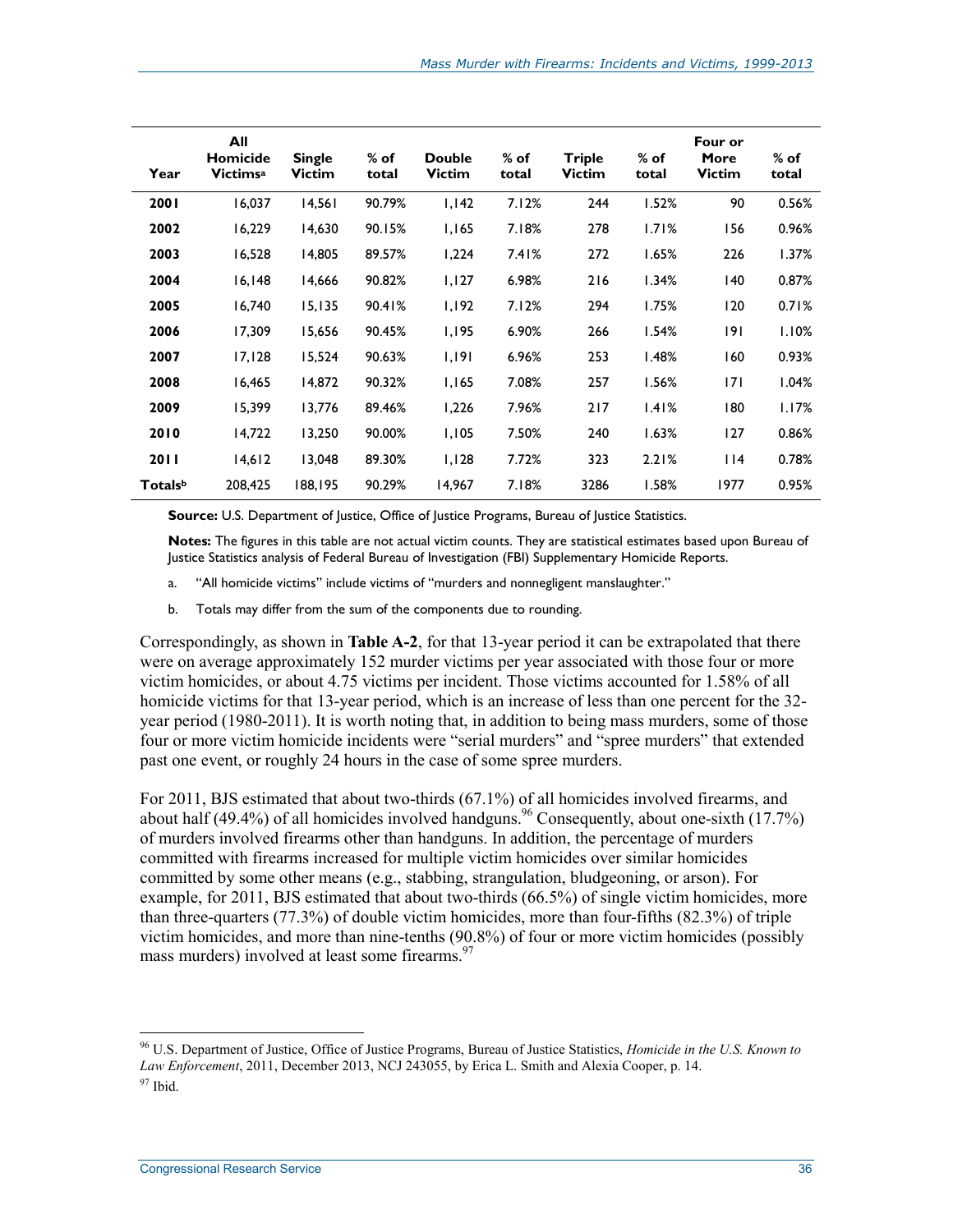For 2011, BJS estimated further that the percentage of multiple victim homicide incidents committed with rifles<sup>98</sup> or shotguns<sup>99</sup> (long guns), as opposed to handguns,<sup>100</sup> increased significantly as well. For that year, about one-quarter (25.3%) of double homicides, more than one-third (35.2%) of triple homicides, and nearly one-half (46.6%) of four or more victim homicides were committed with firearms other than a handgun.<sup>101</sup>

According to BJS, multiple murders and nonnegligent manslaughter incidents, in which an offender or offenders killed four or more victims, are arguably statistically infrequent, notwithstanding the trauma inflicted on the victims, their families, and society as a whole. Over the 13-year period (1999-2011), there were 416 such incidents, in which 1,977 victims perished. In other words, those incidents accounted for about two-tenths of a percent (0.21%) of all BJSreported murders and nonnegligent manslaughter incidents, or about 32.0 incidents per year on average.<sup>102</sup> Murder victims in those incidents accounted for almost one percent  $(0.95\%)$  of all BJS-reported murder and nonnegligent manslaughter victims, or 152 victims per year on average.103 **Figure 1** demonstrates both the number of incidents and the number of victims attributable to multiple murder and nonnegligent manslaughter.

<sup>99</sup> *Shotgun* means a weapon designed to be fired from the shoulder that uses the energy of an explosive to fire through a smooth bore either a number of ball shot or a single projectile for each single pull of the trigger (18 U.S.C. §921(a)(5)).

<sup>98</sup> *Rifle* means a weapon designed to be fired from the shoulder that uses the energy of an explosive to fire only a single projectile through a rifled bore for each single pull of the trigger (18 U.S.C. §921(a)(7)).

<sup>100</sup> *Handgun* means (a) any firearm that has a short stock and is designed to be held and fired by the use of a single hand; and (b) any combination of parts from which a handgun can be assembled (18 U.S.C. §921(a)(29)).  $101$  Ibid.

<sup>102</sup> U.S. Department of Justice, Office of Justice Programs, Bureau of Justice Statistics, *Homicide in the U.S. Known to Law Enforcement*, 2011, December 2013, NCJ 243055, by Erica L. Smith and Alexia Cooper, p. 14, http://www.bjs.gov/content/pub/pdf/hus11.pdf.

 $103$  Ibid.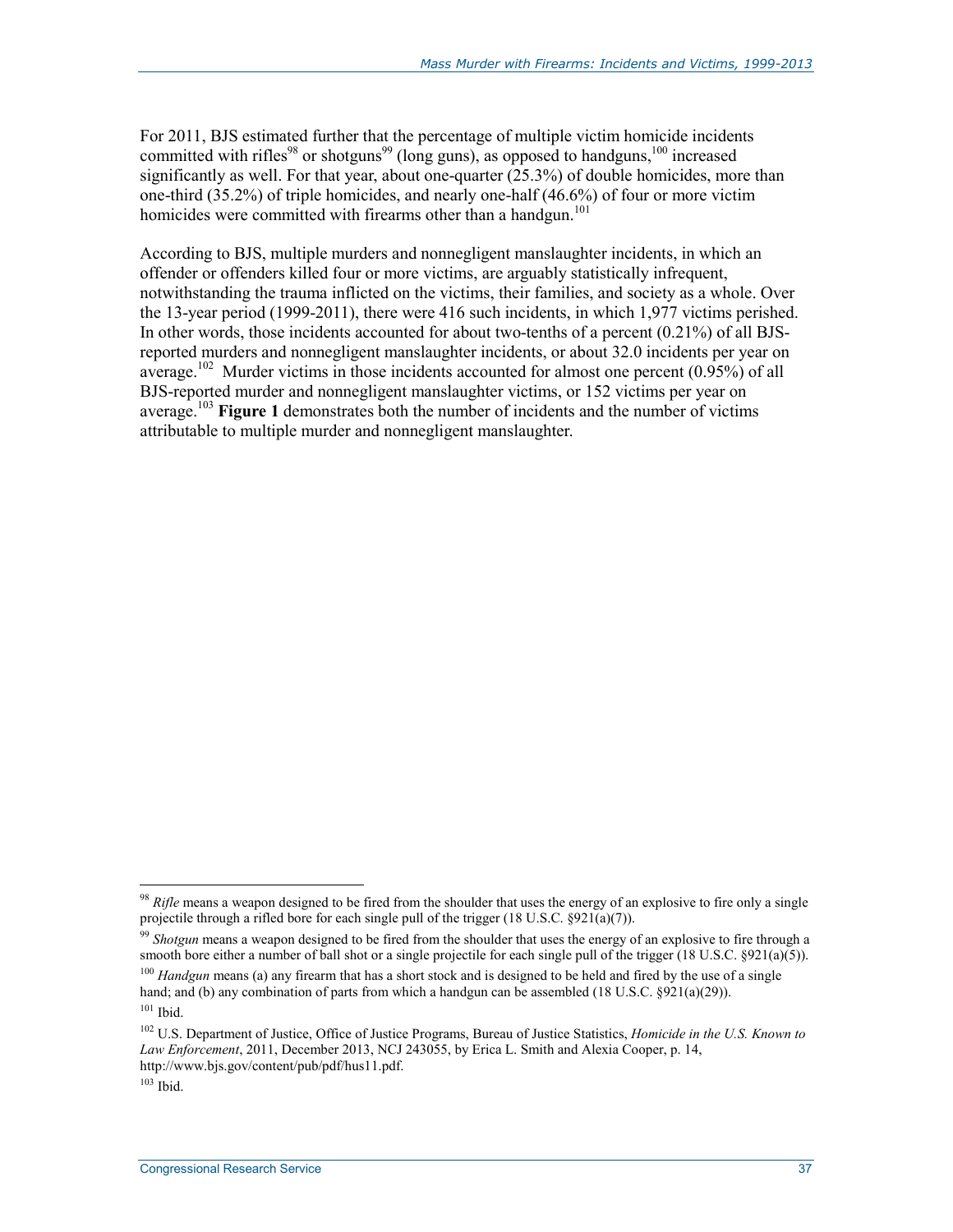![](_page_42_Figure_1.jpeg)

**Figure A-1. Homicide Incidents and Victims by Total Victim Count, FY1999-2011** 

**Source:** CRS analysis of data from the Bureau of Justice Statistics.

It is noteworthy that the BJS data includes all four or more victim murder and nonnegligent manslaughter incidents. Those four or more victim homicide incidents include both firearms and non-firearms-related homicides, although firearms were likely used in at least two-thirds and possibly as many as three-quarters of those incidents.<sup>104</sup> Also, those BJS-reported incidents possibly include spree and serial murders, which are often, but not always, distinct from mass murders. On occasion, they could also include vehicular murders and manslaughters.

Mass shootings make up a smaller percentage of murder and nonnegligent manslaughter incidents. For the 13-year period (1999-2011), CRS data show that at least 272 (0.14%) of the BJS-reported 197,191 murder and nonnegligent manslaughter incidents were mass shootings, accounting for 1,316 (0.63%) of the 208,425 homicide victims in those incidents. CRS analysis shows further that those "mass shooting" incidents could be characterized as follows:

• "Mass public shootings" accounted for 54 incidents (0.03%) and 348 victims slain (0.17%);

<sup>&</sup>lt;sup>104</sup>As discussed above, data provided to CRS by the Department of Justice's Bureau of Justice Statistics suggest that there were about 32 four or more victim homicide incidents per year in the United States for the 13-year period (1999- 2011). Based on the *USA Today* dataset, moreover, for the eight-year period (2006-2013), it can be surmised that on average annually for that timespan offenders committed 30.25 mass murders, of which 21.5 were mass shootings, 1.13 were mass murders that were partially related to firearms, meaning some, but not all of the victims were murdered with firearms. Another 7.63 mass murders involved no firearms. Based on both datasets, it can be extrapolated that the United States sees about 30 mass murders per year for the past 30 years. Of those mass murders, it can be postulated that about three-quarters are possibly firearms-related.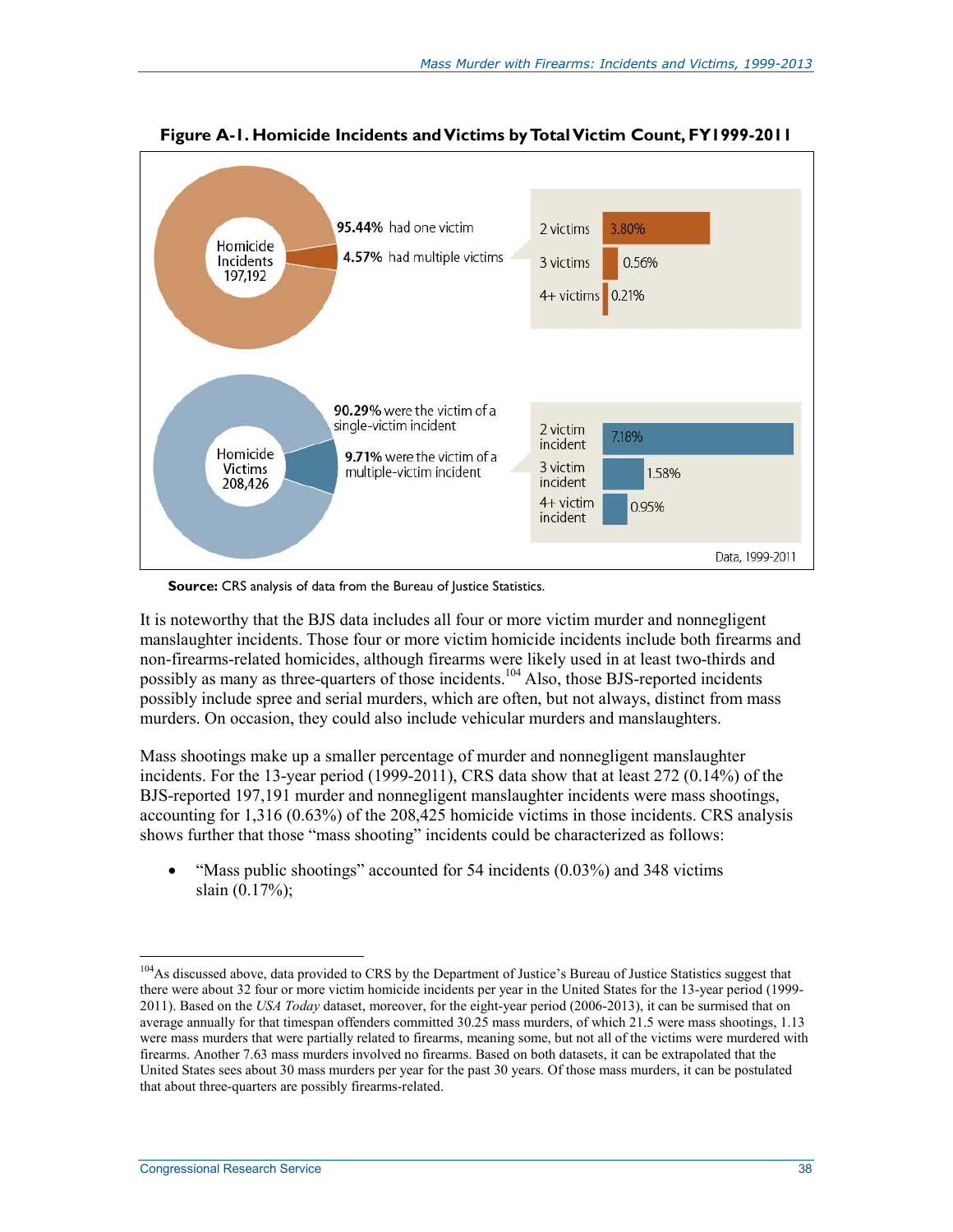- "Familicide mass shootings" accounted for 111 incidents (0.06%) and 507 victims slain (0.24%); and
- "Other felony mass shootings" accounted for about 107 incidents (0.05%) and 461 victims slain (0.22%).

Of the 416 BJS-reported four or more victim murder and nonnegligent manslaughter incidents, CRS data show that at least 272 incidents (65.38%) were mass shootings, in which at least four victims were shot to death with a firearm in a single incident. Those mass shooting murder victims accounted for 1,316 (66.57%) of the 1,977 victims of BJS-reported four or more victim murder and nonnegligent manslaughter incidents.

In addition, based on BJS-reported triple and four or more victim murders and nonnegligent manslaughter incidents for the 13-year period (1999-2011), it can be extrapolated that a dataset of three or more victim homicides would include about 116 incidents per year on average, which would include approximately 84 triple homicide incidents and 32 four or more victim incidents on average per year. Similarly, it can be extrapolated that a 13-year (1999-2011) dataset would include about 80 three or more victim homicide incidents per year committed entirely with firearms, of which at least 21 would be four or more victim mass shootings.

### *Extreme Killing***, by James Alan Fox and Jack Levin**

Two criminologists, James Alan Fox and Jack Levin, also analyzed FBI-SHR data and established estimates of the frequency of mass murder in the United States.<sup>105</sup> In 1985, Fox and Levin adopted the following definition: "mass murder consists of the slaughter of four or more victims by one or a few assailants within a single event, lasting anywhere from a few minutes to as long as several hours."<sup>106</sup> Like BJS, Fox and Levin statistically weighted their estimates to account for non-reporting and other known SHR data limitations. Their methodology has been professionally and academically peer-reviewed.

Based on their analysis of the FBI-SHR data, as well as Florida state homicide reports, Fox and Levin estimated that there were 927 incidents of mass murder in the United States from 1976 to 2011, resulting in the murders of 4,330 victims.<sup>107</sup> Based on these estimates, it can be extrapolated that offenders committed 25.8 mass murders on average annually, killing about 4.7 murder victims per incident for that 36-year period. Of those mass murder incidents, an estimated 721 (77.8%) involved firearms.108 In other words, Fox and Levin estimated that firearms were the offender "weapon of choice" in approximately 20 out of 26 mass murder incidents annually over that 36-year time period.<sup>109</sup>

Like the CRS 15-year dataset (1999-2013), however, the Fox and Levin 36-year dataset (1976- 2011) indicated that the frequency of mass murders and mass shootings and their corresponding

<sup>&</sup>lt;sup>105</sup> Fox was also instrumental in making those annual datasets available on the Internet through the University of Michigan's Inter-University Consortium for Political and Social Research, http://www.icpsr.umich.edu/icpsrweb/ landing.jsp.

<sup>106</sup> Fox and Levin, *Extreme Killing*, 2014, p. 162.

<sup>107</sup> Ibid, p. 163.

 $108$  Ibid, p. 165.

 $109$  Ibid, p. 165.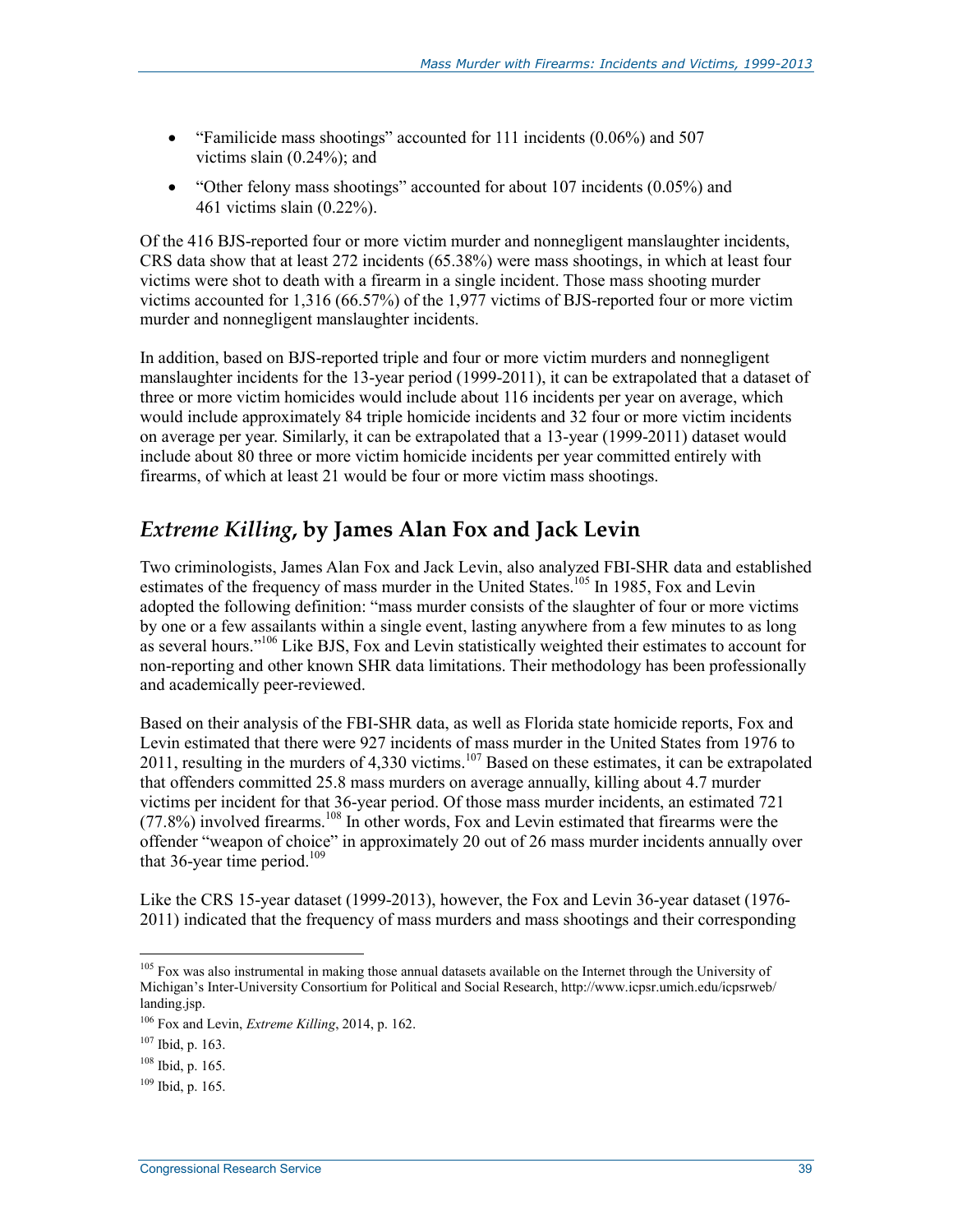death tolls varied a good deal from year to year, but with no discernable, statistically significant tendency to increase or decrease over that time period, because the increases and decreases generally ranged within the error rate of roughly plus or minus five incidents.<sup>110</sup>

In their book *Extreme Killing*, Fox and Levin noted the challenges faced by researchers who had attempted to create mutually exclusive typologies or taxonomies of multiple murders or mass murderers based on factors like offender motive, incident location, or victim selection.<sup>111</sup> While they discussed at length profiles of mass murderers, such as "family annihilators," "problem workers," and "disgruntled students," they refrained from providing statistical breakouts based on those profiles. On the other hand, they provided data for other characteristics like offender-victim relationships and circumstances (felony, argument, other), which have traditionally been delimitated as part of the UCR-SHR program.

### **Mass Murder in the United States: A History, by Grant Duwe**

Criminologist Grant Duwe analyzed the FBI-SHR data for the years 1976 through 1999, and presented his findings in his 2007 book, *Mass Murder in the United States: A History*. 112 For that 24-year period, Duwe counted at least 649 mass murders, for an average of 27 mass murders per year.<sup>113</sup> Those mass murders on average resulted in an associated casualty rates of 5.2 murder victims and  $4.31$  wounded victims per incident.<sup>114</sup> Duwe also estimated that about 69% of those mass murder incidents involved firearms.<sup>115</sup> He estimated further that an "assault weapon" was used in about  $3\%$  or those 649 mass murder incidents.<sup>116</sup>

With regard to the FBI-SHR data, it is significant to note that Duwe identified 55 mass murders that were not reported to the FBI, but were reported in the press.<sup>117</sup> From the SHR data, moreover, he eliminated 71 cases that were not mass murders, either because they were inaccurately recorded (64), or were spree murders that occurred over a 24-hour period or serial murders (7).<sup>118</sup>

Duwe postulated that mass shootings in public spaces likely increased from 1966 through 1999. He labeled such mass shootings, "mass public shootings." While he did not specifically define this term in his 2007 book, he later told the *Washington Post* that he defined "mass public shooting" to mean "any incident in which four or more victims are killed publically in a workplace, school, restaurant, or other public place with guns and within 24 hours.<sup> $119$ </sup> He postulated further that the frequency with which mass public shootings have occurred began to  $\cdot$  accelerate" in the 1960s, and "accelerated rapidly" in the 1980s and 1990s.<sup>120</sup> Based on press

 $110$  Ibid, p. 163.

<sup>111</sup> Ibid, pp. 26-38.

<sup>112</sup> Grant Duwe, *Mass Murder in the United States: A History*, 2007.

<sup>113</sup> Ibid, p. 16.

 $114$  Ibid, p. 17.

<sup>115</sup> Ibid, p. 23.

<sup>116</sup> Ibid.

<sup>117</sup> Ibid, p. 189.

<sup>118</sup> Ibid.

<sup>119</sup> Glenn Kessler, "Clinton's Gun Remark Is off the Mark," *Washington Post*, January 13, 2013, p. A02.

<sup>120</sup> Grant Duwe, *Mass Murder in the United States: A History*, 2007, p. 27.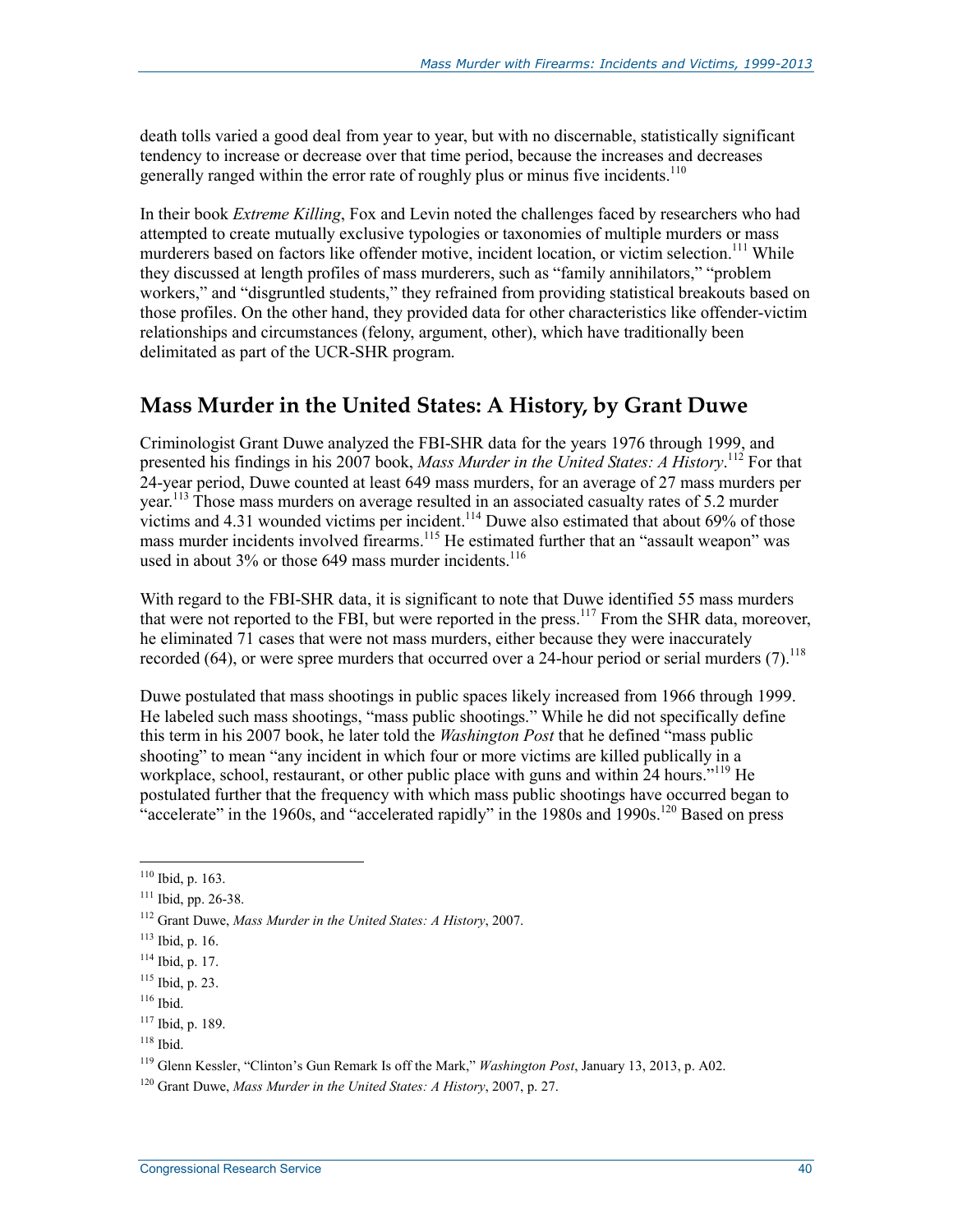accounts, he found that there were 21 reported mass public shootings from 1900 through  $1965$ .<sup>121</sup> Based on FBI-SHR data and press accounts, he counted 95 "mass public shootings" from 1966 through 1999. Of those incidents, 60 had occurred during the 20-year period 1980 through 1999.<sup> $122$ </sup> Hence, for that 20-year period, there were roughly three mass public shootings per year.

According to the *Washington Post*, in January 2013, Duwe provided the newspaper with updated and slightly revised estimates of mass public shootings.<sup>123</sup> According to Duwe, there were

- six incidents of mass public shootings in the 1960s (1960-1969),
- $\bullet$  13 in the 1970s.
- 32 in the 1980s,
- 42 in the 1990s, and
- 28 in the  $2000s$ .<sup>124</sup>

He reported further that there were 14 incidents from 2010 through 2012, but it was in his view too early to tell whether this trend would continue throughout the decade.<sup>125</sup> The year 1991 was the worst year with eight incidents of mass public shootings.<sup>126</sup> The years 1999 and 2012 were the second worst years with seven incidents per year. $127$ 

In addition to mass public shootings, Duwe identified five other historical patterns of mass murder:

- "workplace violence,"
- "familicides,"
- "felony-related massacres,"
- "gang-related massacres," and
- "drug-related massacres."

It is significant to note that, for Duwe's data collection and reporting, these patterns are not mutually exclusive. For example, firearms-related "workplace violence" incidents could be a subset of "mass public shootings." Similarly, "drug- and gang-related massacres" could be a subset of "felony-related massacres."

<sup>&</sup>lt;u>.</u>  $121$  Ibid.

 $122$  Ibid.

<sup>123</sup> Glenn Kessler, "Clinton's Gun Remark Is off the Mark," *Washington Post*, January 13, 2013, p. A02.

 $124$  Ibid. By comparison, the CRS mass shootings dataset indicates that there were at least 4.1 mass public shootings per year in the 2000s, and 4.5 per year so far in 2010s (through 2013). In consultation with Duwe, CRS also re-evaluated Duwe's dataset for the 1970s, 1980s, and 1990s, and revised these decade-long averages slightly downward, by eliminating certain mass shootings, which upon further examination could be characterized as familicides or objectoriented other felony mass shootings.

<sup>&</sup>lt;sup>125</sup> Ibid. CRS analysis of the SHR data, supplemented with press accounts, indicates that there were at least five public mass shootings in 2013, the most of deadly of which was the September 16, 2013, Washington, DC, Navy Yard shooting.

<sup>126</sup> Ibid.

 $127$  Ibid.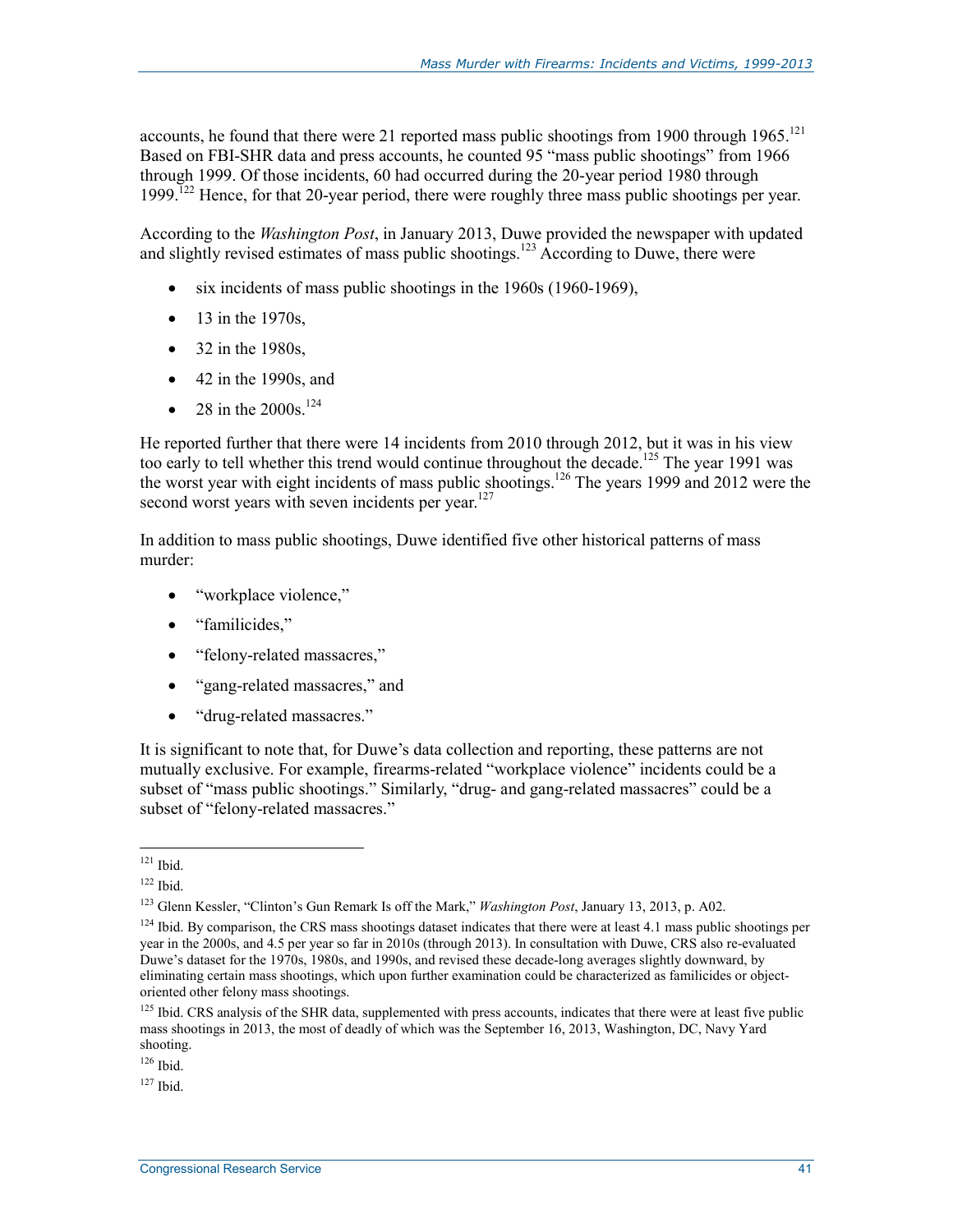### **"Mass Killings," by** *USA Today*

In December 2013, *USA Today* ran an article on mass killings by Meghan Hoyer,<sup>128</sup> based on an eight-year dataset (2006-2013) that Hoyer had compiled and analyzed with her colleagues Mark Hannon, Paul Overburg, and Jodi Upton.<sup>129</sup> Like Duwe, Hoyer and her colleagues also verified the mass murders reported to the FBI by checking press accounts and police reports. In addition, they supplemented their data with mass murders reported in the press, but not reported to the FBI. According to Hoyer and colleagues, offenders committed roughly 242 mass murders, resulting in the deaths of four or more victims, during the eight-year period (2006-2013), or an average of 30.3 incidents per year, and 4.98 victims per incident.<sup>130</sup> Of those mass murders, on average annually:

- 21.5 incidents were "mass shootings" with 5.1 victims per incident,
- 1.25 incidents were "mass murders" with 4.8 victims per incident that involved at least some firearms, and
- 7.5 incidents were "mass murders" with 4.3 victims per incident and did not involve firearms (for a small percentage of incidents (2.1%), the murder weapons were unknown). $^{131}$

<sup>128</sup> Meghan Hoyer, "Behind the Bloodshed: In Mass Killings, One-Third of the Victims Are Kids," *USA Today*, December 4, 2013, pp. 1A-2A.

<sup>129 &</sup>quot;Explore the Data on U.S. Mass Killings Since 2006," *USA Today*, http://www.usatoday.com/story/news/nation/ 2013/09/16/mass-killings-data-map/2820423//.

 $130$  Ibid.

 $131$  Ibid.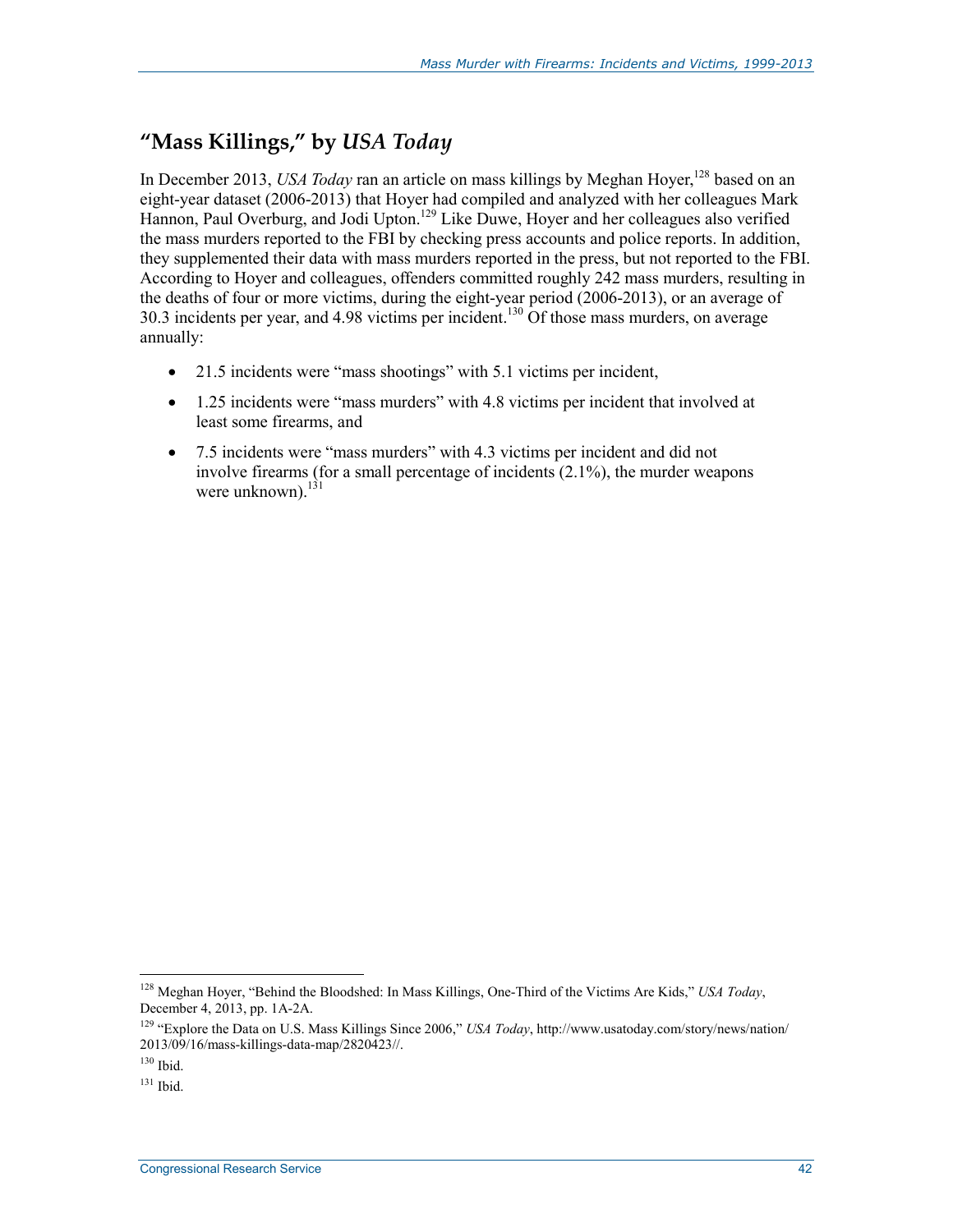# **Appendix B. CRS-Verified Mass Shootings, Mass Public Shootings, Familicides, and Other Felony Mass Shootings Data Tables**

The tables **B-1** through **B-7** include the data represented in **Figures 1-7** above in the body of this report.

|              | $(1999-2013)$    |               |                |                                   |          |          |  |  |  |  |  |  |
|--------------|------------------|---------------|----------------|-----------------------------------|----------|----------|--|--|--|--|--|--|
| <b>YEAR</b>  | <b>Incidents</b> | <b>Killed</b> | Wounded        | <b>Total</b><br><b>Casualties</b> | % Killed | %Wounded |  |  |  |  |  |  |
| 1999         | 21               | 113           | 58             | 7                                 | 66.1%    | 33.9%    |  |  |  |  |  |  |
| 2000         | 18               | 86            | 8              | 94                                | 91.5%    | 8.5%     |  |  |  |  |  |  |
| 2001         | 13               | 53            | $\overline{7}$ | 60                                | 88.3%    | 11.7%    |  |  |  |  |  |  |
| 2002         | 23               | 102           | 10             | 112                               | 91.1%    | 8.9%     |  |  |  |  |  |  |
| 2003         | 29               | 125           | 29             | 154                               | 81.2%    | 18.8%    |  |  |  |  |  |  |
| 2004         | 15               | 69            | $\mathbf{H}$   | 80                                | 86.3%    | 13.8%    |  |  |  |  |  |  |
| 2005         | 18               | 84            | 4              | 98                                | 85.7%    | 14.3%    |  |  |  |  |  |  |
| 2006         | 22               | 103           | 9              | 112                               | 92.0%    | 8.0%     |  |  |  |  |  |  |
| 2007         | 20               | 120           | 35             | 155                               | 77.4%    | 22.6%    |  |  |  |  |  |  |
| 2008         | 26               | 119           | 28             | 147                               | 81.0%    | 19.0%    |  |  |  |  |  |  |
| 2009         | 26               | 145           | 77             | 222                               | 65.3%    | 34.7%    |  |  |  |  |  |  |
| 2010         | 17               | 82            | 9              | 101                               | 81.2%    | 18.8%    |  |  |  |  |  |  |
| 2011         | 24               | 115           | 37             | 152                               | 75.7%    | 24.3%    |  |  |  |  |  |  |
| 2012         | 20               | 122           | 73             | 195                               | 62.6%    | 37.4%    |  |  |  |  |  |  |
| 2013         | 25               | 116           | 26             | 142                               | 81.7%    | 18.3%    |  |  |  |  |  |  |
| <b>TOTAL</b> | 317              | 1554          | 441            | 1,995                             | 77.9%    | 22.1%    |  |  |  |  |  |  |

# **Table B-1. Mass Shootings**

**Source:** CRS analysis of FBI Supplementary Homicide Reports, press accounts, agency press releases, and other compilations by mass media and advocacy groups.

**Notes:** "Mass shooting" means a multiple homicide incident in which four or more victims are murdered with firearms—not including the offender(s)—within one event, and in one or more locations in close geographical proximity.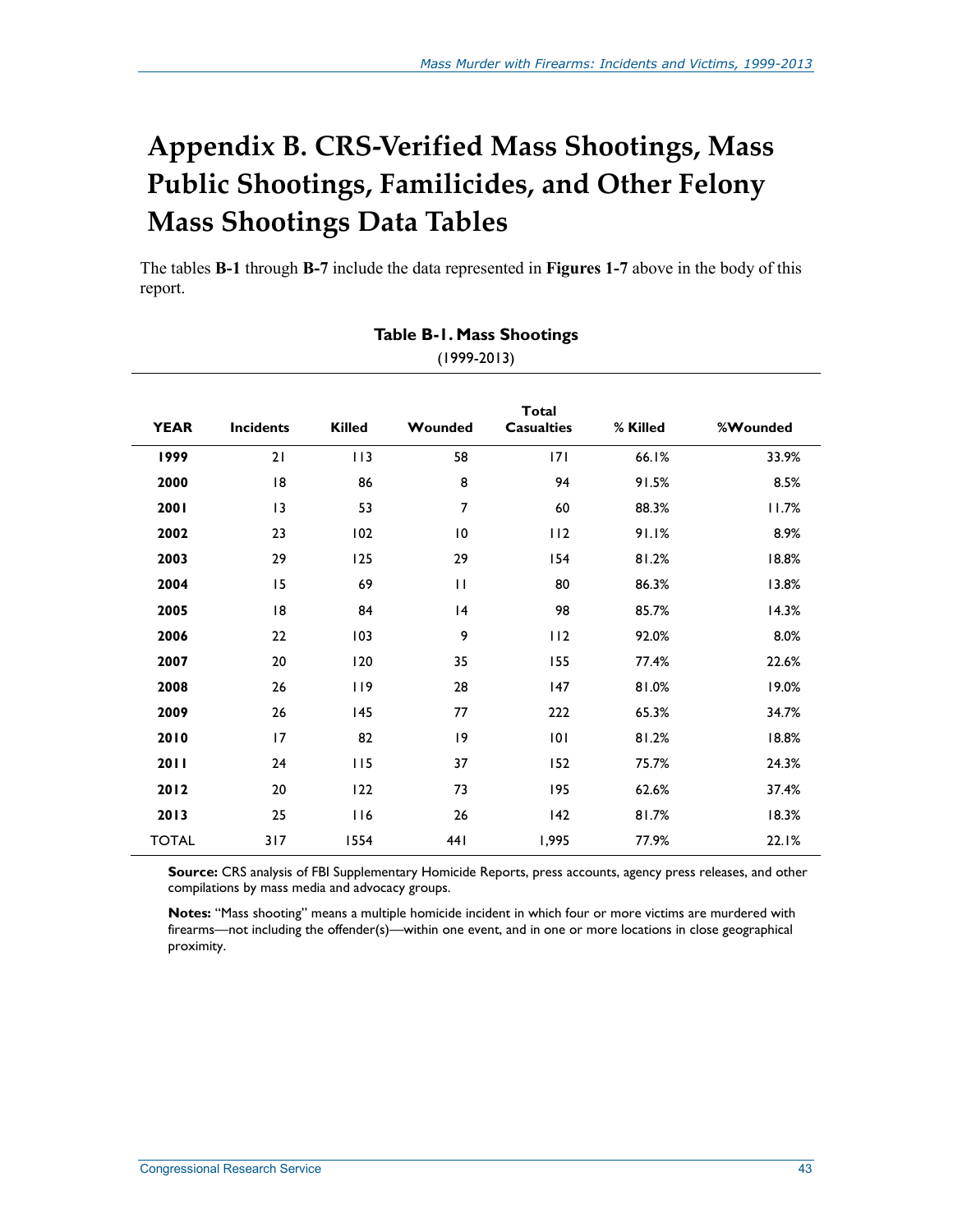| <b>YEAR</b>  | <b>Incidents</b>        | <b>Killed</b> | Wounded      | <b>Total Casualties</b> | % Killed | %Wounded |
|--------------|-------------------------|---------------|--------------|-------------------------|----------|----------|
| 1999         | $\overline{7}$          | 51            | 53           | 104                     | 49.0%    | 51.0%    |
| 2000         | 3                       | 17            | T            | 18                      | 94.4%    | 5.6%     |
| 2001         | 3                       | 12            | 7            | 9                       | 63.2%    | 36.8%    |
| 2002         | 4                       | 8             | 6            | 24                      | 75.0%    | 25.0%    |
| 2003         | 4                       | 20            | 9            | 29                      | 69.0%    | 31.0%    |
| 2004         | 3                       | 15            | $\mathbf{H}$ | 26                      | 57.7%    | 42.3%    |
| 2005         | 3                       | 20            | $\mathbf{H}$ | 31                      | 64.5%    | 35.5%    |
| 2006         | 5                       | 27            | 9            | 36                      | 75.0%    | 25.0%    |
| 2007         | 5                       | 55            | 33           | 88                      | 62.5%    | 37.5%    |
| 2008         | 5                       | 26            | 22           | 48                      | 54.2%    | 45.8%    |
| 2009         | 6                       | 52            | 54           | 106                     | 49.1%    | 50.9%    |
| 2010         | $\mathbf{2}$            | 12            | 5            | 17                      | 70.6%    | 29.4%    |
| 2011         | $\overline{\mathbf{4}}$ | 23            | 25           | 48                      | 47.9%    | 52.1%    |
| 2012         | 7                       | 67            | 69           | 136                     | 49.3%    | 50.7%    |
| 2013         | 5                       | 31            | 4            | 45                      | 68.9%    | 31.1%    |
| <b>TOTAL</b> | 66                      | 446           | 329          | 775                     | 57.5%    | 42.5%    |

#### **Table B-2. Mass Public Shootings at Workplace, Schools, Restaurants, and Other Public Places**  (1999-2013)

**Source:** CRS analysis of FBI Supplementary Homicide Reports, press accounts, agency press releases, and other compilations by mass media and advocacy groups.

**Notes:** "Mass public shooting" means a multiple homicide incident in which four or more victims are murdered with firearms—not including the offender(s)—within one event, and at least some of the murders occurred in a public location or locations in close geographical proximity (e.g., a workplace, school, restaurant, or other public settings), and the murders *are not* attributable to any other underlying criminal activity or commonplace circumstance (armed robbery, criminal competition, insurance fraud, argument, or romantic triangle).

| $(1999-2013)$ |                  |               |                |                         |          |          |  |  |  |  |  |  |
|---------------|------------------|---------------|----------------|-------------------------|----------|----------|--|--|--|--|--|--|
| <b>YEAR</b>   | <b>Incidents</b> | <b>Killed</b> | Wounded        | <b>Total Casualties</b> | % Killed | %Wounded |  |  |  |  |  |  |
| 1999          | 7                | 32            | $\overline{2}$ | 34                      | 94.1%    | 5.9%     |  |  |  |  |  |  |
| 2000          | 7                | 31            | 0              | 31                      | 100.0%   | 0.0%     |  |  |  |  |  |  |
| 2001          | 6                | 25            | 0              | 25                      | 100.0%   | 0.0%     |  |  |  |  |  |  |
| 2002          | 10               | 45            |                | 46                      | 97.8%    | 2.2%     |  |  |  |  |  |  |
| 2003          | 8                | 35            | 5              | 40                      | 87.5%    | 12.5%    |  |  |  |  |  |  |
| 2004          | 5                | 25            | 0              | 25                      | 100.0%   | 0.0%     |  |  |  |  |  |  |
| 2005          | 5                | 22            |                | 23                      | 95.7%    | 4.3%     |  |  |  |  |  |  |
| 2006          | 6                | 28            | 0              | 28                      | 100.0%   | 0.0%     |  |  |  |  |  |  |
| 2007          | 9                | 41            |                | 42                      | 97.6%    | 2.4%     |  |  |  |  |  |  |

#### **Table B-3. Familicide Mass Shootings**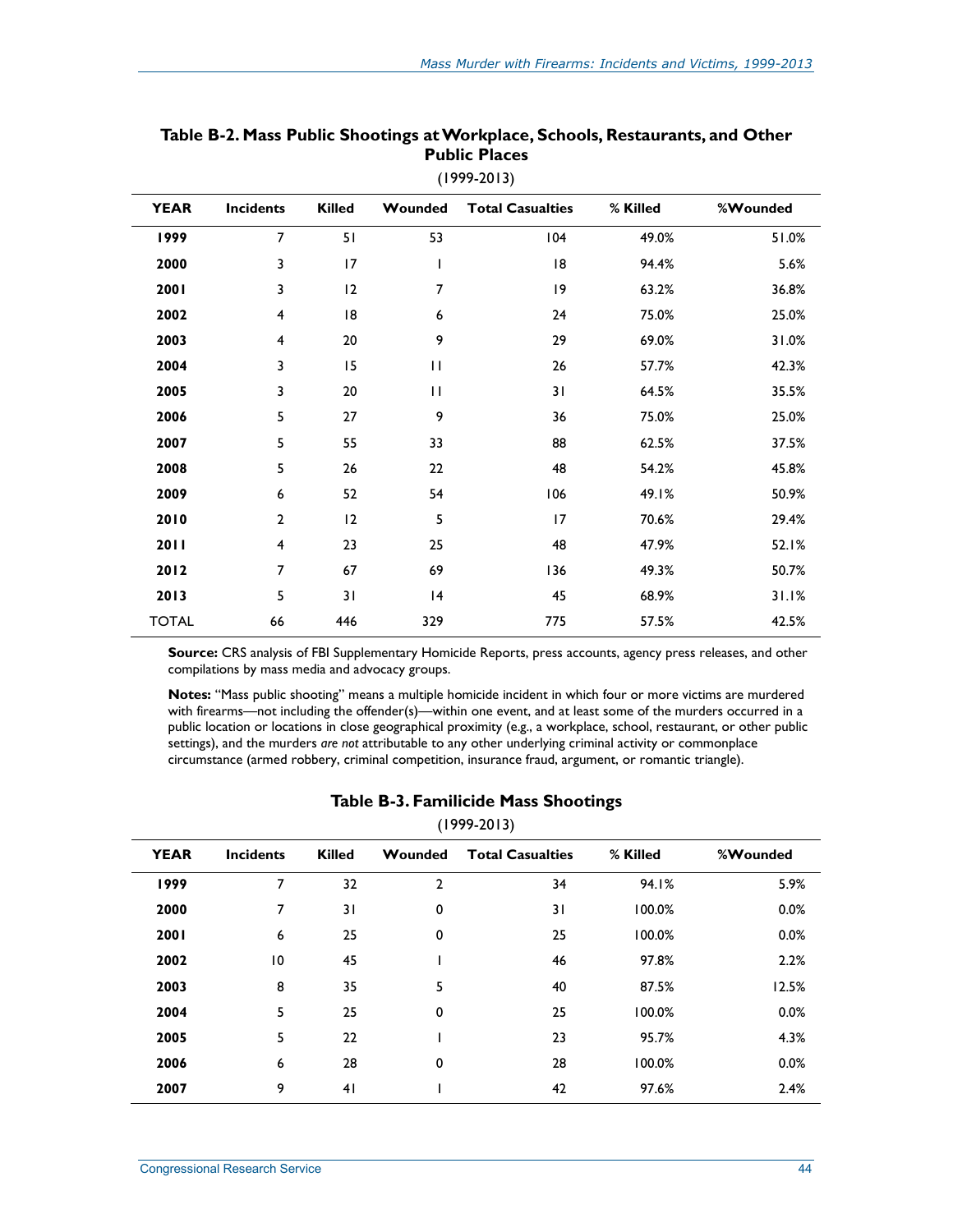| <b>YEAR</b>  | <b>Incidents</b> | <b>Killed</b> | Wounded<br><b>Total Casualties</b> |     | % Killed | %Wounded |
|--------------|------------------|---------------|------------------------------------|-----|----------|----------|
| 2008         | 12               | 54            | 3                                  | 57  | 94.7%    | 5.3%     |
| 2009         | 13               | 57            | $\overline{2}$                     | 59  | 96.6%    | 3.4%     |
| 2010         | 7                | 37            | $\overline{2}$                     | 39  | 94.9%    | 5.1%     |
| 2011         | 16               | 75            | 12                                 | 87  | 86.2%    | 13.8%    |
| 2012         | 7                | 29            | 4                                  | 33  | 87.9%    | 12.1%    |
| 2013         | 9                | 40            | 4                                  | 44  | 90.9%    | 9.1%     |
| <b>TOTAL</b> | 127              | 576           | 37                                 | 613 | 94.0%    | 6.0%     |

**Source:** CRS analysis of FBI Supplementary Homicide Reports, press accounts, and agency press releases, and other compilations by mass media and advocacy groups.

**Notes:** "Familicide mass shooting" means a multiple homicide incident in which four or more victims are murdered with firearms—not including the offender(s)—within one event, and a majority of the victims were members of the offender's immediate or extended family, the majority of whom were murdered in one or more private residences or secluded, sparsely populated settings in close geographical proximity, and the murders *are not* attributable to any other underlying criminal activity or commonplace circumstance (e.g., armed robbery, criminal competition, insurance fraud, argument, or romantic triangle).

| <b>YEAR</b>  | Incidents               | <b>Killed</b> | Wounded<br><b>Total Casualties</b> |     | % Killed | %Wounded |
|--------------|-------------------------|---------------|------------------------------------|-----|----------|----------|
| 1999         | 7                       | 30            | 3                                  | 33  | 90.9%    | 9.1%     |
| 2000         | 8                       | 38            | 7                                  | 45  | 84.4%    | 15.6%    |
| 2001         | $\overline{\mathbf{4}}$ | 16            | 0                                  | 16  | 100.0%   | 0.0%     |
| 2002         | 9                       | 39            | 3                                  | 42  | 92.9%    | 7.1%     |
| 2003         | 17                      | 70            | 15                                 | 85  | 82.4%    | 17.6%    |
| 2004         | 7                       | 29            | 0                                  | 29  | 100.0%   | 0.0%     |
| 2005         | $\overline{10}$         | 42            | 2                                  | 44  | 95.5%    | 4.5%     |
| 2006         | $\mathbf{H}$            | 48            | 0                                  | 48  | 100.0%   | 0.0%     |
| 2007         | 6                       | 24            | ı                                  | 25  | 96.0%    | 4.0%     |
| 2008         | 9                       | 39            | 3                                  | 42  | 92.9%    | 7.1%     |
| 2009         | 7                       | 36            | 21                                 | 57  | 63.2%    | 36.8%    |
| 2010         | 8                       | 33            | 12                                 | 45  | 73.3%    | 26.7%    |
| 2011         | $\overline{\mathbf{4}}$ | 17            | 0                                  | 17  | 100.0%   | 0.0%     |
| 2012         | $\bf 6$                 | 26            | 0                                  | 26  | 100.0%   | 0.0%     |
| 2013         | $\mathbf{H}$            | 45            | 8                                  | 53  | 84.9%    | 15.1%    |
| <b>TOTAL</b> | 124                     | 532           | 75                                 | 607 | 87.6%    | 12.4%    |

#### **Table B-4. Other Felony Mass Shootings**

(1999-2013)

**Source:** CRS analysis of FBI Supplementary Homicide Reports, press accounts, and agency press releases, and other compilations by mass media and advocacy groups.

**Notes:** "Other felony mass shooting" means a multiple victim homicide incident in which four or more victims are murdered with firearms—not including the offender(s)—within one event, in one or more locations in close geographical proximity, and the murders *are* attributable to some other underlying criminal activity or